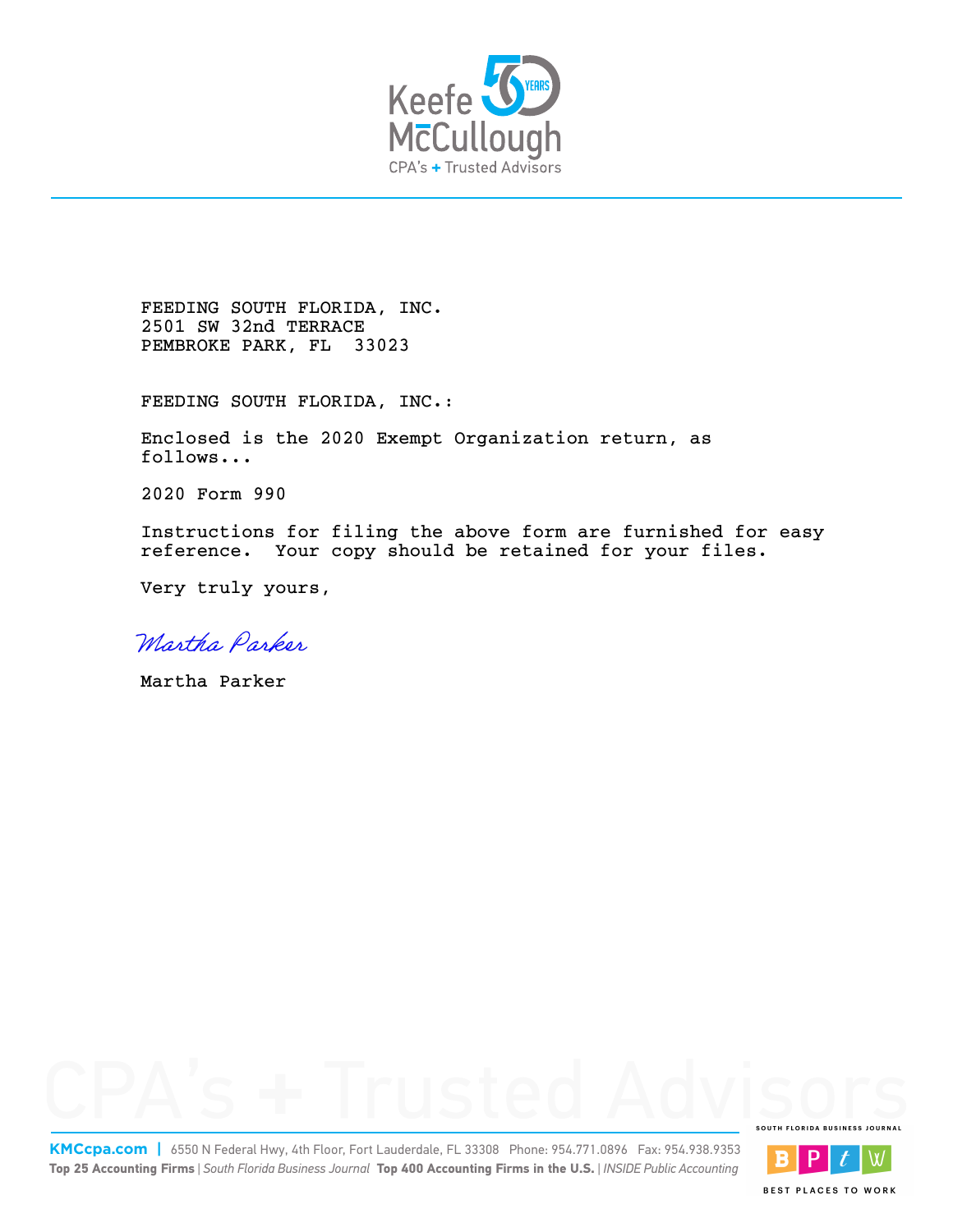## **Filing Instructions**

| <b>Prepared for:</b>        | <b>Prepared by:</b>                   |  |  |  |  |  |  |
|-----------------------------|---------------------------------------|--|--|--|--|--|--|
| FEEDING SOUTH FLORIDA, INC. | KEEFE, MCCULLOUGH & CO., LLP, C.P.A.' |  |  |  |  |  |  |
| 2501 SW 32nd TERRACE        | 6550 N FEDERAL HIGHWAY, SUITE 410     |  |  |  |  |  |  |
| PEMBROKE PARK, FL 33023     | FT. LAUDERDALE, FL 33308              |  |  |  |  |  |  |

2020 FORM 990

Electronic Filing:

This return has qualified for electronic filing. The return has been transmitted electronically to the IRS and no further action is required.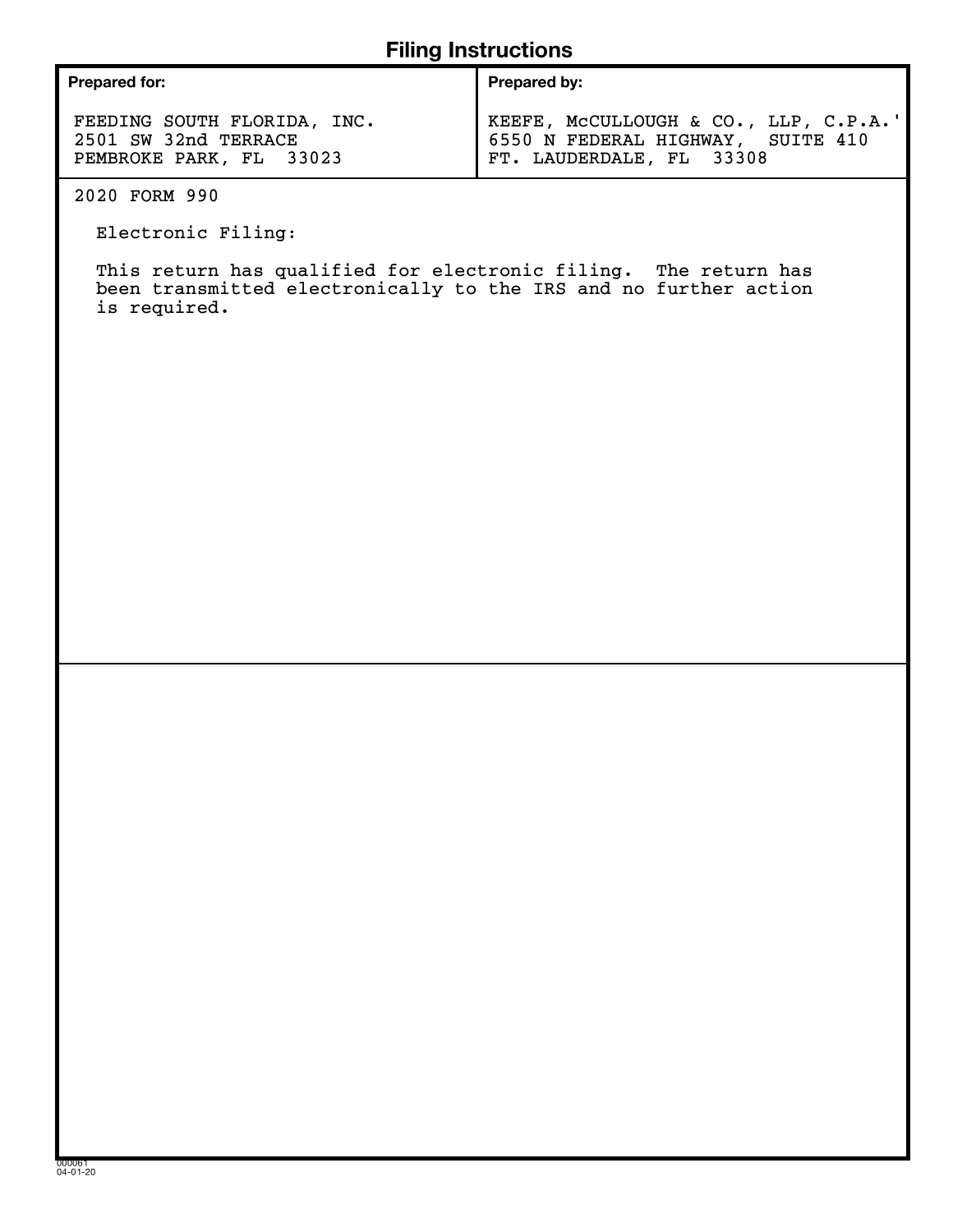|                         |                            |                                                                           | EXTENDED TO MAY 16, 2022                                                                                                                                                   |                |                                                     |                                                             |  |  |  |
|-------------------------|----------------------------|---------------------------------------------------------------------------|----------------------------------------------------------------------------------------------------------------------------------------------------------------------------|----------------|-----------------------------------------------------|-------------------------------------------------------------|--|--|--|
|                         |                            |                                                                           | <b>Return of Organization Exempt From Income Tax</b>                                                                                                                       |                |                                                     | OMB No. 1545-0047                                           |  |  |  |
|                         |                            | Form 990                                                                  | Under section 501(c), 527, or 4947(a)(1) of the Internal Revenue Code (except private foundations)                                                                         |                |                                                     |                                                             |  |  |  |
|                         |                            |                                                                           | Do not enter social security numbers on this form as it may be made public.                                                                                                |                |                                                     | <b>Open to Public</b>                                       |  |  |  |
|                         |                            | Department of the Treasury<br>Internal Revenue Service                    | Go to www.irs.gov/Form990 for instructions and the latest information.                                                                                                     |                |                                                     | Inspection                                                  |  |  |  |
|                         |                            |                                                                           | JUL 1, 2020<br>A For the 2020 calendar year, or tax year beginning                                                                                                         |                | and ending JUN 30, 2021                             |                                                             |  |  |  |
| в                       | Check if                   | C Name of organization<br>D Employer identification number<br>applicable: |                                                                                                                                                                            |                |                                                     |                                                             |  |  |  |
|                         | Address<br>change          |                                                                           | FEEDING SOUTH FLORIDA, INC.                                                                                                                                                |                |                                                     |                                                             |  |  |  |
|                         | Name<br>change             |                                                                           | Doing business as                                                                                                                                                          |                | 59-2097520                                          |                                                             |  |  |  |
|                         | Initial<br>return<br>Final |                                                                           | Number and street (or P.O. box if mail is not delivered to street address)<br>2501 SW 32ND TERRACE                                                                         | Room/suite     | E Telephone number<br>$954 - 518 - 1818$            |                                                             |  |  |  |
|                         | return/<br>termin-         |                                                                           | City or town, state or province, country, and ZIP or foreign postal code                                                                                                   |                | G Gross receipts \$                                 | 301, 917, 986.                                              |  |  |  |
|                         | ated<br>Amended            |                                                                           | 33023<br>PEMBROKE PARK, FL                                                                                                                                                 |                | H(a) Is this a group return                         |                                                             |  |  |  |
|                         | return<br>Applica-         |                                                                           | F Name and address of principal officer: FRANCISCO VELEZ                                                                                                                   |                | for subordinates?                                   | $\,$ Yes $\,$ $\,$ $\rm X$ $\,$ No $\,$                     |  |  |  |
|                         | tion<br>pending            |                                                                           | SAME AS C ABOVE                                                                                                                                                            |                | $H(b)$ Are all subordinates included? $\Box$ Yes    | l No                                                        |  |  |  |
|                         |                            |                                                                           | Tax-exempt status: $X \over 301(c)(3)$<br>$501(c)$ (<br>$\sqrt{\frac{1}{1}}$ (insert no.)<br>$4947(a)(1)$ or                                                               | 527            |                                                     | If "No," attach a list. See instructions                    |  |  |  |
|                         |                            |                                                                           | J Website: WWW.FEEDINGSOUTHFLORIDA.ORG                                                                                                                                     |                | $H(c)$ Group exemption number $\blacktriangleright$ |                                                             |  |  |  |
|                         |                            |                                                                           | K Form of organization:   X Corporation<br>Trust<br>Other $\blacktriangleright$<br>Association                                                                             |                |                                                     | L Year of formation: $1981$ M State of legal domicile: $FL$ |  |  |  |
|                         |                            | Part I Summary                                                            |                                                                                                                                                                            |                |                                                     |                                                             |  |  |  |
|                         | 1                          |                                                                           | Briefly describe the organization's mission or most significant activities: END HUNGER IN SOUTH FLORIDA                                                                    |                |                                                     |                                                             |  |  |  |
|                         |                            |                                                                           | THROUGH ACCESS TO NUTRITIOUS FOOD, ADVOCACY AND INNOVATIVE                                                                                                                 |                |                                                     |                                                             |  |  |  |
|                         | 2                          |                                                                           | Check this box $\blacktriangleright$ $\Box$ if the organization discontinued its operations or disposed of more than 25% of its net assets.                                |                |                                                     |                                                             |  |  |  |
|                         | З                          |                                                                           | Number of voting members of the governing body (Part VI, line 1a)                                                                                                          |                | 3                                                   | 18                                                          |  |  |  |
|                         | 4                          |                                                                           | $\overline{18}$                                                                                                                                                            |                |                                                     |                                                             |  |  |  |
|                         | 5                          |                                                                           |                                                                                                                                                                            |                | $\overline{5}$                                      | 138                                                         |  |  |  |
| Activities & Governance |                            |                                                                           |                                                                                                                                                                            | $6\phantom{a}$ | 40099                                               |                                                             |  |  |  |
|                         |                            |                                                                           |                                                                                                                                                                            |                | <b>7a</b>                                           | о.                                                          |  |  |  |
|                         |                            |                                                                           |                                                                                                                                                                            |                | 7b                                                  | σ.                                                          |  |  |  |
|                         |                            |                                                                           |                                                                                                                                                                            |                | <b>Prior Year</b>                                   | <b>Current Year</b>                                         |  |  |  |
|                         | 8                          |                                                                           | Contributions and grants (Part VIII, line 1h)                                                                                                                              |                | 229,860,530.                                        | 301,099,147.                                                |  |  |  |
| Revenue                 | 9                          |                                                                           | Program service revenue (Part VIII, line 2g)                                                                                                                               |                | 360,824.                                            | Ω.                                                          |  |  |  |
|                         | 10                         |                                                                           |                                                                                                                                                                            |                | 201,099.                                            | 207,953.                                                    |  |  |  |
|                         | 11                         |                                                                           | Other revenue (Part VIII, column (A), lines 5, 6d, 8c, 9c, 10c, and 11e)                                                                                                   |                | 235,090.<br>230,657,543.                            | 232,637.<br>301, 539, 737.                                  |  |  |  |
|                         | 12                         |                                                                           | Total revenue - add lines 8 through 11 (must equal Part VIII, column (A), line 12)                                                                                         |                |                                                     |                                                             |  |  |  |
|                         | 13                         |                                                                           | Grants and similar amounts paid (Part IX, column (A), lines 1-3) <i>manoronononononon</i>                                                                                  |                | 0.<br>0.                                            | Ο.<br>σ.                                                    |  |  |  |
|                         | 14                         |                                                                           | Salaries, other compensation, employee benefits (Part IX, column (A), lines 5-10)                                                                                          |                | 4, 103, 130.                                        | 4,995,316.                                                  |  |  |  |
| Expenses                |                            |                                                                           |                                                                                                                                                                            |                | 0                                                   | 433,857.                                                    |  |  |  |
|                         |                            |                                                                           |                                                                                                                                                                            |                |                                                     |                                                             |  |  |  |
|                         |                            |                                                                           |                                                                                                                                                                            |                | 204, 665, 456.                                      | 284, 565, 798.                                              |  |  |  |
|                         | 18                         |                                                                           | Total expenses. Add lines 13-17 (must equal Part IX, column (A), line 25)                                                                                                  |                | 208, 768, 586.                                      | 289,994,971.                                                |  |  |  |
|                         | 19                         |                                                                           |                                                                                                                                                                            |                | 21,888,957.                                         | 11,544,766.                                                 |  |  |  |
|                         |                            |                                                                           |                                                                                                                                                                            |                | <b>Beginning of Current Year</b>                    | <b>End of Year</b>                                          |  |  |  |
|                         | 20                         | Total assets (Part X, line 16)                                            |                                                                                                                                                                            |                | 36,625,411.                                         | 46,736,165.                                                 |  |  |  |
|                         | 21                         |                                                                           | Total liabilities (Part X, line 26)                                                                                                                                        |                | $\overline{4,719},820$ .                            | 3,209,831.                                                  |  |  |  |
| Net Assets or           | 22                         |                                                                           |                                                                                                                                                                            |                | 31, 905, 591.                                       | 43,526,334.                                                 |  |  |  |
|                         | <b>Part II</b>             | Signature Block                                                           |                                                                                                                                                                            |                |                                                     |                                                             |  |  |  |
|                         |                            |                                                                           | Under penalties of perjury, I declare that I have examined this return, including accompanying schedules and statements, and to the best of my knowledge and belief, it is |                |                                                     |                                                             |  |  |  |
|                         |                            |                                                                           | true, correct, and complete. Declaration of preparer (other than officer) is based on all information of which preparer has any knowledge.                                 |                |                                                     |                                                             |  |  |  |
|                         |                            |                                                                           |                                                                                                                                                                            |                |                                                     |                                                             |  |  |  |
| Sign                    |                            |                                                                           | Signature of officer                                                                                                                                                       |                | Date                                                |                                                             |  |  |  |

| Sign            | Signature of officer                                                            | Date                            |                                       |
|-----------------|---------------------------------------------------------------------------------|---------------------------------|---------------------------------------|
| Here            | FRANCISCO VELEZ,<br>PRESIDENT                                                   |                                 |                                       |
|                 | Type or print name and title                                                    |                                 |                                       |
|                 | Print/Type preparer's name                                                      | Preparer's signature            | PTIN.<br>Date<br>Check                |
| Paid            | MARTHA PARKER                                                                   | MARTHA PARKER                   | P02266097<br>$03/28/22$ self-employed |
| Preparer        | KEEFE.<br>Firm's name                                                           | MCCULLOUGH & CO., LLP, C.P.A.'S | $Firm's EIN \ 59 - 1363792$           |
| Use Only        | 6550 N FEDERAL HIGHWAY,<br>Firm's address                                       | 410<br>SUITE                    |                                       |
|                 | LAUDERDALE, FL 33308<br>FT.                                                     |                                 | Phone no. $954 - 771 - 0896$          |
|                 | May the IRS discuss this return with the preparer shown above? See instructions |                                 | ΧI<br>No<br>Yes                       |
| 032001 12-23-20 | LHA For Paperwork Reduction Act Notice, see the separate instructions.          |                                 | Form 990 (2020)                       |

SEE SCHEDULE O FOR ORGANIZATION MISSION STATEMENT CONTINUATION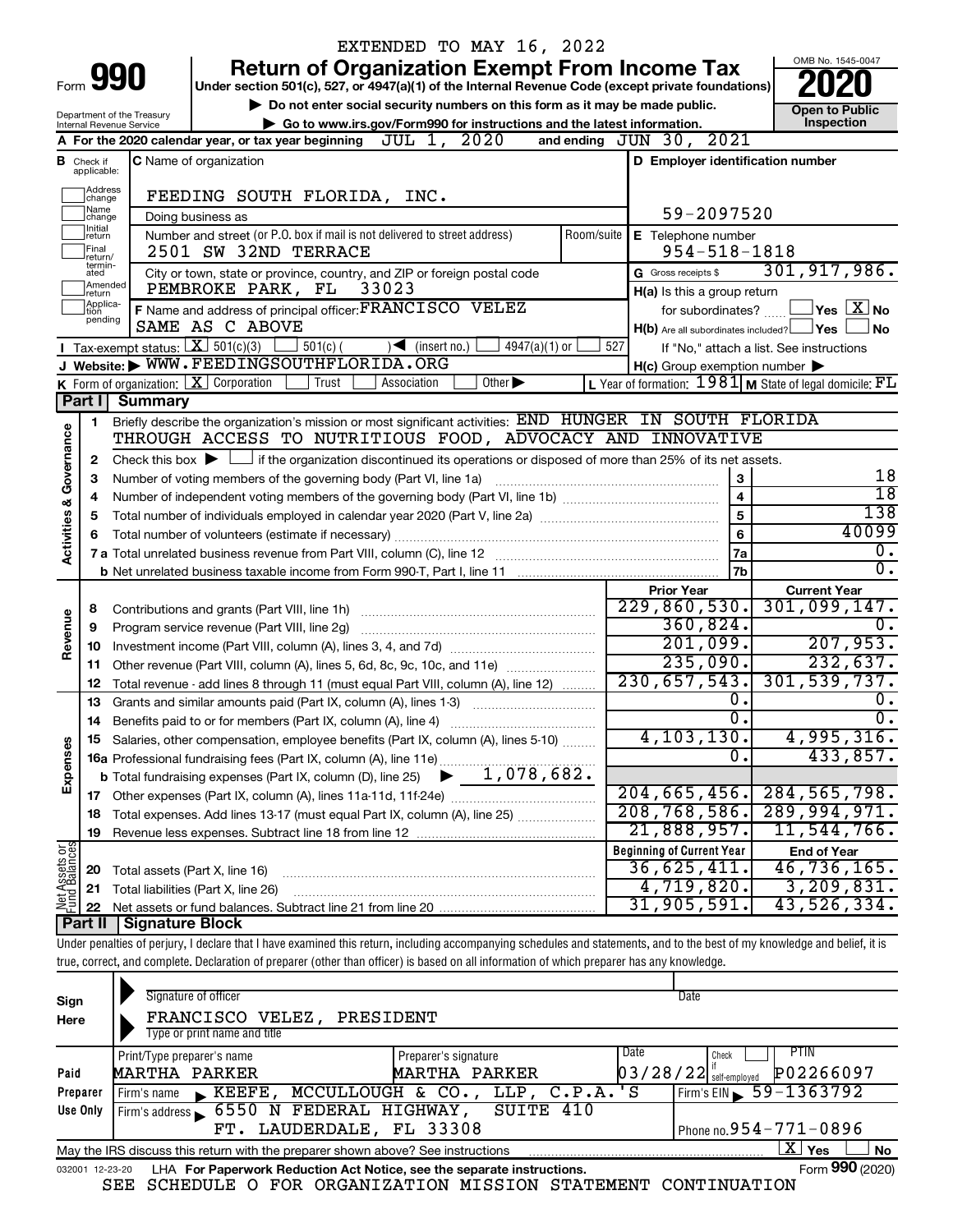| 8868<br>Form |  |
|--------------|--|
|--------------|--|

## (Rev. January 2020) **Cxempt Organization Return** Manuary 2020) and the settern **Canadian Exempt Organization Return Form 8868 Application for Automatic Extension of Time To File an**<br>**Exempt Organization Beturn**

Department of the Treasury Internal Revenue Service

|  |  |  |  | File a separate application for each return. |  |
|--|--|--|--|----------------------------------------------|--|
|  |  |  |  |                                              |  |

**| Go to www.irs.gov/Form8868 for the latest information.**

**Electronic filing (e-file).** You can electronically file Form 8868 to request a 6-month automatic extension of time to file any of the filing of this form, visit www.irs.gov/e-file-providers/e-file-for-charities-and-non-profits. forms listed below with the exception of Form 8870, Information Return for Transfers Associated With Certain Personal Benefit Contracts, for which an extension request must be sent to the IRS in paper format (see instructions). For more details on the electronic

### **Automatic 6-Month Extension of Time.** Only submit original (no copies needed).

All corporations required to file an income tax return other than Form 990-T (including 1120-C filers), partnerships, REMICs, and trusts must use Form 7004 to request an extension of time to file income tax returns.

| Type or                                                                                                                                                | Name of exempt organization or other filer, see instructions.<br>Taxpayer identification number (TIN)                                                                                                                                                                                                                                                                                                                                                                                                                                                                                                              |        |                                                                                                                                                                                  |              |    |                                              |  |  |
|--------------------------------------------------------------------------------------------------------------------------------------------------------|--------------------------------------------------------------------------------------------------------------------------------------------------------------------------------------------------------------------------------------------------------------------------------------------------------------------------------------------------------------------------------------------------------------------------------------------------------------------------------------------------------------------------------------------------------------------------------------------------------------------|--------|----------------------------------------------------------------------------------------------------------------------------------------------------------------------------------|--------------|----|----------------------------------------------|--|--|
| print                                                                                                                                                  | 59-2097520<br>FEEDING SOUTH FLORIDA, INC.                                                                                                                                                                                                                                                                                                                                                                                                                                                                                                                                                                          |        |                                                                                                                                                                                  |              |    |                                              |  |  |
| File by the<br>due date for<br>filing your                                                                                                             | Number, street, and room or suite no. If a P.O. box, see instructions.<br>2501 SW 32ND TERRACE                                                                                                                                                                                                                                                                                                                                                                                                                                                                                                                     |        |                                                                                                                                                                                  |              |    |                                              |  |  |
| return. See<br>instructions.<br>City, town or post office, state, and ZIP code. For a foreign address, see instructions.<br>PEMBROKE PARK, FL<br>33023 |                                                                                                                                                                                                                                                                                                                                                                                                                                                                                                                                                                                                                    |        |                                                                                                                                                                                  |              |    |                                              |  |  |
|                                                                                                                                                        | Enter the Return Code for the return that this application is for (file a separate application for each return)                                                                                                                                                                                                                                                                                                                                                                                                                                                                                                    |        |                                                                                                                                                                                  |              |    | 0 <br>1                                      |  |  |
| Application                                                                                                                                            |                                                                                                                                                                                                                                                                                                                                                                                                                                                                                                                                                                                                                    | Return | Application                                                                                                                                                                      |              |    | Return                                       |  |  |
| <b>Is For</b>                                                                                                                                          |                                                                                                                                                                                                                                                                                                                                                                                                                                                                                                                                                                                                                    | Code   | Is For                                                                                                                                                                           |              |    | Code                                         |  |  |
|                                                                                                                                                        | Form 990 or Form 990-EZ                                                                                                                                                                                                                                                                                                                                                                                                                                                                                                                                                                                            | 01     | Form 990-T (corporation)                                                                                                                                                         |              |    | 07                                           |  |  |
| Form 990-BL                                                                                                                                            |                                                                                                                                                                                                                                                                                                                                                                                                                                                                                                                                                                                                                    | 02     | Form 1041-A                                                                                                                                                                      |              |    | 08                                           |  |  |
|                                                                                                                                                        | Form 4720 (individual)                                                                                                                                                                                                                                                                                                                                                                                                                                                                                                                                                                                             | 03     | Form 4720 (other than individual)                                                                                                                                                |              |    | 09                                           |  |  |
| Form 990-PF                                                                                                                                            |                                                                                                                                                                                                                                                                                                                                                                                                                                                                                                                                                                                                                    | 04     | Form 5227                                                                                                                                                                        |              |    | 10                                           |  |  |
|                                                                                                                                                        | Form 990-T (sec. 401(a) or 408(a) trust)                                                                                                                                                                                                                                                                                                                                                                                                                                                                                                                                                                           | 05     | Form 6069                                                                                                                                                                        |              |    | 11                                           |  |  |
|                                                                                                                                                        | Form 990-T (trust other than above)                                                                                                                                                                                                                                                                                                                                                                                                                                                                                                                                                                                | 06     | Form 8870                                                                                                                                                                        |              |    | 12                                           |  |  |
|                                                                                                                                                        | FRANCISCO VELEZ<br>• The books are in the care of > 2501 SW 32ND TERRACE - PEMBROKE PARK, FL 33023                                                                                                                                                                                                                                                                                                                                                                                                                                                                                                                 |        |                                                                                                                                                                                  |              |    |                                              |  |  |
| $box \blacktriangleright$<br>1<br>$\mathbf{2}$                                                                                                         | Telephone No. 354-518-1818<br>If this is for a Group Return, enter the organization's four digit Group Exemption Number (GEN) [If this is for the whole group, check this<br>. If it is for part of the group, check this box $\blacktriangleright$<br>I request an automatic 6-month extension of time until<br>the organization named above. The extension is for the organization's return for:<br>calendar year<br>or<br>$\blacktriangleright$ $\boxed{\text{X}}$ tax year beginning JUL 1, 2020<br>If the tax year entered in line 1 is for less than 12 months, check reason:<br>Change in accounting period |        | Fax No. $\blacktriangleright$<br>and attach a list with the names and TINs of all members the extension is for.<br>MAY 16, 2022<br>, and ending $JUN$ 30, 2021<br>Initial return | Final return |    | , to file the exempt organization return for |  |  |
| За                                                                                                                                                     | If this application is for Forms 990-BL, 990-PF, 990-T, 4720, or 6069, enter the tentative tax, less                                                                                                                                                                                                                                                                                                                                                                                                                                                                                                               |        |                                                                                                                                                                                  |              | \$ | о.                                           |  |  |
| b                                                                                                                                                      | any nonrefundable credits. See instructions.<br>If this application is for Forms 990-PF, 990-T, 4720, or 6069, enter any refundable credits and                                                                                                                                                                                                                                                                                                                                                                                                                                                                    |        |                                                                                                                                                                                  | За           |    |                                              |  |  |
|                                                                                                                                                        | estimated tax payments made. Include any prior year overpayment allowed as a credit.                                                                                                                                                                                                                                                                                                                                                                                                                                                                                                                               |        |                                                                                                                                                                                  | 3b           | \$ | Ο.                                           |  |  |
| c                                                                                                                                                      | <b>Balance due.</b> Subtract line 3b from line 3a. Include your payment with this form, if required, by                                                                                                                                                                                                                                                                                                                                                                                                                                                                                                            |        |                                                                                                                                                                                  |              |    |                                              |  |  |
| using EFTPS (Electronic Federal Tax Payment System). See instructions.                                                                                 |                                                                                                                                                                                                                                                                                                                                                                                                                                                                                                                                                                                                                    |        |                                                                                                                                                                                  | 3c           |    | 0.                                           |  |  |
| instructions.<br>LHA                                                                                                                                   | Caution: If you are going to make an electronic funds withdrawal (direct debit) with this Form 8868, see Form 8453-EO and Form 8879-EO for payment<br>For Privacy Act and Paperwork Reduction Act Notice, see instructions.                                                                                                                                                                                                                                                                                                                                                                                        |        |                                                                                                                                                                                  |              |    | Form 8868 (Rev. 1-2020)                      |  |  |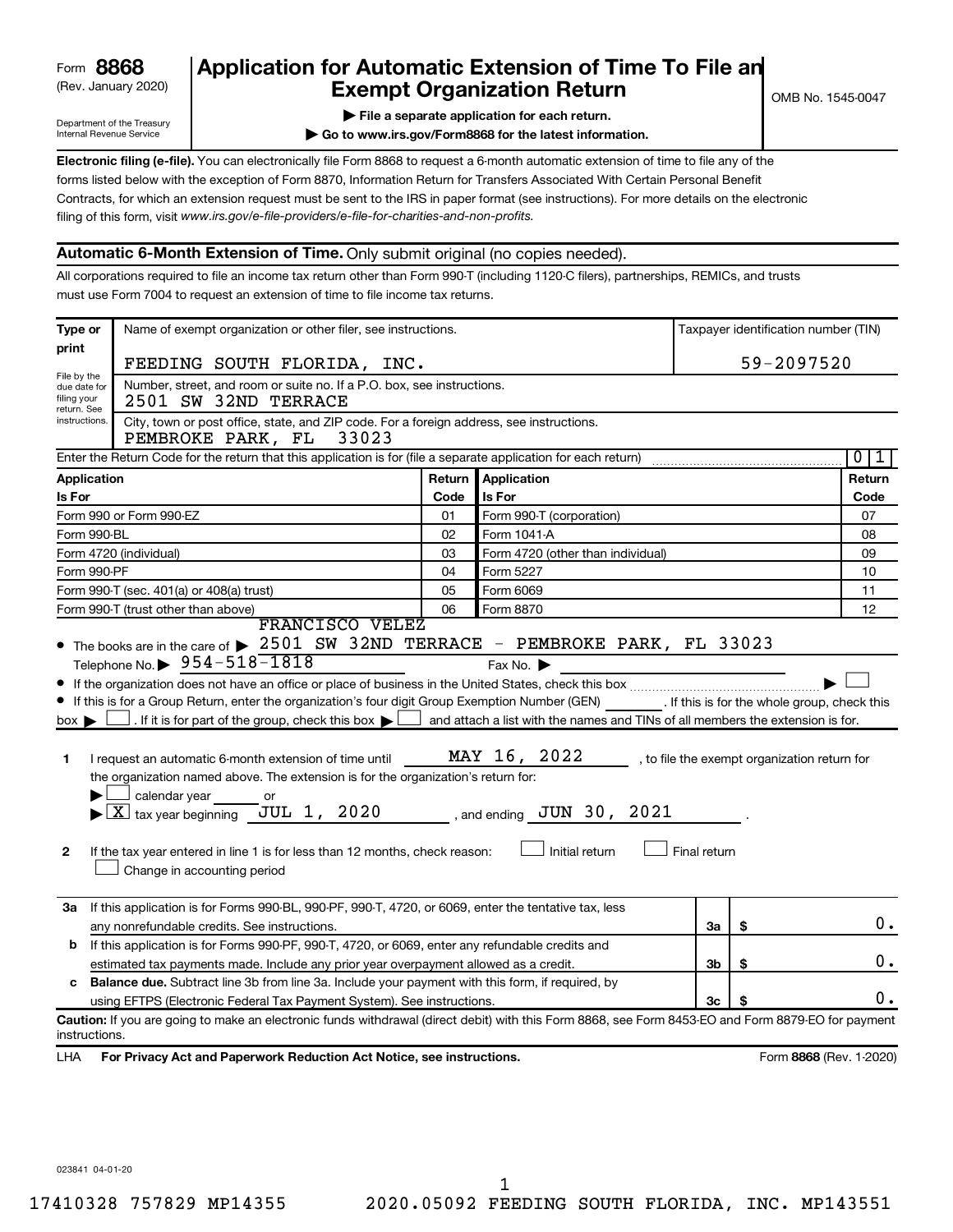|              | 59-2097520<br>FEEDING SOUTH FLORIDA, INC.<br>Page 2<br>Form 990 (2020)                                                                                                 |
|--------------|------------------------------------------------------------------------------------------------------------------------------------------------------------------------|
|              | Part III   Statement of Program Service Accomplishments                                                                                                                |
| 1            | Briefly describe the organization's mission:                                                                                                                           |
|              | FEEDING SOUTH FLORIDA'S MISSION IS TO END HUNGER IN SOUTH FLORIDA BY                                                                                                   |
|              | PROVIDING IMMEDIATE ACCESS TO NUTRITIOUS FOOD, LEADING HUNGER AND                                                                                                      |
|              | POVERTY ADVOCACY EFFORTS, AND TRANSFORMING LIVES THROUGH INNOVATIVE                                                                                                    |
|              | PROGRAMMING AND EDUCATION.                                                                                                                                             |
| $\mathbf{2}$ | Did the organization undertake any significant program services during the year which were not listed on the                                                           |
|              | $\sqrt{}$ Yes $\overline{\phantom{a}X}$ No<br>prior Form 990 or 990-EZ?                                                                                                |
|              | If "Yes," describe these new services on Schedule O.                                                                                                                   |
| 3            | $\vert$ Yes $\vert$ $\overline{\mathrm{X}}$ $\vert$ No<br>Did the organization cease conducting, or make significant changes in how it conducts, any program services? |
|              | If "Yes," describe these changes on Schedule O.                                                                                                                        |
| 4            | Describe the organization's program service accomplishments for each of its three largest program services, as measured by expenses.                                   |
|              | Section 501(c)(3) and 501(c)(4) organizations are required to report the amount of grants and allocations to others, the total expenses, and                           |
|              | revenue, if any, for each program service reported.                                                                                                                    |
| 4a           | 232,637.<br>287, 962, 389. including grants of \$<br>(Code:<br>) (Expenses \$<br>) (Revenue \$                                                                         |
|              | FEEDING SOUTH FLORIDA' MISSION IS TO END HUNGER IN SOUTH FLORIDA BY                                                                                                    |
|              | PROVIDING IMMEDIATE ACCESS TO NUTRITIOUS FOOD, LEADING HUNGER AND<br>POVERTY ADVOCACY EFFORTS, AND TRANSFORMING LIVES THROUGH INNOVATIVE                               |
|              | PROGRAMMING AND EDUCATION. WITH A NETWORK OF OVER 350 NONPROFIT                                                                                                        |
|              | COMMUNITY PARTNERS AND DIRECT SERVICE PROGRAMS, FSF DISTRIBUTED OVER                                                                                                   |
|              | 153 MILLION POUNDS OF FOOD TO CHILDREN, SENIORS, AND FAMILIES IN NEED                                                                                                  |
|              | IN ADDITION TO FOOD DISTRIBUTION, FSF BELIEVES IN<br>OF ASSISTANCE.                                                                                                    |
|              | ADDRESSING THE ROOT CAUSES OF HUNGER AND BREAKING THE CYCLE OF HUNGER                                                                                                  |
|              | AND POVERTY THROUGH BENEFITS ASSISTANCE PROGRAMS AND INNOVATIVE                                                                                                        |
|              | PROGRAMS SUCH AS WORKFORCE TRAINING IN THE CULINARY AND LOGISTICS                                                                                                      |
|              | INDUSTRIES. DIRECT SERVICE PROGRAMS INCLUDE FEEDING FUTURES SCHOOL                                                                                                     |
|              | PANTRY PROGRAM, HOME DELIVERED MEALS OR GROCERY BOXES, MOBILE PANTRIES,                                                                                                |
|              |                                                                                                                                                                        |
|              |                                                                                                                                                                        |
|              |                                                                                                                                                                        |
|              |                                                                                                                                                                        |
|              |                                                                                                                                                                        |
|              |                                                                                                                                                                        |
|              |                                                                                                                                                                        |
|              |                                                                                                                                                                        |
|              |                                                                                                                                                                        |
|              |                                                                                                                                                                        |
|              |                                                                                                                                                                        |
|              | including grants of \$<br>) (Revenue \$<br>(Code:<br>) (Expenses \$                                                                                                    |
|              |                                                                                                                                                                        |
|              |                                                                                                                                                                        |
|              |                                                                                                                                                                        |
|              |                                                                                                                                                                        |
|              |                                                                                                                                                                        |
|              |                                                                                                                                                                        |
|              |                                                                                                                                                                        |
|              |                                                                                                                                                                        |
|              |                                                                                                                                                                        |
|              |                                                                                                                                                                        |
|              |                                                                                                                                                                        |
|              |                                                                                                                                                                        |
|              | Other program services (Describe on Schedule O.)                                                                                                                       |
| 4с<br>4d     | (Expenses \$<br>including grants of \$<br>) (Revenue \$                                                                                                                |
| 4e           | 287,962,389.<br>Total program service expenses                                                                                                                         |
|              | Form 990 (2020)<br>SEE SCHEDULE O FOR CONTINUATION(S)<br>032002 12-23-20                                                                                               |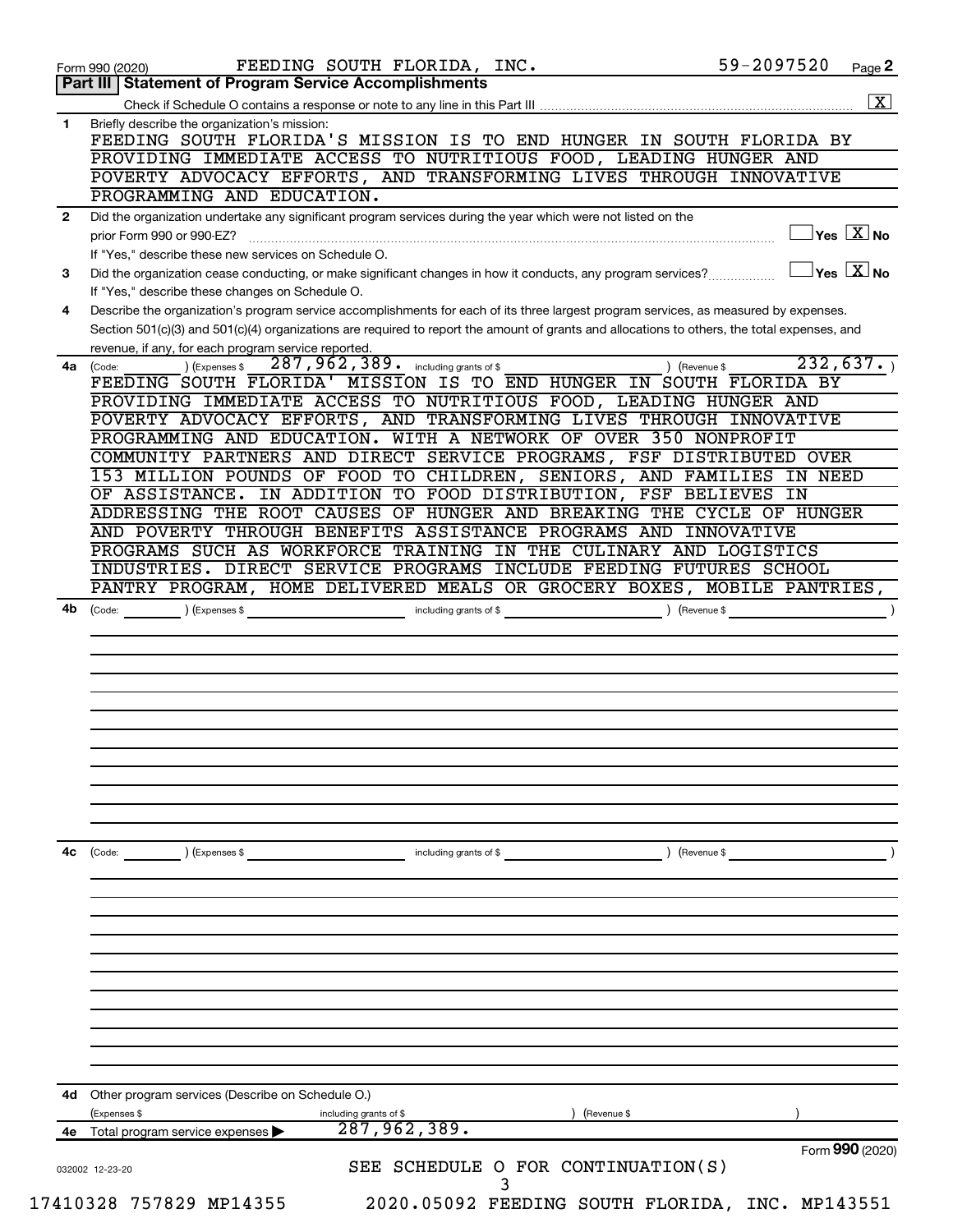|  | Form 990 (2020) |
|--|-----------------|

**Part IV Checklist of Required Schedules**

Form 990 (2020) FEEDING SOUTH FLORIDA, INC.  $59-2097520$  Page

|     |                                                                                                                                                                       |                 | Yes | No                      |
|-----|-----------------------------------------------------------------------------------------------------------------------------------------------------------------------|-----------------|-----|-------------------------|
| 1   | Is the organization described in section 501(c)(3) or 4947(a)(1) (other than a private foundation)?                                                                   |                 |     |                         |
|     |                                                                                                                                                                       | 1               | х   |                         |
| 2   | Is the organization required to complete Schedule B, Schedule of Contributors? [111] [12] the organization required to complete Schedule B, Schedule of Contributors? | $\overline{2}$  | x   |                         |
| 3   | Did the organization engage in direct or indirect political campaign activities on behalf of or in opposition to candidates for                                       | 3               |     | x                       |
| 4   | Section 501(c)(3) organizations. Did the organization engage in lobbying activities, or have a section 501(h) election in effect                                      |                 |     |                         |
|     |                                                                                                                                                                       | 4               |     | х                       |
| 5   | Is the organization a section 501(c)(4), 501(c)(5), or 501(c)(6) organization that receives membership dues, assessments, or                                          |                 |     |                         |
|     |                                                                                                                                                                       | 5               |     | x                       |
| 6   | Did the organization maintain any donor advised funds or any similar funds or accounts for which donors have the right to                                             |                 |     |                         |
|     | provide advice on the distribution or investment of amounts in such funds or accounts? If "Yes," complete Schedule D, Part I                                          | 6               |     | x                       |
| 7   | Did the organization receive or hold a conservation easement, including easements to preserve open space,                                                             |                 |     |                         |
|     |                                                                                                                                                                       | $\overline{7}$  |     | x                       |
| 8   | Did the organization maintain collections of works of art, historical treasures, or other similar assets? If "Yes," complete                                          |                 |     |                         |
|     |                                                                                                                                                                       | 8               |     | x                       |
|     |                                                                                                                                                                       |                 |     |                         |
| 9   | Did the organization report an amount in Part X, line 21, for escrow or custodial account liability, serve as a custodian for                                         |                 |     |                         |
|     | amounts not listed in Part X; or provide credit counseling, debt management, credit repair, or debt negotiation services?                                             |                 |     | х                       |
|     |                                                                                                                                                                       | 9               |     |                         |
| 10  | Did the organization, directly or through a related organization, hold assets in donor-restricted endowments                                                          |                 | х   |                         |
|     |                                                                                                                                                                       | 10              |     |                         |
| 11  | If the organization's answer to any of the following questions is "Yes," then complete Schedule D, Parts VI, VII, VIII, IX, or X                                      |                 |     |                         |
|     | as applicable.                                                                                                                                                        |                 |     |                         |
|     | a Did the organization report an amount for land, buildings, and equipment in Part X, line 10? If "Yes," complete Schedule D,                                         |                 | X   |                         |
|     |                                                                                                                                                                       | 11a             |     |                         |
|     | <b>b</b> Did the organization report an amount for investments - other securities in Part X, line 12, that is 5% or more of its total                                 |                 |     | x                       |
|     |                                                                                                                                                                       | 11b             |     |                         |
|     | c Did the organization report an amount for investments - program related in Part X, line 13, that is 5% or more of its total                                         |                 |     | х                       |
|     |                                                                                                                                                                       | 11c             |     |                         |
|     | d Did the organization report an amount for other assets in Part X, line 15, that is 5% or more of its total assets reported in                                       |                 | х   |                         |
|     |                                                                                                                                                                       | 11d             | x   |                         |
|     |                                                                                                                                                                       | 11e             |     |                         |
|     | f Did the organization's separate or consolidated financial statements for the tax year include a footnote that addresses                                             |                 | X   |                         |
|     | the organization's liability for uncertain tax positions under FIN 48 (ASC 740)? If "Yes," complete Schedule D, Part X                                                | 11f             |     |                         |
|     | 12a Did the organization obtain separate, independent audited financial statements for the tax year? If "Yes," complete                                               |                 | X   |                         |
|     |                                                                                                                                                                       | 12a             |     |                         |
|     | <b>b</b> Was the organization included in consolidated, independent audited financial statements for the tax year?                                                    |                 |     | х                       |
|     | If "Yes," and if the organization answered "No" to line 12a, then completing Schedule D, Parts XI and XII is optional                                                 | 12 <sub>b</sub> |     | $\overline{\textbf{x}}$ |
| 13  |                                                                                                                                                                       | 13              |     | x                       |
| 14a |                                                                                                                                                                       | 14a             |     |                         |
| b   | Did the organization have aggregate revenues or expenses of more than \$10,000 from grantmaking, fundraising, business,                                               |                 |     |                         |
|     | investment, and program service activities outside the United States, or aggregate foreign investments valued at \$100,000                                            |                 |     | х                       |
|     | Did the organization report on Part IX, column (A), line 3, more than \$5,000 of grants or other assistance to or for any                                             | 14b             |     |                         |
| 15  |                                                                                                                                                                       | 15              |     | х                       |
| 16  | Did the organization report on Part IX, column (A), line 3, more than \$5,000 of aggregate grants or other assistance to                                              |                 |     |                         |
|     |                                                                                                                                                                       |                 |     | x                       |
| 17  | Did the organization report a total of more than \$15,000 of expenses for professional fundraising services on Part IX,                                               | 16              |     |                         |
|     |                                                                                                                                                                       | 17              | х   |                         |
| 18  | Did the organization report more than \$15,000 total of fundraising event gross income and contributions on Part VIII, lines                                          |                 |     |                         |
|     |                                                                                                                                                                       | 18              |     | х                       |
| 19  | Did the organization report more than \$15,000 of gross income from gaming activities on Part VIII, line 9a? If "Yes,"                                                |                 |     |                         |
|     |                                                                                                                                                                       | 19              |     | х                       |
| 20a |                                                                                                                                                                       | 20a             |     | x                       |
| b   |                                                                                                                                                                       | 20 <sub>b</sub> |     |                         |
| 21  | Did the organization report more than \$5,000 of grants or other assistance to any domestic organization or                                                           |                 |     |                         |
|     |                                                                                                                                                                       | 21              |     | х                       |
|     | 032003 12-23-20                                                                                                                                                       |                 |     | Form 990 (2020)         |
|     |                                                                                                                                                                       |                 |     |                         |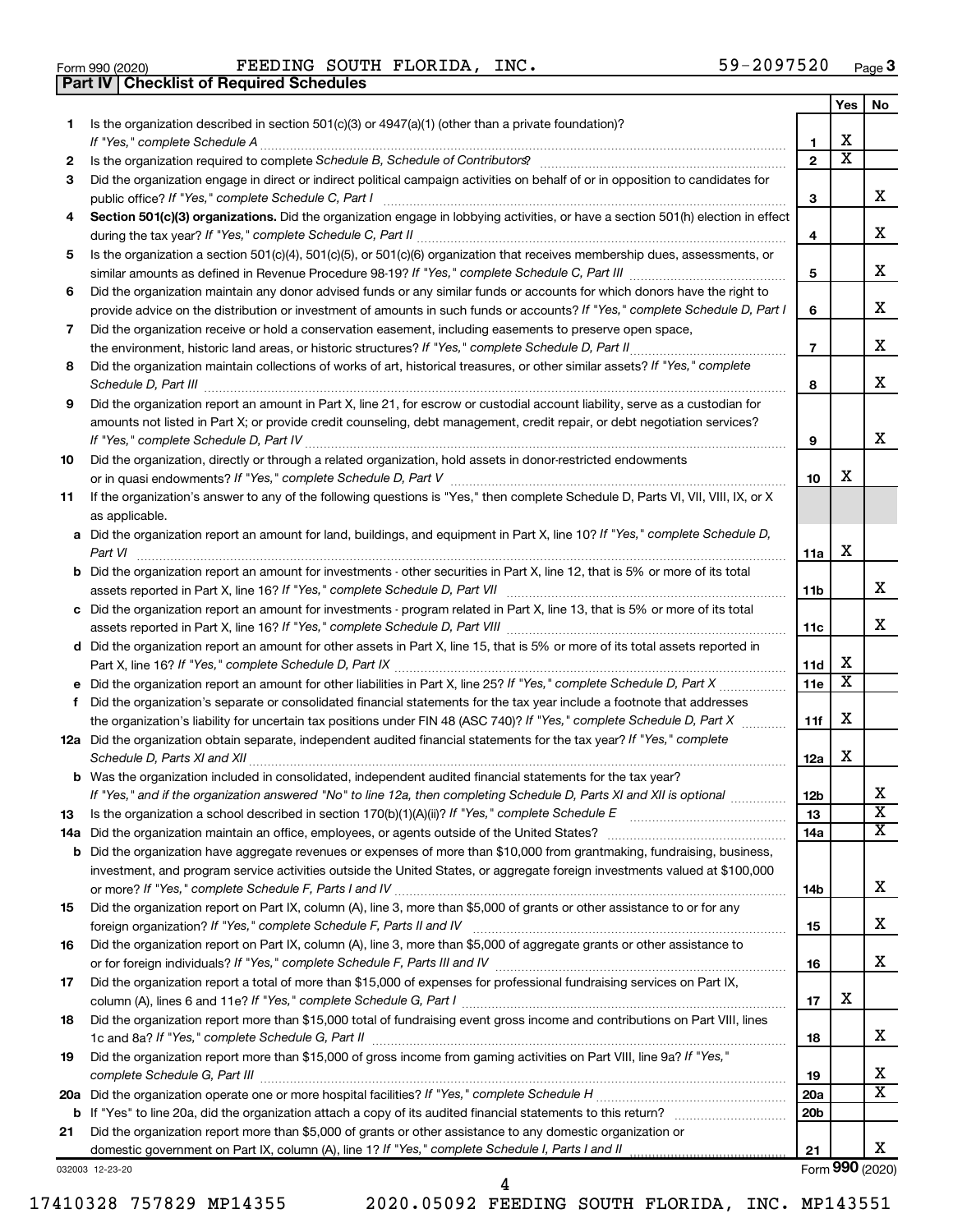|  | Form 990 (2020) |
|--|-----------------|
|  |                 |

Form 990 (2020) FEEDING SOUTH FLORIDA, INC.  $59-2097520$  Page

*(continued)* **Part IV Checklist of Required Schedules**

|               |                                                                                                                                                                 |                 | Yes                     | No                      |
|---------------|-----------------------------------------------------------------------------------------------------------------------------------------------------------------|-----------------|-------------------------|-------------------------|
| 22            | Did the organization report more than \$5,000 of grants or other assistance to or for domestic individuals on                                                   |                 |                         |                         |
|               |                                                                                                                                                                 | 22              |                         | x                       |
| 23            | Did the organization answer "Yes" to Part VII, Section A, line 3, 4, or 5 about compensation of the organization's current                                      |                 |                         |                         |
|               | and former officers, directors, trustees, key employees, and highest compensated employees? If "Yes," complete                                                  |                 |                         |                         |
|               | Schedule J                                                                                                                                                      | 23              | х                       |                         |
|               | 24a Did the organization have a tax-exempt bond issue with an outstanding principal amount of more than \$100,000 as of the                                     |                 |                         |                         |
|               | last day of the year, that was issued after December 31, 2002? If "Yes," answer lines 24b through 24d and complete                                              |                 |                         |                         |
|               |                                                                                                                                                                 | 24a             |                         | x                       |
|               |                                                                                                                                                                 | 24 <sub>b</sub> |                         |                         |
|               | c Did the organization maintain an escrow account other than a refunding escrow at any time during the year to defease                                          |                 |                         |                         |
|               |                                                                                                                                                                 | 24c             |                         |                         |
|               |                                                                                                                                                                 | 24d             |                         |                         |
|               | 25a Section 501(c)(3), 501(c)(4), and 501(c)(29) organizations. Did the organization engage in an excess benefit                                                |                 |                         |                         |
|               |                                                                                                                                                                 | 25a             |                         | x                       |
|               | b Is the organization aware that it engaged in an excess benefit transaction with a disqualified person in a prior year, and                                    |                 |                         |                         |
|               | that the transaction has not been reported on any of the organization's prior Forms 990 or 990-EZ? If "Yes," complete                                           |                 |                         |                         |
|               | Schedule L, Part I                                                                                                                                              | 25b             |                         | х                       |
| 26            | Did the organization report any amount on Part X, line 5 or 22, for receivables from or payables to any current                                                 |                 |                         |                         |
|               | or former officer, director, trustee, key employee, creator or founder, substantial contributor, or 35%                                                         |                 |                         |                         |
|               | controlled entity or family member of any of these persons? If "Yes," complete Schedule L, Part II                                                              | 26              |                         | х                       |
| 27            | Did the organization provide a grant or other assistance to any current or former officer, director, trustee, key employee,                                     |                 |                         |                         |
|               | creator or founder, substantial contributor or employee thereof, a grant selection committee member, or to a 35% controlled                                     |                 |                         |                         |
|               | entity (including an employee thereof) or family member of any of these persons? If "Yes," complete Schedule L, Part III                                        | 27              |                         | х                       |
| 28            | Was the organization a party to a business transaction with one of the following parties (see Schedule L, Part IV                                               |                 |                         |                         |
|               | instructions, for applicable filing thresholds, conditions, and exceptions):                                                                                    |                 |                         |                         |
| a             | A current or former officer, director, trustee, key employee, creator or founder, or substantial contributor? If                                                |                 |                         |                         |
|               | "Yes," complete Schedule L, Part IV                                                                                                                             | 28a             |                         | x                       |
| b             |                                                                                                                                                                 | 28 <sub>b</sub> |                         | $\overline{\textbf{X}}$ |
|               | c A 35% controlled entity of one or more individuals and/or organizations described in lines 28a or 28b?/f                                                      |                 |                         |                         |
|               |                                                                                                                                                                 | 28c             |                         | х                       |
| 29            |                                                                                                                                                                 | 29              | $\overline{\textbf{x}}$ |                         |
| 30            | Did the organization receive contributions of art, historical treasures, or other similar assets, or qualified conservation                                     |                 |                         |                         |
|               |                                                                                                                                                                 | 30              |                         | х                       |
| 31            | Did the organization liquidate, terminate, or dissolve and cease operations? If "Yes," complete Schedule N, Part I                                              | 31              |                         | $\overline{\textbf{X}}$ |
| 32            | Did the organization sell, exchange, dispose of, or transfer more than 25% of its net assets? If "Yes," complete                                                |                 |                         |                         |
|               | Schedule N, Part II                                                                                                                                             | 32              |                         | х                       |
| 33            | Did the organization own 100% of an entity disregarded as separate from the organization under Regulations                                                      |                 |                         |                         |
|               | sections 301.7701-2 and 301.7701-3? If "Yes," complete Schedule R, Part I                                                                                       | 33              |                         | х                       |
| 34            | Was the organization related to any tax-exempt or taxable entity? If "Yes," complete Schedule R, Part II, III, or IV, and                                       |                 |                         |                         |
|               | Part V, line 1                                                                                                                                                  | 34              |                         | х                       |
|               | 35a Did the organization have a controlled entity within the meaning of section 512(b)(13)?                                                                     | 35a             |                         | $\overline{\textbf{X}}$ |
|               | <b>b</b> If "Yes" to line 35a, did the organization receive any payment from or engage in any transaction with a controlled entity                              |                 |                         |                         |
|               |                                                                                                                                                                 | 35 <sub>b</sub> |                         |                         |
| 36            | Section 501(c)(3) organizations. Did the organization make any transfers to an exempt non-charitable related organization?                                      |                 |                         |                         |
|               | If "Yes," complete Schedule R, Part V, line 2                                                                                                                   | 36              |                         | х                       |
| 37            | Did the organization conduct more than 5% of its activities through an entity that is not a related organization                                                |                 |                         |                         |
|               | and that is treated as a partnership for federal income tax purposes? If "Yes," complete Schedule R, Part VI                                                    | 37              |                         | x                       |
| 38            | Did the organization complete Schedule O and provide explanations in Schedule O for Part VI, lines 11b and 19?                                                  |                 |                         |                         |
|               | Note: All Form 990 filers are required to complete Schedule O                                                                                                   | 38              | х                       |                         |
| <b>Part V</b> | <b>Statements Regarding Other IRS Filings and Tax Compliance</b>                                                                                                |                 |                         |                         |
|               | Check if Schedule O contains a response or note to any line in this Part V [11] [12] Check if Schedule O contains a response or note to any line in this Part V |                 |                         |                         |
|               |                                                                                                                                                                 |                 | Yes                     | No                      |
|               | 1a Enter the number reported in Box 3 of Form 1096. Enter -0- if not applicable<br>1a                                                                           |                 |                         |                         |
| b             | Enter the number of Forms W-2G included in line 1a. Enter -0- if not applicable<br>1 <sub>b</sub>                                                               |                 |                         |                         |
|               | c Did the organization comply with backup withholding rules for reportable payments to vendors and reportable gaming                                            |                 |                         |                         |
|               |                                                                                                                                                                 | 1c              | х                       |                         |
|               | 032004 12-23-20<br>5                                                                                                                                            |                 |                         | Form 990 (2020)         |
|               |                                                                                                                                                                 |                 |                         |                         |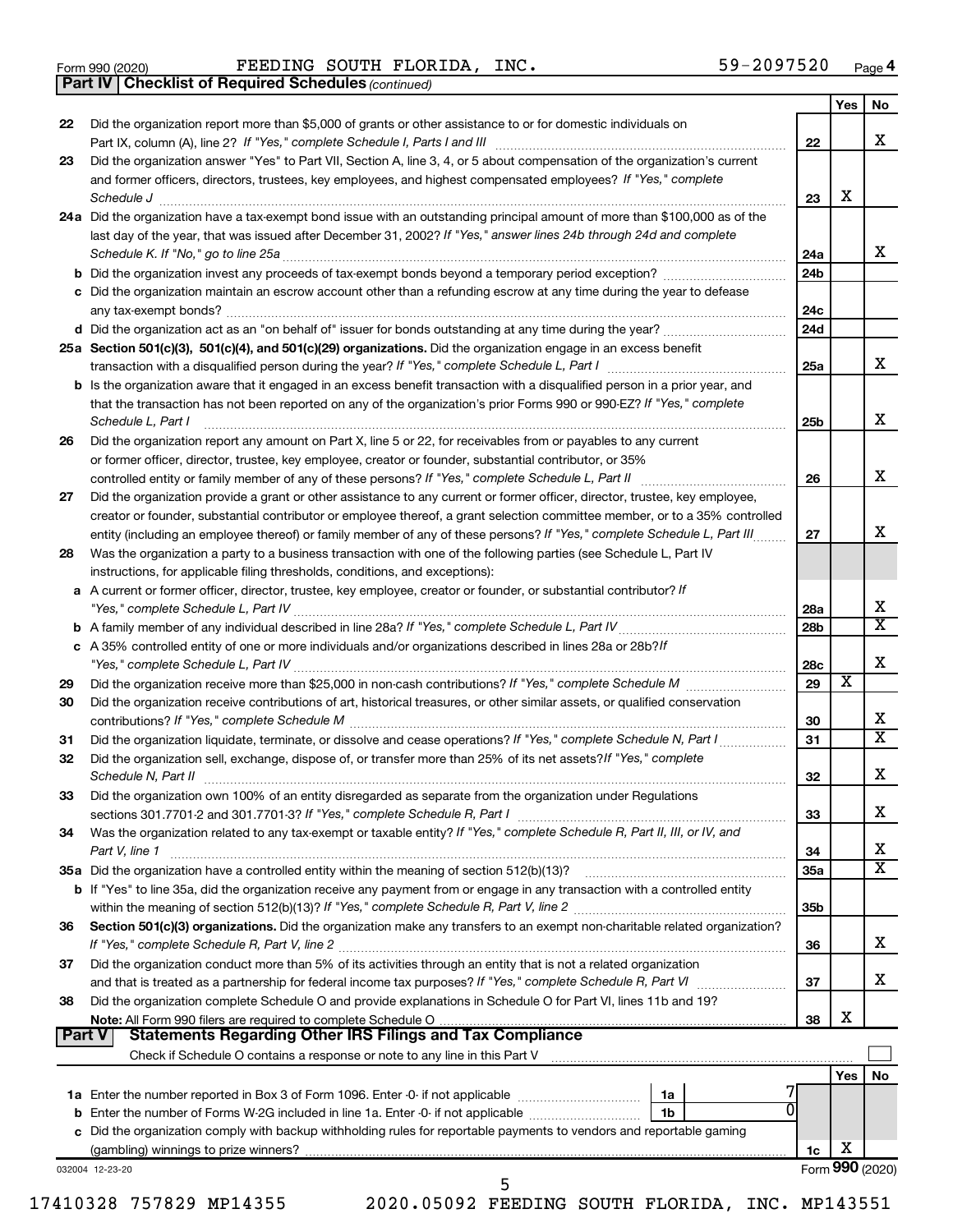|  | Form 990 (2020) |
|--|-----------------|
|  |                 |

**Part V** Statements Regarding Other IRS Filings and Tax Compliance (continued)

|                                                                                                                     |                                                                                                                                                                                                                                                                             |                | Yes | No |  |  |  |  |  |
|---------------------------------------------------------------------------------------------------------------------|-----------------------------------------------------------------------------------------------------------------------------------------------------------------------------------------------------------------------------------------------------------------------------|----------------|-----|----|--|--|--|--|--|
|                                                                                                                     | 2a Enter the number of employees reported on Form W-3, Transmittal of Wage and Tax Statements,                                                                                                                                                                              |                |     |    |  |  |  |  |  |
|                                                                                                                     | 138<br>filed for the calendar year ending with or within the year covered by this return<br>2a                                                                                                                                                                              |                |     |    |  |  |  |  |  |
| b                                                                                                                   |                                                                                                                                                                                                                                                                             | 2 <sub>b</sub> | х   |    |  |  |  |  |  |
|                                                                                                                     |                                                                                                                                                                                                                                                                             |                |     |    |  |  |  |  |  |
|                                                                                                                     | 3a Did the organization have unrelated business gross income of \$1,000 or more during the year?                                                                                                                                                                            | 3a             |     | х  |  |  |  |  |  |
|                                                                                                                     |                                                                                                                                                                                                                                                                             | 3b             |     |    |  |  |  |  |  |
|                                                                                                                     | 4a At any time during the calendar year, did the organization have an interest in, or a signature or other authority over, a                                                                                                                                                |                |     |    |  |  |  |  |  |
|                                                                                                                     | financial account in a foreign country (such as a bank account, securities account, or other financial account)?                                                                                                                                                            | 4a             |     | x  |  |  |  |  |  |
|                                                                                                                     | <b>b</b> If "Yes," enter the name of the foreign country $\blacktriangleright$                                                                                                                                                                                              |                |     |    |  |  |  |  |  |
|                                                                                                                     | See instructions for filing requirements for FinCEN Form 114, Report of Foreign Bank and Financial Accounts (FBAR).                                                                                                                                                         |                |     | x  |  |  |  |  |  |
|                                                                                                                     |                                                                                                                                                                                                                                                                             |                |     |    |  |  |  |  |  |
| b                                                                                                                   |                                                                                                                                                                                                                                                                             |                |     |    |  |  |  |  |  |
| с                                                                                                                   |                                                                                                                                                                                                                                                                             | 5с             |     |    |  |  |  |  |  |
|                                                                                                                     | 6a Does the organization have annual gross receipts that are normally greater than \$100,000, and did the organization solicit                                                                                                                                              |                |     |    |  |  |  |  |  |
|                                                                                                                     |                                                                                                                                                                                                                                                                             | 6a             |     | x  |  |  |  |  |  |
|                                                                                                                     | <b>b</b> If "Yes," did the organization include with every solicitation an express statement that such contributions or gifts                                                                                                                                               |                |     |    |  |  |  |  |  |
|                                                                                                                     |                                                                                                                                                                                                                                                                             |                |     |    |  |  |  |  |  |
| 7                                                                                                                   | Organizations that may receive deductible contributions under section 170(c).                                                                                                                                                                                               |                |     |    |  |  |  |  |  |
| a                                                                                                                   | Did the organization receive a payment in excess of \$75 made partly as a contribution and partly for goods and services provided to the payor?                                                                                                                             |                |     |    |  |  |  |  |  |
| b                                                                                                                   |                                                                                                                                                                                                                                                                             |                |     |    |  |  |  |  |  |
| с                                                                                                                   | Did the organization sell, exchange, or otherwise dispose of tangible personal property for which it was required                                                                                                                                                           |                |     |    |  |  |  |  |  |
|                                                                                                                     |                                                                                                                                                                                                                                                                             | 7c             |     | x  |  |  |  |  |  |
| d                                                                                                                   | 7d                                                                                                                                                                                                                                                                          |                |     |    |  |  |  |  |  |
| е                                                                                                                   | Did the organization receive any funds, directly or indirectly, to pay premiums on a personal benefit contract?                                                                                                                                                             | 7e             |     |    |  |  |  |  |  |
| f.                                                                                                                  |                                                                                                                                                                                                                                                                             | 7f<br>7g       |     |    |  |  |  |  |  |
| g                                                                                                                   | If the organization received a contribution of qualified intellectual property, did the organization file Form 8899 as required?<br>If the organization received a contribution of cars, boats, airplanes, or other vehicles, did the organization file a Form 1098-C?<br>h |                |     |    |  |  |  |  |  |
|                                                                                                                     | Sponsoring organizations maintaining donor advised funds. Did a donor advised fund maintained by the<br>8                                                                                                                                                                   |                |     |    |  |  |  |  |  |
|                                                                                                                     | sponsoring organization have excess business holdings at any time during the year?                                                                                                                                                                                          |                |     |    |  |  |  |  |  |
|                                                                                                                     | Sponsoring organizations maintaining donor advised funds.<br>9                                                                                                                                                                                                              |                |     |    |  |  |  |  |  |
|                                                                                                                     | Did the sponsoring organization make any taxable distributions under section 4966?<br>а                                                                                                                                                                                     |                |     |    |  |  |  |  |  |
| b                                                                                                                   |                                                                                                                                                                                                                                                                             |                |     |    |  |  |  |  |  |
| 10                                                                                                                  | Section 501(c)(7) organizations. Enter:                                                                                                                                                                                                                                     | 9b             |     |    |  |  |  |  |  |
| а                                                                                                                   | 10a                                                                                                                                                                                                                                                                         |                |     |    |  |  |  |  |  |
|                                                                                                                     | 10 <sub>b</sub><br>b Gross receipts, included on Form 990, Part VIII, line 12, for public use of club facilities                                                                                                                                                            |                |     |    |  |  |  |  |  |
| 11                                                                                                                  | Section 501(c)(12) organizations. Enter:                                                                                                                                                                                                                                    |                |     |    |  |  |  |  |  |
|                                                                                                                     | 11a                                                                                                                                                                                                                                                                         |                |     |    |  |  |  |  |  |
|                                                                                                                     | <b>b</b> Gross income from other sources (Do not net amounts due or paid to other sources against                                                                                                                                                                           |                |     |    |  |  |  |  |  |
|                                                                                                                     | 11b                                                                                                                                                                                                                                                                         |                |     |    |  |  |  |  |  |
|                                                                                                                     | 12a Section 4947(a)(1) non-exempt charitable trusts. Is the organization filing Form 990 in lieu of Form 1041?                                                                                                                                                              | 12a            |     |    |  |  |  |  |  |
|                                                                                                                     | <b>b</b> If "Yes," enter the amount of tax-exempt interest received or accrued during the year<br>12b                                                                                                                                                                       |                |     |    |  |  |  |  |  |
| 13                                                                                                                  | Section 501(c)(29) qualified nonprofit health insurance issuers.                                                                                                                                                                                                            |                |     |    |  |  |  |  |  |
|                                                                                                                     |                                                                                                                                                                                                                                                                             | 1За            |     |    |  |  |  |  |  |
|                                                                                                                     | Note: See the instructions for additional information the organization must report on Schedule O.                                                                                                                                                                           |                |     |    |  |  |  |  |  |
|                                                                                                                     | <b>b</b> Enter the amount of reserves the organization is required to maintain by the states in which the                                                                                                                                                                   |                |     |    |  |  |  |  |  |
|                                                                                                                     | 13 <sub>b</sub>                                                                                                                                                                                                                                                             |                |     |    |  |  |  |  |  |
|                                                                                                                     | 13с                                                                                                                                                                                                                                                                         |                |     |    |  |  |  |  |  |
| 14a Did the organization receive any payments for indoor tanning services during the tax year?                      |                                                                                                                                                                                                                                                                             |                |     |    |  |  |  |  |  |
| <b>b</b> If "Yes," has it filed a Form 720 to report these payments? If "No," provide an explanation on Schedule O  |                                                                                                                                                                                                                                                                             |                |     |    |  |  |  |  |  |
| Is the organization subject to the section 4960 tax on payment(s) of more than \$1,000,000 in remuneration or<br>15 |                                                                                                                                                                                                                                                                             |                |     |    |  |  |  |  |  |
|                                                                                                                     | excess parachute payment(s) during the year?                                                                                                                                                                                                                                | 15             |     | х  |  |  |  |  |  |
| If "Yes," see instructions and file Form 4720, Schedule N.                                                          |                                                                                                                                                                                                                                                                             |                |     |    |  |  |  |  |  |
| 16                                                                                                                  | Is the organization an educational institution subject to the section 4968 excise tax on net investment income?                                                                                                                                                             | 16             |     | x  |  |  |  |  |  |
|                                                                                                                     | If "Yes," complete Form 4720, Schedule O.                                                                                                                                                                                                                                   |                |     |    |  |  |  |  |  |

Form (2020) **990**

032005 12-23-20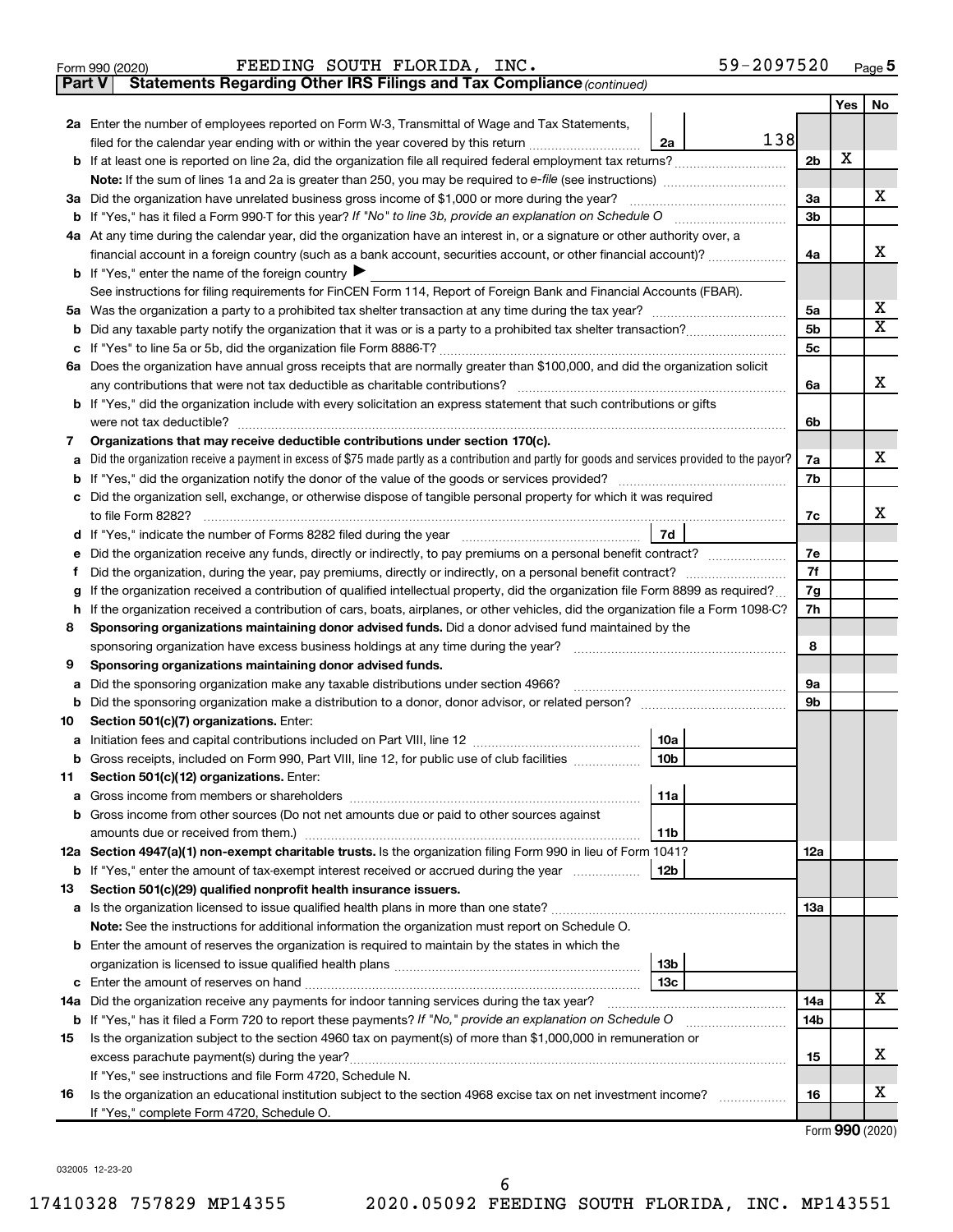| Form 990 (2020) |
|-----------------|
|-----------------|

Form 990 (2020) FEEDING SOUTH FLORIDA, INC.  $59-2097520$  Page

**Part VI** Governance, Management, and Disclosure For each "Yes" response to lines 2 through 7b below, and for a "No" response *to line 8a, 8b, or 10b below, describe the circumstances, processes, or changes on Schedule O. See instructions.*

|     | <b>Section A. Governing Body and Management</b>                                                                                                  |    |    |                 |                         | No |
|-----|--------------------------------------------------------------------------------------------------------------------------------------------------|----|----|-----------------|-------------------------|----|
|     |                                                                                                                                                  |    |    |                 | Yes                     |    |
|     | 1a Enter the number of voting members of the governing body at the end of the tax year                                                           | 1a | 18 |                 |                         |    |
|     | If there are material differences in voting rights among members of the governing body, or if the governing                                      |    |    |                 |                         |    |
|     | body delegated broad authority to an executive committee or similar committee, explain on Schedule O.                                            |    |    |                 |                         |    |
|     | Enter the number of voting members included on line 1a, above, who are independent                                                               | 1b | 18 |                 |                         |    |
| 2   | Did any officer, director, trustee, or key employee have a family relationship or a business relationship with any other                         |    |    |                 |                         |    |
|     | officer, director, trustee, or key employee?                                                                                                     |    |    | 2               |                         |    |
| 3   | Did the organization delegate control over management duties customarily performed by or under the direct supervision                            |    |    |                 |                         |    |
|     |                                                                                                                                                  |    |    | 3               |                         |    |
| 4   | Did the organization make any significant changes to its governing documents since the prior Form 990 was filed?                                 |    |    | 4               |                         |    |
| 5   |                                                                                                                                                  |    |    | 5               |                         |    |
| 6   |                                                                                                                                                  |    |    | 6               |                         |    |
|     |                                                                                                                                                  |    |    |                 |                         |    |
| 7a  | Did the organization have members, stockholders, or other persons who had the power to elect or appoint one or                                   |    |    |                 |                         |    |
|     |                                                                                                                                                  |    |    | 7a              |                         |    |
|     | <b>b</b> Are any governance decisions of the organization reserved to (or subject to approval by) members, stockholders, or                      |    |    |                 |                         |    |
|     |                                                                                                                                                  |    |    | 7b              |                         |    |
| 8   | Did the organization contemporaneously document the meetings held or written actions undertaken during the year by the following:                |    |    |                 |                         |    |
| a   |                                                                                                                                                  |    |    | 8а              | х                       |    |
|     |                                                                                                                                                  |    |    | 8b              | $\overline{\textbf{x}}$ |    |
| 9   | Is there any officer, director, trustee, or key employee listed in Part VII, Section A, who cannot be reached at the                             |    |    |                 |                         |    |
|     |                                                                                                                                                  |    |    | 9               |                         |    |
|     | <b>Section B. Policies</b> (This Section B requests information about policies not required by the Internal Revenue Code.)                       |    |    |                 |                         |    |
|     |                                                                                                                                                  |    |    |                 | Yes                     |    |
|     |                                                                                                                                                  |    |    | 10a             | х                       |    |
|     | b If "Yes," did the organization have written policies and procedures governing the activities of such chapters, affiliates,                     |    |    |                 |                         |    |
|     |                                                                                                                                                  |    |    | 10b             | х                       |    |
|     |                                                                                                                                                  |    |    |                 | $\overline{\textbf{x}}$ |    |
|     | 11a Has the organization provided a complete copy of this Form 990 to all members of its governing body before filing the form?                  |    |    | 11a             |                         |    |
|     | <b>b</b> Describe in Schedule O the process, if any, used by the organization to review this Form 990.                                           |    |    |                 |                         |    |
| 12a |                                                                                                                                                  |    |    | 12a             | х                       |    |
|     | Were officers, directors, or trustees, and key employees required to disclose annually interests that could give rise to conflicts?              |    |    | 12 <sub>b</sub> | $\overline{\textbf{x}}$ |    |
| с   | Did the organization regularly and consistently monitor and enforce compliance with the policy? If "Yes," describe                               |    |    |                 |                         |    |
|     | in Schedule O how this was done <i>manufacture contract to the set of the set of the set of the set of the set of t</i>                          |    |    | 12c             | х                       |    |
| 13  |                                                                                                                                                  |    |    | 13              | $\overline{\text{X}}$   |    |
| 14  |                                                                                                                                                  |    |    | 14              | $\overline{\textbf{x}}$ |    |
| 15  | Did the process for determining compensation of the following persons include a review and approval by independent                               |    |    |                 |                         |    |
|     | persons, comparability data, and contemporaneous substantiation of the deliberation and decision?                                                |    |    |                 |                         |    |
|     |                                                                                                                                                  |    |    | 15a             | х                       |    |
|     |                                                                                                                                                  |    |    | 15b             | $\overline{\text{X}}$   |    |
|     | If "Yes" to line 15a or 15b, describe the process in Schedule O (see instructions).                                                              |    |    |                 |                         |    |
|     |                                                                                                                                                  |    |    |                 |                         |    |
|     | 16a Did the organization invest in, contribute assets to, or participate in a joint venture or similar arrangement with a                        |    |    |                 |                         |    |
|     | taxable entity during the year?                                                                                                                  |    |    | 16a             |                         |    |
|     | b If "Yes," did the organization follow a written policy or procedure requiring the organization to evaluate its participation                   |    |    |                 |                         |    |
|     | in joint venture arrangements under applicable federal tax law, and take steps to safequard the organization's                                   |    |    |                 |                         |    |
|     | exempt status with respect to such arrangements?                                                                                                 |    |    | 16b             |                         |    |
|     | <b>Section C. Disclosure</b>                                                                                                                     |    |    |                 |                         |    |
| 17  | List the states with which a copy of this Form 990 is required to be filed $\blacktriangleright$ FL                                              |    |    |                 |                         |    |
| 18  | Section 6104 requires an organization to make its Forms 1023 (1024 or 1024-A, if applicable), 990, and 990-T (Section 501(c)(3)s only) available |    |    |                 |                         |    |
|     | for public inspection. Indicate how you made these available. Check all that apply.                                                              |    |    |                 |                         |    |
|     | $\lfloor x \rfloor$ Another's website<br>$\lfloor x \rfloor$ Upon request<br>  X   Own website<br>Other (explain on Schedule O)                  |    |    |                 |                         |    |
| 19  | Describe on Schedule O whether (and if so, how) the organization made its governing documents, conflict of interest policy, and financial        |    |    |                 |                         |    |
|     | statements available to the public during the tax year.                                                                                          |    |    |                 |                         |    |
| 20  | State the name, address, and telephone number of the person who possesses the organization's books and records                                   |    |    |                 |                         |    |
|     | FRANCISCO VELEZ - 954-518-1818                                                                                                                   |    |    |                 |                         |    |
|     | 33023<br>2501 SW 32ND TERRACE, PEMBROKE PARK,<br>FL                                                                                              |    |    |                 |                         |    |
|     |                                                                                                                                                  |    |    |                 |                         |    |
|     | 032006 12-23-20                                                                                                                                  |    |    |                 | Form 990 (2020)         |    |
|     | 7<br>2020.05092 FEEDING SOUTH FLORIDA, INC. MP143551<br>17410328 757829 MP14355                                                                  |    |    |                 |                         |    |
|     |                                                                                                                                                  |    |    |                 |                         |    |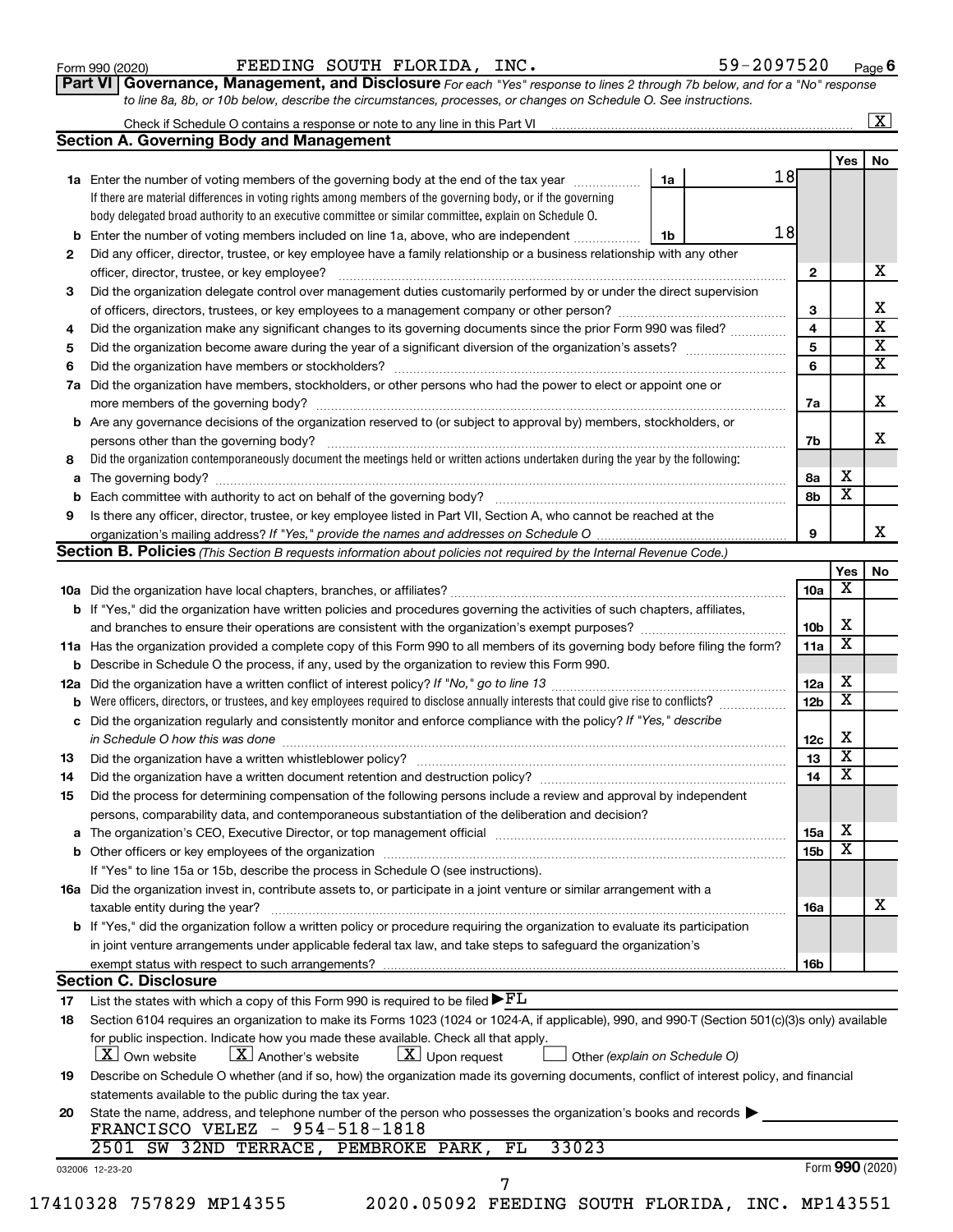$\Box$ 

| Part VII Compensation of Officers, Directors, Trustees, Key Employees, Highest Compensated |  |  |
|--------------------------------------------------------------------------------------------|--|--|
| <b>Employees, and Independent Contractors</b>                                              |  |  |

Check if Schedule O contains a response or note to any line in this Part VII

**Section A. Officers, Directors, Trustees, Key Employees, and Highest Compensated Employees**

**1a**  Complete this table for all persons required to be listed. Report compensation for the calendar year ending with or within the organization's tax year.  $\bullet$  List all of the organization's current officers, directors, trustees (whether individuals or organizations), regardless of amount of compensation.

Enter -0- in columns (D), (E), and (F) if no compensation was paid.

**•** List all of the organization's current key employees, if any. See instructions for definition of "key employee."

• List the organization's five *current* highest compensated employees (other than an officer, director, trustee, or key employee) who received reportable compensation (Box 5 of Form W-2 and/or Box 7 of Form 1099-MISC) of more than \$100,000 from the organization and any related organizations.

 $\bullet$  List all of the organization's former officers, key employees, and highest compensated employees who received more than \$100,000 of reportable compensation from the organization and any related organizations.

**•** List all of the organization's former directors or trustees that received, in the capacity as a former director or trustee of the organization, more than \$10,000 of reportable compensation from the organization and any related organizations.

See instructions for the order in which to list the persons above.

Check this box if neither the organization nor any related organization compensated any current officer, director, or trustee.  $\Box$ 

| (A)                       | (B)                    |                                |                                                                                                 | (C)         |              |                                   |        | (D)             | (E)             | (F)                |
|---------------------------|------------------------|--------------------------------|-------------------------------------------------------------------------------------------------|-------------|--------------|-----------------------------------|--------|-----------------|-----------------|--------------------|
| Name and title            | Average                |                                |                                                                                                 | Position    |              |                                   |        | Reportable      | Reportable      | Estimated          |
|                           | hours per              |                                | (do not check more than one<br>box, unless person is both an<br>officer and a director/trustee) |             |              |                                   |        | compensation    | compensation    | amount of          |
|                           | week                   |                                |                                                                                                 |             |              |                                   |        | from            | from related    | other              |
|                           | (list any              |                                |                                                                                                 |             |              |                                   |        | the             | organizations   | compensation       |
|                           | hours for              |                                |                                                                                                 |             |              |                                   |        | organization    | (W-2/1099-MISC) | from the           |
|                           | related                |                                |                                                                                                 |             |              |                                   |        | (W-2/1099-MISC) |                 | organization       |
|                           | organizations<br>below |                                |                                                                                                 |             |              |                                   |        |                 |                 | and related        |
|                           | line)                  | Individual trustee or director | Institutional trustee                                                                           | Officer     | Key employee | Highest compensated<br>  employee | Former |                 |                 | organizations      |
| (1)<br>FRANCISCO VELEZ    | 40.00                  |                                |                                                                                                 |             |              |                                   |        |                 |                 |                    |
| CEO                       |                        |                                |                                                                                                 | $\mathbf X$ |              |                                   |        | 175,000.        | $\mathbf 0$ .   | 4,873.             |
| SARI VATSKE<br>(2)        | 40.00                  |                                |                                                                                                 |             |              |                                   |        |                 |                 |                    |
| EXECUTIVE VICE PRESIDENT  |                        |                                |                                                                                                 |             |              | $\mathbf X$                       |        | 165,000.        | $\mathbf 0$ .   | 5,958.             |
| SHAHNAAZ YASIN<br>(3)     | 40.00                  |                                |                                                                                                 |             |              |                                   |        |                 |                 |                    |
| DIRECTOR OF FINANCE       |                        |                                |                                                                                                 |             |              | $\rm X$                           |        | 103,269.        | $\mathbf 0$ .   | $\boldsymbol{0}$ . |
| HARRIS SISKIND<br>(4)     | 1.00                   |                                |                                                                                                 |             |              |                                   |        |                 |                 |                    |
| <b>BOARD CHAIR</b>        |                        | $\mathbf X$                    |                                                                                                 | X           |              |                                   |        | $\mathbf 0$     | $\mathbf 0$     | $\mathbf 0$ .      |
| (5)<br>CHRIS MELLGREN     | 1.00                   |                                |                                                                                                 |             |              |                                   |        |                 |                 |                    |
| VICE CHAIR                |                        | $\mathbf X$                    |                                                                                                 | X           |              |                                   |        | $\mathbf 0$ .   | $\mathbf 0$ .   | $\mathbf 0$ .      |
| <b>JULIE DODD</b><br>(6)  | 1.00                   |                                |                                                                                                 |             |              |                                   |        |                 |                 |                    |
| <b>SECRETARY</b>          |                        | X                              |                                                                                                 | X           |              |                                   |        | $\mathbf 0$ .   | $\mathbf 0$ .   | $\mathbf 0$ .      |
| (7)<br>SCOTT PARKER       | 1.00                   |                                |                                                                                                 |             |              |                                   |        |                 |                 |                    |
| <b>TREASURER</b>          |                        | $\mathbf X$                    |                                                                                                 | $\mathbf X$ |              |                                   |        | $\mathbf 0$ .   | $\mathbf 0$ .   | $\mathbf 0$ .      |
| <b>JOSE ALONSO</b><br>(8) | 1.00                   |                                |                                                                                                 |             |              |                                   |        |                 |                 |                    |
| <b>BOARD MEMBER</b>       |                        | $\mathbf X$                    |                                                                                                 |             |              |                                   |        | $\mathbf 0$ .   | $\mathbf 0$ .   | $\mathbf 0$ .      |
| MICHAEL BLOCK<br>(9)      | 1.00                   |                                |                                                                                                 |             |              |                                   |        |                 |                 |                    |
| <b>BOARD MEMBER</b>       |                        | $\mathbf X$                    |                                                                                                 |             |              |                                   |        | $\mathbf 0$ .   | $\mathbf 0$ .   | $\mathbf 0$ .      |
| (10) CAROLYN BOLTON       | 1.00                   |                                |                                                                                                 |             |              |                                   |        |                 |                 |                    |
| <b>BOARD MEMBER</b>       |                        | X                              |                                                                                                 |             |              |                                   |        | $\mathbf 0$ .   | $\mathbf 0$ .   | $\mathbf 0$ .      |
| (11) HENRY DEL CAMPO      | 1.00                   |                                |                                                                                                 |             |              |                                   |        |                 |                 |                    |
| BOARD MEMBER              |                        | $\mathbf X$                    |                                                                                                 |             |              |                                   |        | 0.              | $\mathbf 0$ .   | $\mathbf 0$ .      |
| (12) IGNACIO FELIX        | 1.00                   |                                |                                                                                                 |             |              |                                   |        |                 |                 |                    |
| BOARD MEMBER              |                        | X                              |                                                                                                 |             |              |                                   |        | 0.              | $\mathbf 0$ .   | $\mathbf 0$ .      |
| (13) BENNY J. GONZALEZ    | 1.00                   |                                |                                                                                                 |             |              |                                   |        |                 |                 |                    |
| BOARD MEMBER              |                        | $\mathbf X$                    |                                                                                                 |             |              |                                   |        | 0.              | $\mathbf 0$     | $\mathbf 0$ .      |
| (14) JAIME FERNANDEZ      | 1.00                   |                                |                                                                                                 |             |              |                                   |        |                 |                 |                    |
| BOARD MEMBER              |                        | $\mathbf X$                    |                                                                                                 |             |              |                                   |        | $\mathbf 0$ .   | $\mathbf 0$ .   | $\mathbf 0$ .      |
| (15) KELLY MURPHY         | 1.00                   |                                |                                                                                                 |             |              |                                   |        |                 |                 |                    |
| BOARD MEMBER              |                        | X                              |                                                                                                 |             |              |                                   |        | 0.              | $\mathbf 0$ .   | $\mathbf 0$ .      |
| (16) MEX PIET             | 1.00                   |                                |                                                                                                 |             |              |                                   |        |                 |                 |                    |
| BOARD MEMBER              |                        | $\mathbf X$                    |                                                                                                 |             |              |                                   |        | 0.              | $\mathbf 0$ .   | $\mathbf 0$ .      |
| (17) DAVID PREVOST        | 1.00                   |                                |                                                                                                 |             |              |                                   |        |                 |                 |                    |
| <b>BOARD MEMBER</b>       |                        | $\mathbf X$                    |                                                                                                 |             |              |                                   |        | $\mathbf 0$ .   | $\mathbf 0$ .   | 0.                 |
| 032007 12-23-20           |                        |                                |                                                                                                 |             |              |                                   |        |                 |                 | Form 990 (2020)    |

17410328 757829 MP14355 2020.05092 FEEDING SOUTH FLORIDA, INC. MP143551

8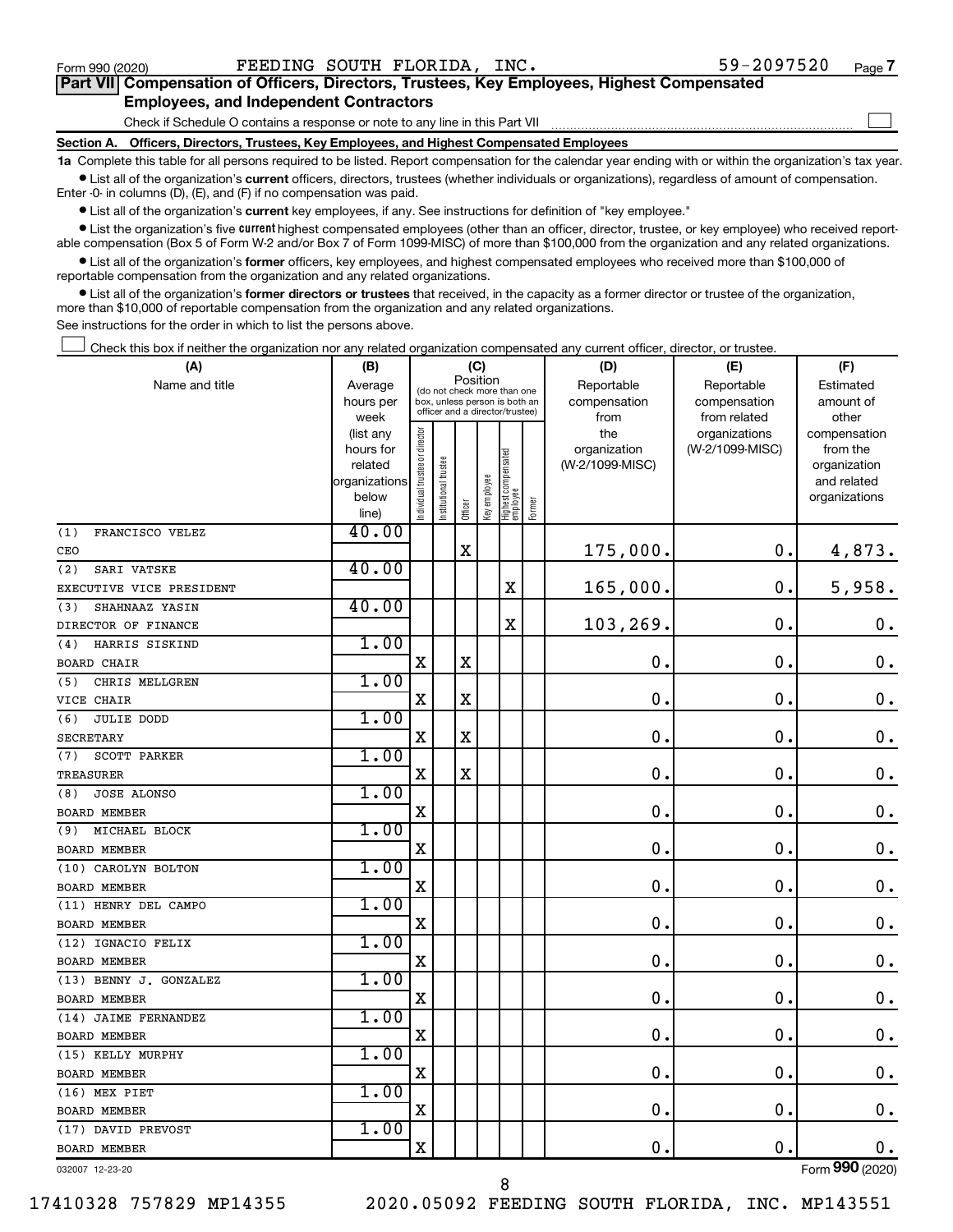| 59-2097520<br>FEEDING SOUTH FLORIDA, INC.<br>Page 8<br>Form 990 (2020)                                                                                                                        |                                                                                                        |                                                                                                                    |                      |         |              |                                 |        |                                           |                                                   |          |                             |                                                          |    |
|-----------------------------------------------------------------------------------------------------------------------------------------------------------------------------------------------|--------------------------------------------------------------------------------------------------------|--------------------------------------------------------------------------------------------------------------------|----------------------|---------|--------------|---------------------------------|--------|-------------------------------------------|---------------------------------------------------|----------|-----------------------------|----------------------------------------------------------|----|
| <b>Part VII</b>                                                                                                                                                                               | Section A. Officers, Directors, Trustees, Key Employees, and Highest Compensated Employees (continued) |                                                                                                                    |                      |         |              |                                 |        |                                           |                                                   |          |                             |                                                          |    |
| (A)<br>Name and title                                                                                                                                                                         | (B)<br>Average<br>hours per<br>week                                                                    | (C)<br>Position<br>(do not check more than one<br>box, unless person is both an<br>officer and a director/trustee) |                      |         |              |                                 |        | (D)<br>Reportable<br>compensation<br>from | (E)<br>Reportable<br>compensation<br>from related |          |                             | (F)<br>Estimated<br>amount of<br>other                   |    |
|                                                                                                                                                                                               | (list any<br>hours for<br>related<br>organizations<br>below<br>line)                                   | Individual trustee or director                                                                                     | nstitutional trustee | Officer | key employee | Highest compensated<br>employee | Former | the<br>organization<br>(W-2/1099-MISC)    | organizations<br>(W-2/1099-MISC)                  |          | compensation                | from the<br>organization<br>and related<br>organizations |    |
| (18) STEPHEN MAGOWAN                                                                                                                                                                          | 1.00                                                                                                   |                                                                                                                    |                      |         |              |                                 |        |                                           |                                                   |          |                             |                                                          |    |
| BOARD MEMBER                                                                                                                                                                                  |                                                                                                        | Χ                                                                                                                  |                      |         |              |                                 |        | 0.                                        |                                                   | о.       |                             |                                                          | 0. |
| (19) GREG ZALKIN                                                                                                                                                                              | 1.00                                                                                                   |                                                                                                                    |                      |         |              |                                 |        |                                           |                                                   |          |                             |                                                          |    |
| <b>BOARD MEMBER</b>                                                                                                                                                                           |                                                                                                        | Χ                                                                                                                  |                      |         |              |                                 |        | о.                                        |                                                   | О.       |                             |                                                          | 0. |
| (20) LESLIE NIXON<br>BOARD MEMBER                                                                                                                                                             | 1.00                                                                                                   | Χ                                                                                                                  |                      |         |              |                                 |        | 0.                                        |                                                   | о.       |                             |                                                          | 0. |
| (21) JULIE DODD                                                                                                                                                                               | 1.00                                                                                                   |                                                                                                                    |                      |         |              |                                 |        |                                           |                                                   |          |                             |                                                          |    |
| <b>BOARD MEMBER</b>                                                                                                                                                                           |                                                                                                        | Χ                                                                                                                  |                      |         |              |                                 |        | о.                                        |                                                   | о.       |                             |                                                          | 0. |
|                                                                                                                                                                                               |                                                                                                        |                                                                                                                    |                      |         |              |                                 |        |                                           |                                                   |          |                             |                                                          |    |
|                                                                                                                                                                                               |                                                                                                        |                                                                                                                    |                      |         |              |                                 |        |                                           |                                                   |          |                             |                                                          |    |
|                                                                                                                                                                                               |                                                                                                        |                                                                                                                    |                      |         |              |                                 |        |                                           |                                                   |          |                             |                                                          |    |
| 443,269.<br>$\overline{0}$ .<br>1b Subtotal                                                                                                                                                   |                                                                                                        |                                                                                                                    |                      |         |              |                                 |        |                                           |                                                   | 10,831.  |                             |                                                          |    |
| σ.<br>0.<br>443, 269.<br>d                                                                                                                                                                    |                                                                                                        |                                                                                                                    |                      |         |              |                                 |        | σ.                                        | 10,831.                                           |          |                             |                                                          |    |
| Total number of individuals (including but not limited to those listed above) who received more than \$100,000 of reportable<br>2<br>compensation from the organization $\blacktriangleright$ |                                                                                                        |                                                                                                                    |                      |         |              |                                 |        |                                           |                                                   |          |                             |                                                          |    |
|                                                                                                                                                                                               |                                                                                                        |                                                                                                                    |                      |         |              |                                 |        |                                           |                                                   |          |                             | Yes                                                      | No |
| Did the organization list any former officer, director, trustee, key employee, or highest compensated employee on<br>з<br>line 1a? If "Yes," complete Schedule J for such individual          |                                                                                                        |                                                                                                                    |                      |         |              |                                 |        |                                           |                                                   |          | 3                           |                                                          | x  |
| For any individual listed on line 1a, is the sum of reportable compensation and other compensation from the organization<br>4                                                                 |                                                                                                        |                                                                                                                    |                      |         |              |                                 |        |                                           |                                                   |          |                             |                                                          |    |
|                                                                                                                                                                                               |                                                                                                        |                                                                                                                    |                      |         |              |                                 |        |                                           |                                                   |          | 4                           | х                                                        |    |
| Did any person listed on line 1a receive or accrue compensation from any unrelated organization or individual for services<br>5                                                               |                                                                                                        |                                                                                                                    |                      |         |              |                                 |        |                                           |                                                   |          |                             |                                                          |    |
| <b>Section B. Independent Contractors</b>                                                                                                                                                     |                                                                                                        |                                                                                                                    |                      |         |              |                                 |        |                                           |                                                   |          | 5                           |                                                          | x  |
| Complete this table for your five highest compensated independent contractors that received more than \$100,000 of compensation from<br>1                                                     |                                                                                                        |                                                                                                                    |                      |         |              |                                 |        |                                           |                                                   |          |                             |                                                          |    |
| the organization. Report compensation for the calendar year ending with or within the organization's tax year.                                                                                |                                                                                                        |                                                                                                                    |                      |         |              |                                 |        |                                           |                                                   |          |                             |                                                          |    |
| (A)<br>Name and business address                                                                                                                                                              |                                                                                                        |                                                                                                                    |                      |         |              |                                 |        | (B)<br>Description of services            |                                                   |          | (C)<br>Compensation         |                                                          |    |
| SENECA INDUSTRIAL PARK                                                                                                                                                                        |                                                                                                        |                                                                                                                    |                      |         |              |                                 |        |                                           |                                                   |          |                             |                                                          |    |
| P.O. BOX 198498, ATLANTA, GA 30384                                                                                                                                                            |                                                                                                        |                                                                                                                    |                      |         |              |                                 |        | RENT                                      |                                                   |          | 718,112.                    |                                                          |    |
| VENTURA ARCHITECTURAL DEVELOPMENT                                                                                                                                                             |                                                                                                        |                                                                                                                    |                      |         |              |                                 |        |                                           |                                                   |          |                             |                                                          |    |
| 11870 W. STATE RD, STE C14, DAVIE, FL 33325BUILDING CONTRACTOR<br>EXQUISITE CATERING BY ROBERT INC                                                                                            |                                                                                                        |                                                                                                                    |                      |         |              |                                 |        | <b>CATERING FOOD</b>                      |                                                   |          | 551,037.                    |                                                          |    |
| 1800 NE 150TH STREET, NORTH MIAMI, FL 33181SUPPLIER                                                                                                                                           |                                                                                                        |                                                                                                                    |                      |         |              |                                 |        |                                           |                                                   |          | 472,955.                    |                                                          |    |
| AYCOLD FRESH, LLC<br>PURCHASED FOOD                                                                                                                                                           |                                                                                                        |                                                                                                                    |                      |         |              |                                 |        |                                           |                                                   |          |                             |                                                          |    |
| 1501 NW 12TH ST., POMPANO BEACH, FL 33069<br>SUPPLIER                                                                                                                                         |                                                                                                        |                                                                                                                    |                      |         |              |                                 |        |                                           |                                                   | 452,033. |                             |                                                          |    |
| PRODRIVERS<br>PROVIDES TEMPORARY<br>P.O. BOX 102409, ATLANTA, GA 30368<br>CDL DRIVERS                                                                                                         |                                                                                                        |                                                                                                                    |                      |         |              |                                 |        |                                           |                                                   |          | 438,218.                    |                                                          |    |
| Total number of independent contractors (including but not limited to those listed above) who received more than<br>$\mathbf{2}$                                                              |                                                                                                        |                                                                                                                    |                      |         |              |                                 |        |                                           |                                                   |          |                             |                                                          |    |
| 5<br>\$100,000 of compensation from the organization                                                                                                                                          |                                                                                                        |                                                                                                                    |                      |         |              |                                 |        |                                           |                                                   |          | $F_{\text{arm}}$ 000 (2020) |                                                          |    |

032008 12-23-20

Form (2020) **990**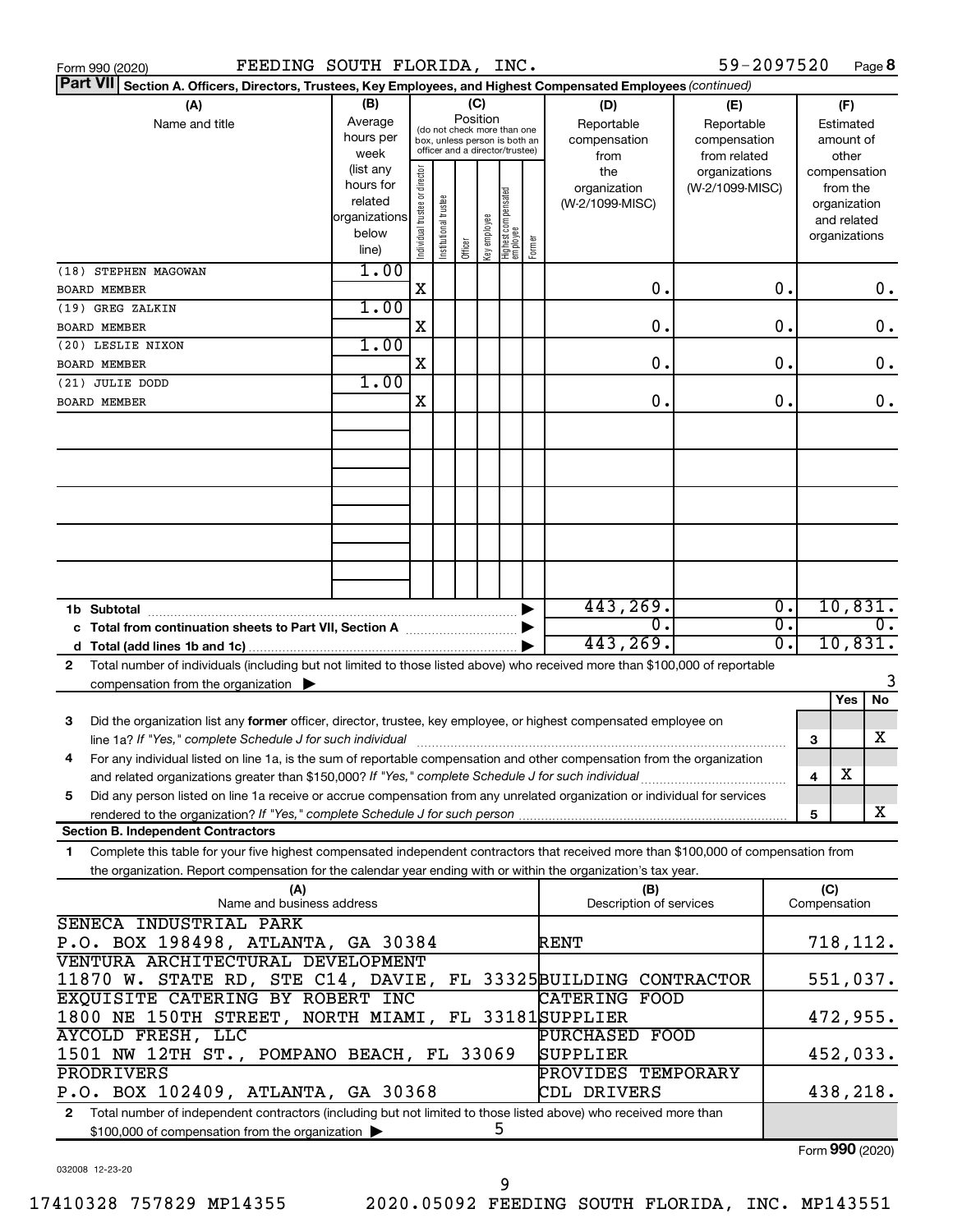|                                                           |                                                              |    | Form 990 (2020)                                                                            |    |                |                 | FEEDING SOUTH FLORIDA, INC. |                |                                                        | 59-2097520 | Page 9                                                          |
|-----------------------------------------------------------|--------------------------------------------------------------|----|--------------------------------------------------------------------------------------------|----|----------------|-----------------|-----------------------------|----------------|--------------------------------------------------------|------------|-----------------------------------------------------------------|
| <b>Part VIII</b>                                          |                                                              |    | <b>Statement of Revenue</b>                                                                |    |                |                 |                             |                |                                                        |            |                                                                 |
|                                                           |                                                              |    |                                                                                            |    |                |                 |                             |                |                                                        |            |                                                                 |
|                                                           |                                                              |    |                                                                                            |    |                |                 |                             | Total revenue  | Related or exempt<br>function revenue business revenue | Unrelated  | (D)<br>Revenue excluded<br>from tax under<br>sections 512 - 514 |
|                                                           |                                                              |    | 1 a Federated campaigns                                                                    |    | 1a             |                 |                             |                |                                                        |            |                                                                 |
| Contributions, Gifts, Grants<br>and Other Similar Amounts |                                                              |    | <b>b</b> Membership dues                                                                   |    | 1 <sub>b</sub> |                 |                             |                |                                                        |            |                                                                 |
|                                                           |                                                              |    | c Fundraising events                                                                       |    | 1 <sub>c</sub> |                 |                             |                |                                                        |            |                                                                 |
|                                                           |                                                              |    | d Related organizations                                                                    |    | 1 <sub>d</sub> |                 |                             |                |                                                        |            |                                                                 |
|                                                           |                                                              |    | Government grants (contributions)                                                          |    | 1e             |                 | 92,619,999.                 |                |                                                        |            |                                                                 |
|                                                           |                                                              |    | f All other contributions, gifts, grants, and                                              |    |                |                 |                             |                |                                                        |            |                                                                 |
|                                                           |                                                              |    | similar amounts not included above                                                         |    | 1f             |                 | 208, 479, 148.              |                |                                                        |            |                                                                 |
|                                                           |                                                              |    | Noncash contributions included in lines 1a-1f                                              |    | 1g  \$         |                 | 269, 173, 526.              | 301,099,147.   |                                                        |            |                                                                 |
|                                                           |                                                              |    |                                                                                            |    |                |                 | <b>Business Code</b>        |                |                                                        |            |                                                                 |
|                                                           |                                                              | 2a |                                                                                            |    |                |                 |                             |                |                                                        |            |                                                                 |
| Program Service<br>Revenue                                |                                                              | b  | the control of the control of the control of the control of the control of                 |    |                |                 |                             |                |                                                        |            |                                                                 |
|                                                           |                                                              | c  | the control of the control of the control of the control of the control of                 |    |                |                 |                             |                |                                                        |            |                                                                 |
|                                                           |                                                              | d  | the control of the control of the control of the control of the control of                 |    |                |                 |                             |                |                                                        |            |                                                                 |
|                                                           |                                                              | е  |                                                                                            |    |                |                 |                             |                |                                                        |            |                                                                 |
|                                                           |                                                              | f  | All other program service revenue                                                          |    |                |                 | 522100                      |                |                                                        |            |                                                                 |
|                                                           |                                                              | a  |                                                                                            |    |                |                 |                             |                |                                                        |            |                                                                 |
|                                                           | 3                                                            |    | Investment income (including dividends, interest, and                                      |    |                |                 |                             |                |                                                        |            |                                                                 |
|                                                           |                                                              |    |                                                                                            |    |                |                 |                             | 56,917.        |                                                        |            | 56,917.                                                         |
|                                                           | Income from investment of tax-exempt bond proceeds<br>4<br>5 |    |                                                                                            |    |                |                 |                             |                |                                                        |            |                                                                 |
|                                                           |                                                              |    |                                                                                            |    | (i) Real       |                 | (ii) Personal               |                |                                                        |            |                                                                 |
|                                                           |                                                              |    | 6 a Gross rents                                                                            | 6a |                |                 |                             |                |                                                        |            |                                                                 |
|                                                           |                                                              | b  | Less: rental expenses                                                                      | 6b |                |                 |                             |                |                                                        |            |                                                                 |
|                                                           |                                                              | с  | Rental income or (loss)                                                                    | 6c |                |                 |                             |                |                                                        |            |                                                                 |
|                                                           |                                                              |    | d Net rental income or (loss)                                                              |    |                |                 |                             |                |                                                        |            |                                                                 |
|                                                           |                                                              |    | <b>7 a</b> Gross amount from sales of                                                      |    | (i) Securities |                 | (ii) Other                  |                |                                                        |            |                                                                 |
|                                                           |                                                              |    | assets other than inventory                                                                | 7a | 529,285.       |                 |                             |                |                                                        |            |                                                                 |
|                                                           |                                                              |    | <b>b</b> Less: cost or other basis                                                         |    |                |                 |                             |                |                                                        |            |                                                                 |
| evenue                                                    |                                                              |    | and sales expenses                                                                         | 7b | 378,249.       |                 |                             |                |                                                        |            |                                                                 |
|                                                           |                                                              |    | c Gain or (loss)                                                                           | 7c | 151,036.       |                 |                             |                |                                                        |            |                                                                 |
|                                                           |                                                              |    |                                                                                            |    |                |                 |                             | 151,036.       |                                                        |            | 151,036.                                                        |
| Other <sub>R</sub>                                        |                                                              |    | 8 a Gross income from fundraising events (not<br>including \$                              |    |                |                 |                             |                |                                                        |            |                                                                 |
|                                                           |                                                              |    | contributions reported on line 1c). See                                                    |    | of             |                 |                             |                |                                                        |            |                                                                 |
|                                                           |                                                              |    |                                                                                            |    |                | 8a              |                             |                |                                                        |            |                                                                 |
|                                                           |                                                              | b  | Less: direct expenses                                                                      |    |                | 8b              |                             |                |                                                        |            |                                                                 |
|                                                           |                                                              | с  | Net income or (loss) from fundraising events                                               |    |                |                 |                             |                |                                                        |            |                                                                 |
|                                                           |                                                              |    | 9 a Gross income from gaming activities. See                                               |    |                |                 |                             |                |                                                        |            |                                                                 |
|                                                           |                                                              |    |                                                                                            |    |                | 9a              |                             |                |                                                        |            |                                                                 |
|                                                           |                                                              |    |                                                                                            |    |                | 9 <sub>b</sub>  |                             |                |                                                        |            |                                                                 |
|                                                           |                                                              |    | c Net income or (loss) from gaming activities                                              |    |                |                 |                             |                |                                                        |            |                                                                 |
|                                                           |                                                              |    | 10 a Gross sales of inventory, less returns                                                |    |                |                 |                             |                |                                                        |            |                                                                 |
|                                                           |                                                              |    |                                                                                            |    |                |                 |                             |                |                                                        |            |                                                                 |
|                                                           |                                                              |    | <b>b</b> Less: cost of goods sold<br><b>c</b> Net income or (loss) from sales of inventory |    |                | 10 <sub>b</sub> |                             |                |                                                        |            |                                                                 |
|                                                           |                                                              |    |                                                                                            |    |                |                 | <b>Business Code</b>        |                |                                                        |            |                                                                 |
| Miscellaneous<br>Revenue                                  |                                                              |    | 11 a MISCELLANEOUS                                                                         |    |                |                 | 900099                      | 232,637.       | 232,637.                                               |            |                                                                 |
|                                                           |                                                              | b  |                                                                                            |    |                |                 |                             |                |                                                        |            |                                                                 |
|                                                           |                                                              | c  |                                                                                            |    |                |                 |                             |                |                                                        |            |                                                                 |
|                                                           |                                                              |    |                                                                                            |    |                |                 |                             |                |                                                        |            |                                                                 |
|                                                           |                                                              |    |                                                                                            |    |                |                 |                             | 232,637.       |                                                        |            |                                                                 |
|                                                           | 12                                                           |    |                                                                                            |    |                |                 |                             | 301, 539, 737. | 232,637.                                               | 0.         | 207,953.                                                        |
| 032009 12-23-20                                           |                                                              |    |                                                                                            |    |                |                 |                             |                |                                                        |            | Form 990 (2020)                                                 |

10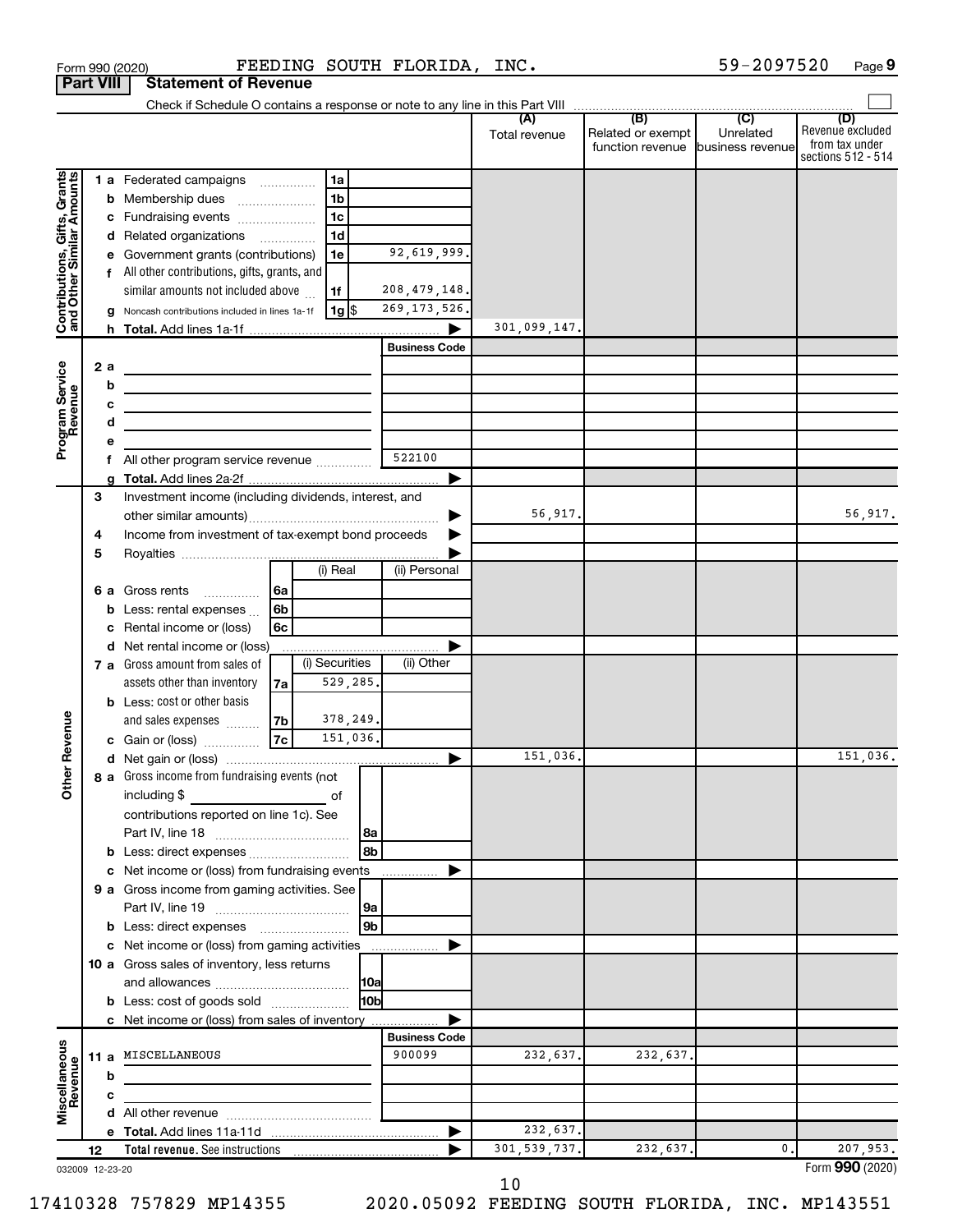Form 990 (2020) FEEDING SOUTH FLORIDA, INC.  $59-2097520$  Page **Part IX Statement of Functional Expenses**

*Section 501(c)(3) and 501(c)(4) organizations must complete all columns. All other organizations must complete column (A).*

|              | Do not include amounts reported on lines 6b,<br>7b, 8b, 9b, and 10b of Part VIII.                        | (A)<br>Total expenses    | (B)<br>Program service<br>expenses | Management and<br>general expenses | (D)<br>Fundraising<br>expenses |  |  |  |  |  |  |  |
|--------------|----------------------------------------------------------------------------------------------------------|--------------------------|------------------------------------|------------------------------------|--------------------------------|--|--|--|--|--|--|--|
| 1.           | Grants and other assistance to domestic organizations                                                    |                          |                                    |                                    |                                |  |  |  |  |  |  |  |
|              | and domestic governments. See Part IV, line 21                                                           |                          |                                    |                                    |                                |  |  |  |  |  |  |  |
| $\mathbf{2}$ | Grants and other assistance to domestic                                                                  |                          |                                    |                                    |                                |  |  |  |  |  |  |  |
|              | individuals. See Part IV, line 22                                                                        |                          |                                    |                                    |                                |  |  |  |  |  |  |  |
| 3            | Grants and other assistance to foreign                                                                   |                          |                                    |                                    |                                |  |  |  |  |  |  |  |
|              | organizations, foreign governments, and foreign                                                          |                          |                                    |                                    |                                |  |  |  |  |  |  |  |
|              | individuals. See Part IV, lines 15 and 16                                                                |                          |                                    |                                    |                                |  |  |  |  |  |  |  |
| 4            | Benefits paid to or for members                                                                          |                          |                                    |                                    |                                |  |  |  |  |  |  |  |
| 5            | Compensation of current officers, directors,                                                             |                          |                                    |                                    |                                |  |  |  |  |  |  |  |
|              | trustees, and key employees                                                                              | 280,000.                 | 221,424.                           | 37,260.                            | 21,316.                        |  |  |  |  |  |  |  |
| 6            | Compensation not included above to disqualified                                                          |                          |                                    |                                    |                                |  |  |  |  |  |  |  |
|              | persons (as defined under section 4958(f)(1)) and                                                        |                          |                                    |                                    |                                |  |  |  |  |  |  |  |
|              | persons described in section 4958(c)(3)(B)                                                               |                          |                                    |                                    |                                |  |  |  |  |  |  |  |
| 7            | Other salaries and wages                                                                                 | 3,944,363.               | 3, 119, 202.                       | 524,876.                           | 300, 285.                      |  |  |  |  |  |  |  |
| 8            | Pension plan accruals and contributions (include                                                         |                          |                                    |                                    |                                |  |  |  |  |  |  |  |
|              | section 401(k) and 403(b) employer contributions)                                                        | 38,383.<br>373,386.      | 31,317.<br>304, 645.               | $\frac{4,424}{43,041}$ .           | $\frac{2,642}{25,700}$         |  |  |  |  |  |  |  |
| 9            |                                                                                                          | 359, 184.                | 293,058.                           | 41,403.                            | 24, 723.                       |  |  |  |  |  |  |  |
| 10           | Fees for services (nonemployees):                                                                        |                          |                                    |                                    |                                |  |  |  |  |  |  |  |
| 11<br>a      |                                                                                                          |                          |                                    |                                    |                                |  |  |  |  |  |  |  |
|              |                                                                                                          |                          |                                    |                                    |                                |  |  |  |  |  |  |  |
|              |                                                                                                          | 71,500.                  | 58,098.                            | 5,668.                             | 7,734.                         |  |  |  |  |  |  |  |
|              | Lobbying                                                                                                 |                          |                                    |                                    |                                |  |  |  |  |  |  |  |
| е            | Professional fundraising services. See Part IV, line 17                                                  | 433,857.                 |                                    |                                    | 433,857.                       |  |  |  |  |  |  |  |
|              | Investment management fees                                                                               | 16, 191.                 |                                    | 16, 191.                           |                                |  |  |  |  |  |  |  |
| g            | Other. (If line 11g amount exceeds 10% of line 25,                                                       |                          |                                    |                                    |                                |  |  |  |  |  |  |  |
|              | column (A) amount, list line 11g expenses on Sch O.)                                                     | 794,170.                 | 645, 312.                          | 62,957.                            | 85,901.                        |  |  |  |  |  |  |  |
| 12           |                                                                                                          |                          |                                    |                                    |                                |  |  |  |  |  |  |  |
| 13           |                                                                                                          | 57,593.                  | 49,712.                            | 4,850.                             | 3,031.                         |  |  |  |  |  |  |  |
| 14           |                                                                                                          |                          |                                    |                                    |                                |  |  |  |  |  |  |  |
| 15           |                                                                                                          |                          |                                    |                                    |                                |  |  |  |  |  |  |  |
| 16           |                                                                                                          | 850, 747.                | 743,510.                           | 95,318.                            | 11,919.                        |  |  |  |  |  |  |  |
| 17           |                                                                                                          | 917.                     | 792.                               | 77.                                | 48.                            |  |  |  |  |  |  |  |
| 18           | Payments of travel or entertainment expenses                                                             |                          |                                    |                                    |                                |  |  |  |  |  |  |  |
|              | for any federal, state, or local public officials                                                        |                          |                                    |                                    |                                |  |  |  |  |  |  |  |
| 19           | Conferences, conventions, and meetings<br>Interest                                                       | 143,851.                 | 124, 166.                          | 12,114.                            | 7,571.                         |  |  |  |  |  |  |  |
| 20<br>21     |                                                                                                          |                          |                                    |                                    |                                |  |  |  |  |  |  |  |
| 22           | Depreciation, depletion, and amortization                                                                | 534,579.                 | 461,427.                           | 45,017.                            | 28, 135.                       |  |  |  |  |  |  |  |
| 23           | Insurance                                                                                                | 365, 221.                | 315, 244.                          | 30,755.                            | 19,222.                        |  |  |  |  |  |  |  |
| 24           | Other expenses. Itemize expenses not covered                                                             |                          |                                    |                                    |                                |  |  |  |  |  |  |  |
|              | above (List miscellaneous expenses on line 24e. If<br>line 24e amount exceeds 10% of line 25, column (A) |                          |                                    |                                    |                                |  |  |  |  |  |  |  |
|              | amount, list line 24e expenses on Schedule O.)                                                           |                          |                                    |                                    |                                |  |  |  |  |  |  |  |
| a            | CONTRIBUTED FOOD ACTIVI                                                                                  |                          | 274, 763, 011. 274, 763, 011.      |                                    |                                |  |  |  |  |  |  |  |
|              | PURCHASED FOOD ACTIVITY                                                                                  | 3,379,753.               | 3,379,753.                         |                                    |                                |  |  |  |  |  |  |  |
|              | <b>AUTO AND TRUCK</b>                                                                                    | 1,162,121.               | 1,162,121.                         |                                    |                                |  |  |  |  |  |  |  |
|              | TEMPORARY LABOR                                                                                          | 659, 232.                | 659, 232.                          |                                    |                                |  |  |  |  |  |  |  |
|              | e All other expenses                                                                                     | 1,766,912.               | 1,630,365.                         | 29,949.                            | 106,598.                       |  |  |  |  |  |  |  |
| 25           | Total functional expenses. Add lines 1 through 24e                                                       | 289,994,971.287,962,389. |                                    | 953,900.                           | 1,078,682.                     |  |  |  |  |  |  |  |
| 26           | Joint costs. Complete this line only if the organization                                                 |                          |                                    |                                    |                                |  |  |  |  |  |  |  |
|              | reported in column (B) joint costs from a combined                                                       |                          |                                    |                                    |                                |  |  |  |  |  |  |  |
|              | educational campaign and fundraising solicitation.                                                       |                          |                                    |                                    |                                |  |  |  |  |  |  |  |
|              | Check here $\blacktriangleright$<br>if following SOP 98-2 (ASC 958-720)                                  |                          |                                    |                                    |                                |  |  |  |  |  |  |  |

032010 12-23-20

Form (2020) **990**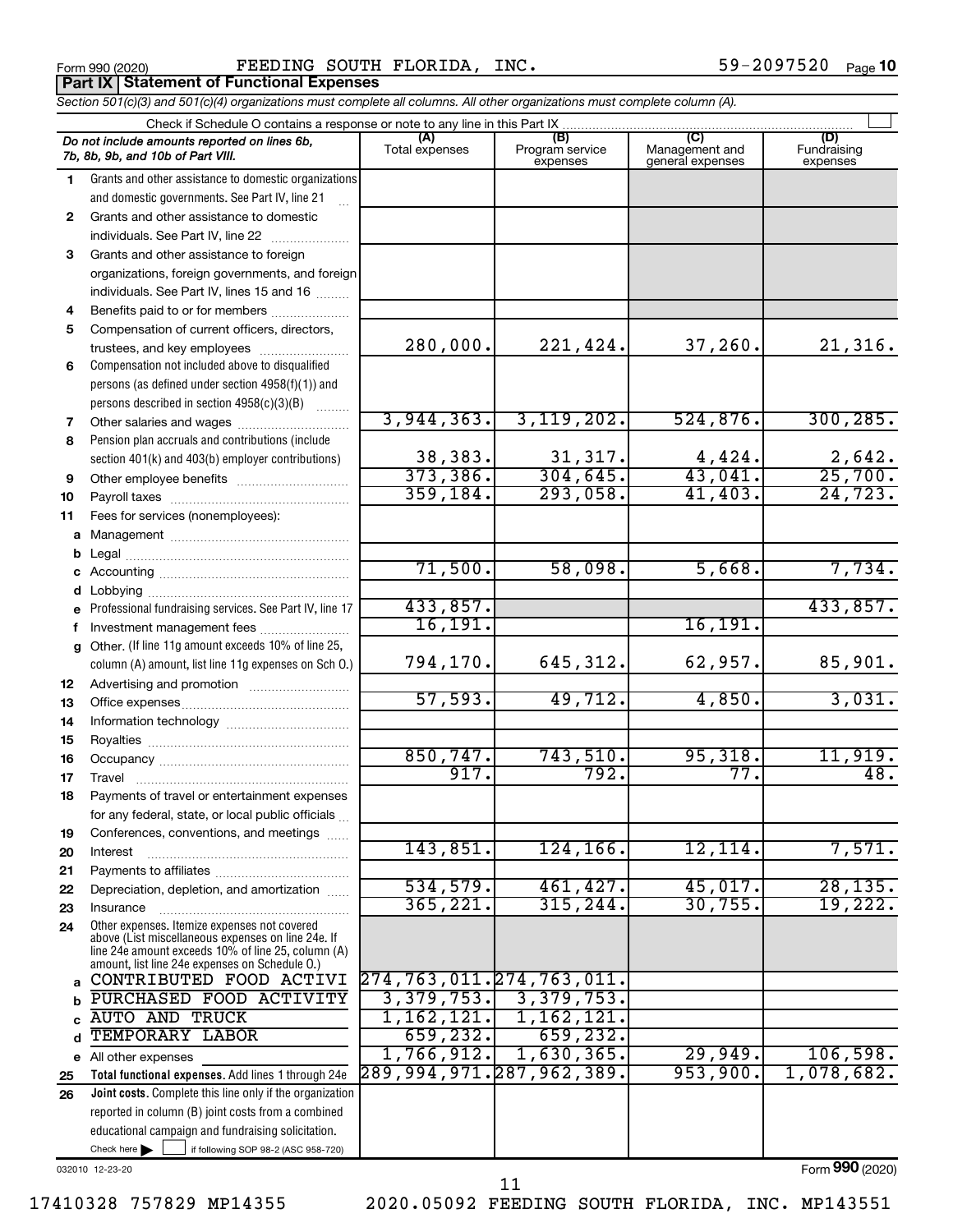$31,905,591.$   $32$   $43,526,334.$ 36,625,411. 46,736,165.

Form (2020) **990**

#### Form 990 (2020) FEEDING SOUTH FLORIDA, INC.  $59-2097520$  Page Check if Schedule O contains a response or note to any line in this Part X **Part X Balance Sheet**

Capital stock or trust principal, or current funds ~~~~~~~~~~~~~~~ Paid-in or capital surplus, or land, building, or equipment fund ....................... Retained earnings, endowment, accumulated income, or other funds ............ Total net assets or fund balances ~~~~~~~~~~~~~~~~~~~~~~

Total liabilities and net assets/fund balances

|              |                                                                                                                                                            |                 |            | (A)<br>Beginning of year |                         | (B)<br>End of year |
|--------------|------------------------------------------------------------------------------------------------------------------------------------------------------------|-----------------|------------|--------------------------|-------------------------|--------------------|
| 1            |                                                                                                                                                            |                 |            | 5,318,747.               | $\mathbf{1}$            | 8,938,147.         |
| $\mathbf{2}$ |                                                                                                                                                            |                 |            | 11,108,324.              | $\mathbf{2}$            | 25, 146, 941.      |
| 3            |                                                                                                                                                            |                 |            | 5,136,083.               | 3                       | 989,736.           |
| 4            |                                                                                                                                                            |                 |            | 110, 130.                | $\overline{\mathbf{4}}$ | 60,000.            |
| 5            | Loans and other receivables from any current or former officer, director,                                                                                  |                 |            |                          |                         |                    |
|              | trustee, key employee, creator or founder, substantial contributor, or 35%                                                                                 |                 |            |                          |                         |                    |
|              | controlled entity or family member of any of these persons                                                                                                 |                 |            |                          | 5                       |                    |
| 6            | Loans and other receivables from other disqualified persons (as defined                                                                                    |                 |            |                          |                         |                    |
|              | under section $4958(f)(1)$ , and persons described in section $4958(c)(3)(B)$                                                                              |                 | 6          |                          |                         |                    |
| 7            |                                                                                                                                                            |                 |            |                          | $\overline{7}$          |                    |
| 8            |                                                                                                                                                            |                 |            |                          | 8                       |                    |
| 9            |                                                                                                                                                            |                 |            | 168,460.                 | 9                       | 428,740.           |
|              | 10a Land, buildings, and equipment: cost or other                                                                                                          |                 |            |                          |                         |                    |
|              | basis. Complete Part VI of Schedule D  10a                                                                                                                 |                 | 8,840,075. |                          |                         |                    |
|              |                                                                                                                                                            | 10 <sub>b</sub> | 1,586,194. | 5,816,588.               | 10 <sub>c</sub>         | 7,253,881.         |
| 11           |                                                                                                                                                            |                 |            | 892,075.                 | 11                      | 1, 243, 396.       |
| 12           |                                                                                                                                                            |                 |            |                          | 12                      |                    |
| 13           |                                                                                                                                                            |                 | 13         |                          |                         |                    |
| 14           |                                                                                                                                                            |                 | 14         |                          |                         |                    |
| 15           |                                                                                                                                                            |                 |            | 8,075,004.               | 15                      | 2,675,324.         |
| 16           |                                                                                                                                                            |                 |            | 36,625,411.              | 16                      | 46,736,165.        |
| 17           |                                                                                                                                                            |                 |            | 1,854,741.               | 17                      | 1,092,403.         |
| 18           |                                                                                                                                                            |                 |            |                          | 18                      |                    |
| 19           |                                                                                                                                                            |                 |            |                          | 19                      |                    |
| 20           |                                                                                                                                                            |                 |            |                          | 20                      |                    |
| 21           | Escrow or custodial account liability. Complete Part IV of Schedule D                                                                                      |                 |            |                          | 21                      |                    |
| 22           | Loans and other payables to any current or former officer, director,                                                                                       |                 |            |                          |                         |                    |
|              | trustee, key employee, creator or founder, substantial contributor, or 35%                                                                                 |                 |            |                          |                         |                    |
|              | controlled entity or family member of any of these persons                                                                                                 |                 |            |                          | 22                      | 2,002,428.         |
| 23           | Secured mortgages and notes payable to unrelated third parties                                                                                             |                 |            | 2,094,061.<br>688,757.   | 23                      |                    |
| 24           | Unsecured notes and loans payable to unrelated third parties                                                                                               |                 |            |                          | 24                      |                    |
| 25           | Other liabilities (including federal income tax, payables to related third<br>parties, and other liabilities not included on lines 17-24). Complete Part X |                 |            |                          |                         |                    |
|              | of Schedule D                                                                                                                                              |                 |            | 82,261.                  | 25                      | 115,000.           |
| 26           | Total liabilities. Add lines 17 through 25                                                                                                                 |                 |            | 4,719,820.               | 26                      | 3, 209, 831.       |
|              | Organizations that follow FASB ASC 958, check here $\blacktriangleright \lfloor \underline{X} \rfloor$                                                     |                 |            |                          |                         |                    |
|              | and complete lines 27, 28, 32, and 33.                                                                                                                     |                 |            |                          |                         |                    |
| 27           |                                                                                                                                                            |                 |            | 27,835,980.              | 27                      | 38,780,611.        |
| 28           |                                                                                                                                                            |                 |            | 4,069,611.               | 28                      | 4,745,723.         |
|              | Organizations that do not follow FASB ASC 958, check here $\blacktriangleright$ [                                                                          |                 |            |                          |                         |                    |
|              | and complete lines 29 through 33.                                                                                                                          |                 |            |                          |                         |                    |
| 29           | Capital stock or trust principal, or current funds                                                                                                         |                 |            |                          | 29                      |                    |

 $\perp$ 

**Assets**

**23 24 25**

**Liabilities**

**26**

**27 28**

**Net Assets or Fund Balances**

Net Assets or Fund Balances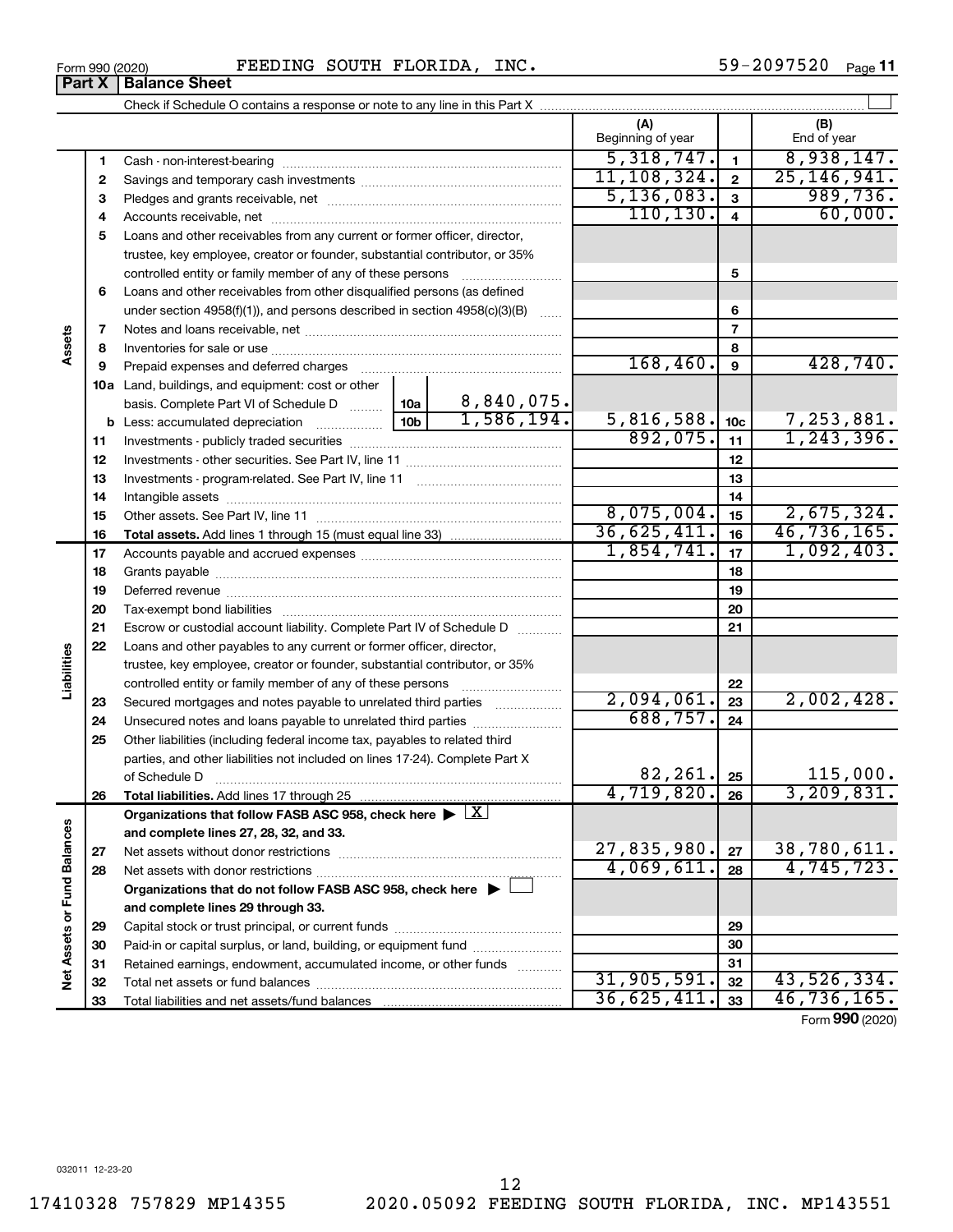|    | FEEDING SOUTH FLORIDA, INC.<br>Form 990 (2020)                                                                                                                                                                                 |                         | 59-2097520 Page 12 |                |     |                    |
|----|--------------------------------------------------------------------------------------------------------------------------------------------------------------------------------------------------------------------------------|-------------------------|--------------------|----------------|-----|--------------------|
|    | Part XI   Reconciliation of Net Assets                                                                                                                                                                                         |                         |                    |                |     |                    |
|    |                                                                                                                                                                                                                                |                         |                    |                |     |                    |
|    |                                                                                                                                                                                                                                |                         |                    |                |     |                    |
| 1  |                                                                                                                                                                                                                                | $\mathbf{1}$            | 301,539,737.       |                |     |                    |
| 2  |                                                                                                                                                                                                                                | $\overline{2}$          | 289,994,971.       |                |     |                    |
| З  |                                                                                                                                                                                                                                | 3                       |                    |                |     | 11, 544, 766.      |
| 4  |                                                                                                                                                                                                                                | $\overline{\mathbf{A}}$ |                    | 31, 905, 591.  |     |                    |
| 5  | Net unrealized gains (losses) on investments [111] matter in the contract of the contract of the contract of the contract of the contract of the contract of the contract of the contract of the contract of the contract of t | 5                       |                    |                |     | 75,977.            |
| 6  | Donated services and use of facilities [[11,11]] with an intervention and service and use of facilities [[11,1                                                                                                                 | 6                       |                    |                |     |                    |
| 7  | Investment expenses www.communication.com/www.communication.com/www.communication.com/www.com                                                                                                                                  | $\overline{7}$          |                    |                |     |                    |
| 8  |                                                                                                                                                                                                                                | 8                       |                    |                |     |                    |
| 9  | Other changes in net assets or fund balances (explain on Schedule O) [11] [12] manument changes in net assets or fund balances (explain on Schedule O) [12] manument changes in net assets or fund balances (explain on Schedu | 9                       |                    |                |     | $\overline{0}$ .   |
| 10 | Net assets or fund balances at end of year. Combine lines 3 through 9 (must equal Part X, line 32,                                                                                                                             |                         |                    |                |     |                    |
|    |                                                                                                                                                                                                                                | 10                      |                    | 43,526,334.    |     |                    |
|    | <b>Part XII Financial Statements and Reporting</b>                                                                                                                                                                             |                         |                    |                |     |                    |
|    |                                                                                                                                                                                                                                |                         |                    |                |     | $\boxed{\text{X}}$ |
|    |                                                                                                                                                                                                                                |                         |                    |                | Yes | <b>No</b>          |
| 1  | $\lfloor$ X $\rfloor$ Accrual<br>Accounting method used to prepare the Form 990: [130] Cash<br>$\Box$ Other                                                                                                                    |                         |                    |                |     |                    |
|    | If the organization changed its method of accounting from a prior year or checked "Other," explain in Schedule O.                                                                                                              |                         |                    |                |     |                    |
|    |                                                                                                                                                                                                                                |                         |                    | 2a             |     | X                  |
|    | If "Yes," check a box below to indicate whether the financial statements for the year were compiled or reviewed on a                                                                                                           |                         |                    |                |     |                    |
|    | separate basis, consolidated basis, or both:                                                                                                                                                                                   |                         |                    |                |     |                    |
|    | Consolidated basis<br>Both consolidated and separate basis<br>Separate basis                                                                                                                                                   |                         |                    |                |     |                    |
|    |                                                                                                                                                                                                                                |                         |                    | 2 <sub>b</sub> | х   |                    |
|    | If "Yes," check a box below to indicate whether the financial statements for the year were audited on a separate basis,                                                                                                        |                         |                    |                |     |                    |
|    | consolidated basis, or both:                                                                                                                                                                                                   |                         |                    |                |     |                    |
|    | $ \mathbf{X} $ Separate basis<br>Both consolidated and separate basis<br>Consolidated basis<br>$\Box$                                                                                                                          |                         |                    |                |     |                    |
|    | c If "Yes" to line 2a or 2b, does the organization have a committee that assumes responsibility for oversight of the audit,                                                                                                    |                         |                    |                |     |                    |
|    |                                                                                                                                                                                                                                |                         |                    | 2c             | х   |                    |
|    | If the organization changed either its oversight process or selection process during the tax year, explain on Schedule O.                                                                                                      |                         |                    |                |     |                    |
|    | 3a As a result of a federal award, was the organization required to undergo an audit or audits as set forth in the Single Audit                                                                                                |                         |                    |                |     |                    |
|    |                                                                                                                                                                                                                                |                         |                    | За             | х   |                    |
|    | <b>b</b> If "Yes," did the organization undergo the required audit or audits? If the organization did not undergo the required audit                                                                                           |                         |                    |                |     |                    |
|    |                                                                                                                                                                                                                                |                         |                    | 3b             | х   |                    |
|    |                                                                                                                                                                                                                                |                         |                    |                |     | Form 990 (2020)    |

Form 990 (2020) **990**

032012 12-23-20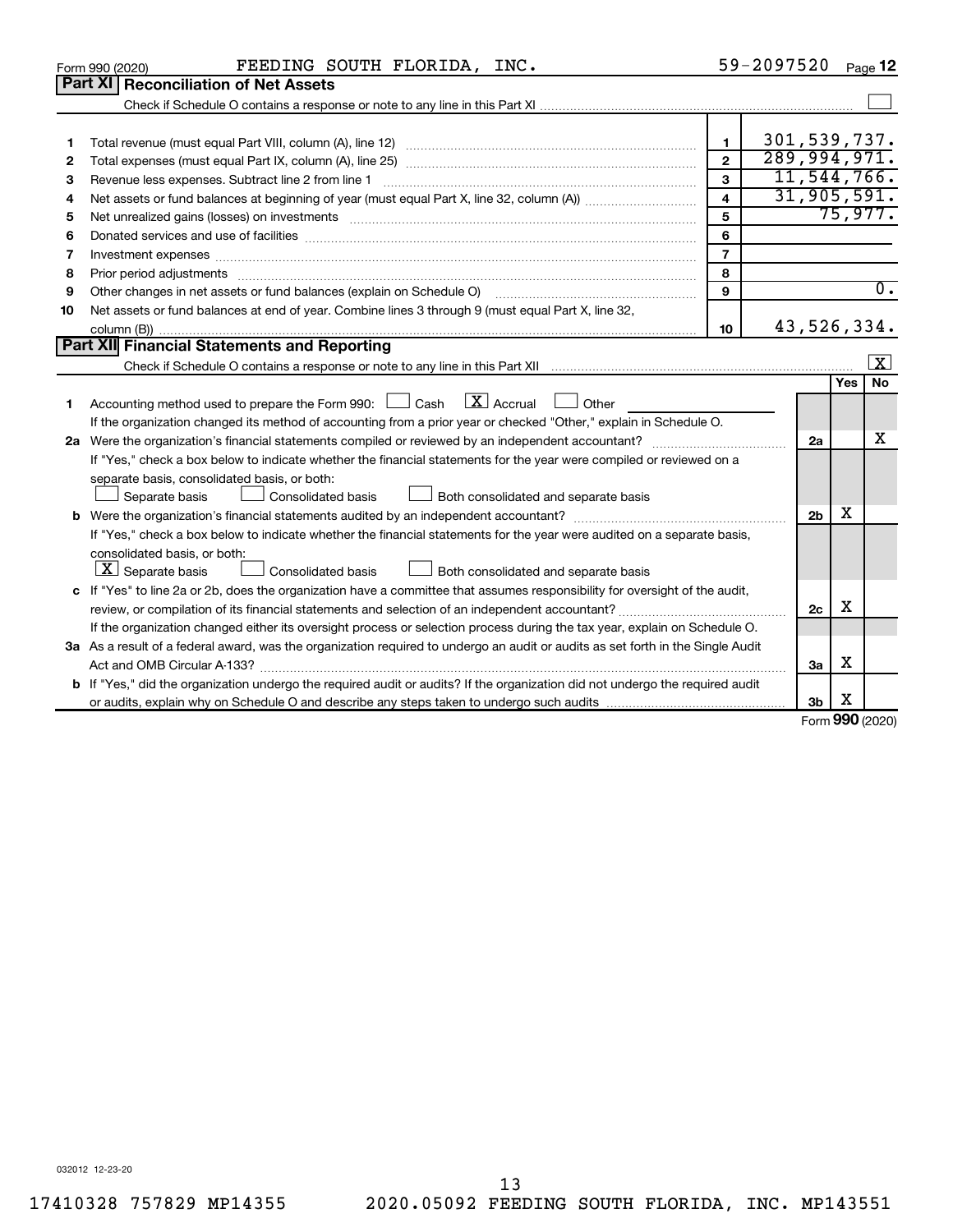**SCHEDULE A**

Department of the Treasury Internal Revenue Service

# Form 990 or 990-EZ) **Public Charity Status and Public Support**<br>
Complete if the organization is a section 501(c)(3) organization or a section<br> **2020**

**4947(a)(1) nonexempt charitable trust. | Attach to Form 990 or Form 990-EZ.** 

**| Go to www.irs.gov/Form990 for instructions and the latest information.**

| <b>Open to Public</b><br>Inspection |
|-------------------------------------|

OMB No. 1545-0047

|                 | Name of the organization<br><b>Employer identification number</b>                                                                  |                                                                                                                                                                                                                                                    |          |                                                       |                                 |                             |                            |  |                            |  |  |  |
|-----------------|------------------------------------------------------------------------------------------------------------------------------------|----------------------------------------------------------------------------------------------------------------------------------------------------------------------------------------------------------------------------------------------------|----------|-------------------------------------------------------|---------------------------------|-----------------------------|----------------------------|--|----------------------------|--|--|--|
|                 |                                                                                                                                    |                                                                                                                                                                                                                                                    |          | FEEDING SOUTH FLORIDA, INC.                           |                                 |                             |                            |  | 59-2097520                 |  |  |  |
|                 | Part I                                                                                                                             | Reason for Public Charity Status. (All organizations must complete this part.) See instructions.                                                                                                                                                   |          |                                                       |                                 |                             |                            |  |                            |  |  |  |
|                 |                                                                                                                                    | The organization is not a private foundation because it is: (For lines 1 through 12, check only one box.)                                                                                                                                          |          |                                                       |                                 |                             |                            |  |                            |  |  |  |
| 1               |                                                                                                                                    | A church, convention of churches, or association of churches described in section 170(b)(1)(A)(i).                                                                                                                                                 |          |                                                       |                                 |                             |                            |  |                            |  |  |  |
| 2               |                                                                                                                                    | A school described in section 170(b)(1)(A)(ii). (Attach Schedule E (Form 990 or 990-EZ).)                                                                                                                                                          |          |                                                       |                                 |                             |                            |  |                            |  |  |  |
| 3               |                                                                                                                                    | A hospital or a cooperative hospital service organization described in section 170(b)(1)(A)(iii).                                                                                                                                                  |          |                                                       |                                 |                             |                            |  |                            |  |  |  |
| 4               |                                                                                                                                    | A medical research organization operated in conjunction with a hospital described in section 170(b)(1)(A)(iii). Enter the hospital's name,                                                                                                         |          |                                                       |                                 |                             |                            |  |                            |  |  |  |
|                 |                                                                                                                                    | city, and state:                                                                                                                                                                                                                                   |          |                                                       |                                 |                             |                            |  |                            |  |  |  |
| 5               |                                                                                                                                    | An organization operated for the benefit of a college or university owned or operated by a governmental unit described in                                                                                                                          |          |                                                       |                                 |                             |                            |  |                            |  |  |  |
|                 |                                                                                                                                    | section 170(b)(1)(A)(iv). (Complete Part II.)                                                                                                                                                                                                      |          |                                                       |                                 |                             |                            |  |                            |  |  |  |
| 6               |                                                                                                                                    | A federal, state, or local government or governmental unit described in section 170(b)(1)(A)(v).                                                                                                                                                   |          |                                                       |                                 |                             |                            |  |                            |  |  |  |
| 7               |                                                                                                                                    | An organization that normally receives a substantial part of its support from a governmental unit or from the general public described in                                                                                                          |          |                                                       |                                 |                             |                            |  |                            |  |  |  |
|                 |                                                                                                                                    | section 170(b)(1)(A)(vi). (Complete Part II.)                                                                                                                                                                                                      |          |                                                       |                                 |                             |                            |  |                            |  |  |  |
| 8               |                                                                                                                                    | A community trust described in section 170(b)(1)(A)(vi). (Complete Part II.)                                                                                                                                                                       |          |                                                       |                                 |                             |                            |  |                            |  |  |  |
| 9               |                                                                                                                                    | An agricultural research organization described in section 170(b)(1)(A)(ix) operated in conjunction with a land-grant college                                                                                                                      |          |                                                       |                                 |                             |                            |  |                            |  |  |  |
|                 |                                                                                                                                    | or university or a non-land-grant college of agriculture (see instructions). Enter the name, city, and state of the college or                                                                                                                     |          |                                                       |                                 |                             |                            |  |                            |  |  |  |
|                 | $10 \quad \boxed{X}$                                                                                                               | university:                                                                                                                                                                                                                                        |          |                                                       |                                 |                             |                            |  |                            |  |  |  |
|                 |                                                                                                                                    | An organization that normally receives (1) more than 33 1/3% of its support from contributions, membership fees, and gross receipts from                                                                                                           |          |                                                       |                                 |                             |                            |  |                            |  |  |  |
|                 |                                                                                                                                    | activities related to its exempt functions, subject to certain exceptions; and (2) no more than 33 1/3% of its support from gross investment                                                                                                       |          |                                                       |                                 |                             |                            |  |                            |  |  |  |
|                 |                                                                                                                                    | income and unrelated business taxable income (less section 511 tax) from businesses acquired by the organization after June 30, 1975.                                                                                                              |          |                                                       |                                 |                             |                            |  |                            |  |  |  |
| 11              |                                                                                                                                    | See section 509(a)(2). (Complete Part III.)                                                                                                                                                                                                        |          |                                                       |                                 |                             |                            |  |                            |  |  |  |
| 12 <sub>2</sub> |                                                                                                                                    | An organization organized and operated exclusively to test for public safety. See section 509(a)(4).<br>An organization organized and operated exclusively for the benefit of, to perform the functions of, or to carry out the purposes of one or |          |                                                       |                                 |                             |                            |  |                            |  |  |  |
|                 | more publicly supported organizations described in section 509(a)(1) or section 509(a)(2). See section 509(a)(3). Check the box in |                                                                                                                                                                                                                                                    |          |                                                       |                                 |                             |                            |  |                            |  |  |  |
|                 | lines 12a through 12d that describes the type of supporting organization and complete lines 12e, 12f, and 12g.                     |                                                                                                                                                                                                                                                    |          |                                                       |                                 |                             |                            |  |                            |  |  |  |
| а               |                                                                                                                                    | Type I. A supporting organization operated, supervised, or controlled by its supported organization(s), typically by giving                                                                                                                        |          |                                                       |                                 |                             |                            |  |                            |  |  |  |
|                 |                                                                                                                                    | the supported organization(s) the power to regularly appoint or elect a majority of the directors or trustees of the supporting                                                                                                                    |          |                                                       |                                 |                             |                            |  |                            |  |  |  |
|                 |                                                                                                                                    | organization. You must complete Part IV, Sections A and B.                                                                                                                                                                                         |          |                                                       |                                 |                             |                            |  |                            |  |  |  |
| b               |                                                                                                                                    | Type II. A supporting organization supervised or controlled in connection with its supported organization(s), by having                                                                                                                            |          |                                                       |                                 |                             |                            |  |                            |  |  |  |
|                 |                                                                                                                                    | control or management of the supporting organization vested in the same persons that control or manage the supported                                                                                                                               |          |                                                       |                                 |                             |                            |  |                            |  |  |  |
|                 |                                                                                                                                    | organization(s). You must complete Part IV, Sections A and C.                                                                                                                                                                                      |          |                                                       |                                 |                             |                            |  |                            |  |  |  |
| с               |                                                                                                                                    | Type III functionally integrated. A supporting organization operated in connection with, and functionally integrated with,                                                                                                                         |          |                                                       |                                 |                             |                            |  |                            |  |  |  |
|                 |                                                                                                                                    | its supported organization(s) (see instructions). You must complete Part IV, Sections A, D, and E.                                                                                                                                                 |          |                                                       |                                 |                             |                            |  |                            |  |  |  |
| d               |                                                                                                                                    | Type III non-functionally integrated. A supporting organization operated in connection with its supported organization(s)                                                                                                                          |          |                                                       |                                 |                             |                            |  |                            |  |  |  |
|                 |                                                                                                                                    | that is not functionally integrated. The organization generally must satisfy a distribution requirement and an attentiveness                                                                                                                       |          |                                                       |                                 |                             |                            |  |                            |  |  |  |
|                 |                                                                                                                                    | requirement (see instructions). You must complete Part IV, Sections A and D, and Part V.                                                                                                                                                           |          |                                                       |                                 |                             |                            |  |                            |  |  |  |
| е               |                                                                                                                                    | Check this box if the organization received a written determination from the IRS that it is a Type I, Type II, Type III<br>functionally integrated, or Type III non-functionally integrated supporting organization.                               |          |                                                       |                                 |                             |                            |  |                            |  |  |  |
|                 |                                                                                                                                    |                                                                                                                                                                                                                                                    |          |                                                       |                                 |                             |                            |  |                            |  |  |  |
| g               |                                                                                                                                    | Provide the following information about the supported organization(s).                                                                                                                                                                             |          |                                                       |                                 |                             |                            |  |                            |  |  |  |
|                 |                                                                                                                                    | (i) Name of supported                                                                                                                                                                                                                              | (ii) EIN | (iii) Type of organization                            | (iv) Is the organization listed | in your governing document? | (v) Amount of monetary     |  | (vi) Amount of other       |  |  |  |
|                 |                                                                                                                                    | organization                                                                                                                                                                                                                                       |          | (described on lines 1-10<br>above (see instructions)) | Yes                             | No                          | support (see instructions) |  | support (see instructions) |  |  |  |
|                 |                                                                                                                                    |                                                                                                                                                                                                                                                    |          |                                                       |                                 |                             |                            |  |                            |  |  |  |
|                 |                                                                                                                                    |                                                                                                                                                                                                                                                    |          |                                                       |                                 |                             |                            |  |                            |  |  |  |
|                 |                                                                                                                                    |                                                                                                                                                                                                                                                    |          |                                                       |                                 |                             |                            |  |                            |  |  |  |
|                 |                                                                                                                                    |                                                                                                                                                                                                                                                    |          |                                                       |                                 |                             |                            |  |                            |  |  |  |
|                 |                                                                                                                                    |                                                                                                                                                                                                                                                    |          |                                                       |                                 |                             |                            |  |                            |  |  |  |
|                 |                                                                                                                                    |                                                                                                                                                                                                                                                    |          |                                                       |                                 |                             |                            |  |                            |  |  |  |
|                 |                                                                                                                                    |                                                                                                                                                                                                                                                    |          |                                                       |                                 |                             |                            |  |                            |  |  |  |
|                 |                                                                                                                                    |                                                                                                                                                                                                                                                    |          |                                                       |                                 |                             |                            |  |                            |  |  |  |
|                 |                                                                                                                                    |                                                                                                                                                                                                                                                    |          |                                                       |                                 |                             |                            |  |                            |  |  |  |
|                 |                                                                                                                                    |                                                                                                                                                                                                                                                    |          |                                                       |                                 |                             |                            |  |                            |  |  |  |
| Total           |                                                                                                                                    |                                                                                                                                                                                                                                                    |          |                                                       |                                 |                             |                            |  |                            |  |  |  |

LHA For Paperwork Reduction Act Notice, see the Instructions for Form 990 or 990-EZ. 032021 01-25-21 Schedule A (Form 990 or 990-EZ) 2020 14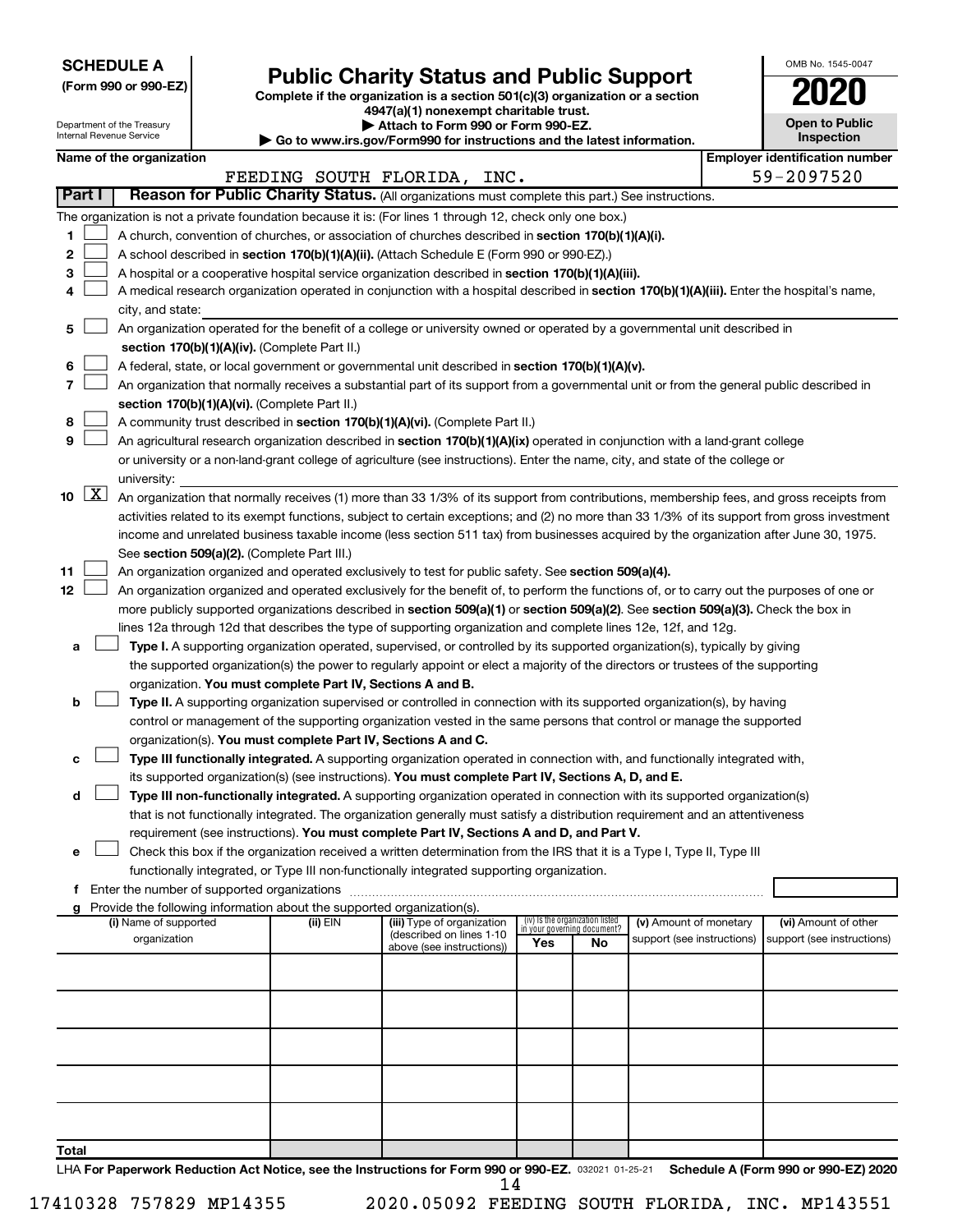#### Schedule A (Form 990 or 990-EZ) 2020 Page FEEDING SOUTH FLORIDA, INC. 59-2097520

59-2097520 Page 2

(Complete only if you checked the box on line 5, 7, or 8 of Part I or if the organization failed to qualify under Part III. If the organization fails to qualify under the tests listed below, please complete Part III.) **Part II Support Schedule for Organizations Described in Sections 170(b)(1)(A)(iv) and 170(b)(1)(A)(vi)**

|    | <b>Section A. Public Support</b>                                                                                                                                                                                                    |          |          |            |            |          |                                      |
|----|-------------------------------------------------------------------------------------------------------------------------------------------------------------------------------------------------------------------------------------|----------|----------|------------|------------|----------|--------------------------------------|
|    | Calendar year (or fiscal year beginning in)                                                                                                                                                                                         | (a) 2016 | (b) 2017 | $(c)$ 2018 | $(d)$ 2019 | (e) 2020 | (f) Total                            |
|    | 1 Gifts, grants, contributions, and                                                                                                                                                                                                 |          |          |            |            |          |                                      |
|    | membership fees received. (Do not                                                                                                                                                                                                   |          |          |            |            |          |                                      |
|    | include any "unusual grants.")                                                                                                                                                                                                      |          |          |            |            |          |                                      |
|    | 2 Tax revenues levied for the organ-                                                                                                                                                                                                |          |          |            |            |          |                                      |
|    | ization's benefit and either paid to                                                                                                                                                                                                |          |          |            |            |          |                                      |
|    | or expended on its behalf                                                                                                                                                                                                           |          |          |            |            |          |                                      |
|    | 3 The value of services or facilities                                                                                                                                                                                               |          |          |            |            |          |                                      |
|    | furnished by a governmental unit to                                                                                                                                                                                                 |          |          |            |            |          |                                      |
|    | the organization without charge                                                                                                                                                                                                     |          |          |            |            |          |                                      |
|    | 4 Total. Add lines 1 through 3                                                                                                                                                                                                      |          |          |            |            |          |                                      |
| 5. | The portion of total contributions                                                                                                                                                                                                  |          |          |            |            |          |                                      |
|    | by each person (other than a                                                                                                                                                                                                        |          |          |            |            |          |                                      |
|    | governmental unit or publicly                                                                                                                                                                                                       |          |          |            |            |          |                                      |
|    | supported organization) included                                                                                                                                                                                                    |          |          |            |            |          |                                      |
|    | on line 1 that exceeds 2% of the                                                                                                                                                                                                    |          |          |            |            |          |                                      |
|    | amount shown on line 11,                                                                                                                                                                                                            |          |          |            |            |          |                                      |
|    | column (f)                                                                                                                                                                                                                          |          |          |            |            |          |                                      |
|    | 6 Public support. Subtract line 5 from line 4.                                                                                                                                                                                      |          |          |            |            |          |                                      |
|    | <b>Section B. Total Support</b>                                                                                                                                                                                                     |          |          |            |            |          |                                      |
|    | Calendar year (or fiscal year beginning in)                                                                                                                                                                                         | (a) 2016 | (b) 2017 | $(c)$ 2018 | $(d)$ 2019 | (e) 2020 | (f) Total                            |
|    | 7 Amounts from line 4                                                                                                                                                                                                               |          |          |            |            |          |                                      |
| 8  | Gross income from interest,                                                                                                                                                                                                         |          |          |            |            |          |                                      |
|    | dividends, payments received on                                                                                                                                                                                                     |          |          |            |            |          |                                      |
|    | securities loans, rents, royalties,                                                                                                                                                                                                 |          |          |            |            |          |                                      |
|    | and income from similar sources                                                                                                                                                                                                     |          |          |            |            |          |                                      |
| 9. | Net income from unrelated business                                                                                                                                                                                                  |          |          |            |            |          |                                      |
|    | activities, whether or not the                                                                                                                                                                                                      |          |          |            |            |          |                                      |
|    | business is regularly carried on                                                                                                                                                                                                    |          |          |            |            |          |                                      |
|    | 10 Other income. Do not include gain                                                                                                                                                                                                |          |          |            |            |          |                                      |
|    | or loss from the sale of capital                                                                                                                                                                                                    |          |          |            |            |          |                                      |
|    | assets (Explain in Part VI.)                                                                                                                                                                                                        |          |          |            |            |          |                                      |
|    | 11 Total support. Add lines 7 through 10                                                                                                                                                                                            |          |          |            |            |          |                                      |
|    | <b>12</b> Gross receipts from related activities, etc. (see instructions)                                                                                                                                                           |          |          |            |            | 12       |                                      |
|    | 13 First 5 years. If the Form 990 is for the organization's first, second, third, fourth, or fifth tax year as a section 501(c)(3)                                                                                                  |          |          |            |            |          |                                      |
|    | organization, check this box and stop here <b>construction and construction</b> construction of the state of the state of the state of the state of the state of the state of the state of the state of the state of the state of t |          |          |            |            |          |                                      |
|    | <b>Section C. Computation of Public Support Percentage</b>                                                                                                                                                                          |          |          |            |            |          |                                      |
|    |                                                                                                                                                                                                                                     |          |          |            |            | 14       | %                                    |
|    |                                                                                                                                                                                                                                     |          |          |            |            | 15       | %                                    |
|    | 16a 33 1/3% support test - 2020. If the organization did not check the box on line 13, and line 14 is 33 1/3% or more, check this box and                                                                                           |          |          |            |            |          |                                      |
|    | stop here. The organization qualifies as a publicly supported organization matchinary material content and the                                                                                                                      |          |          |            |            |          |                                      |
|    | b 33 1/3% support test - 2019. If the organization did not check a box on line 13 or 16a, and line 15 is 33 1/3% or more, check this box                                                                                            |          |          |            |            |          |                                      |
|    |                                                                                                                                                                                                                                     |          |          |            |            |          |                                      |
|    | 17a 10% -facts-and-circumstances test - 2020. If the organization did not check a box on line 13, 16a, or 16b, and line 14 is 10% or more,                                                                                          |          |          |            |            |          |                                      |
|    | and if the organization meets the facts-and-circumstances test, check this box and stop here. Explain in Part VI how the organization                                                                                               |          |          |            |            |          |                                      |
|    | meets the facts-and-circumstances test. The organization qualifies as a publicly supported organization                                                                                                                             |          |          |            |            |          |                                      |
|    | <b>b 10%</b> -facts-and-circumstances test - 2019. If the organization did not check a box on line 13, 16a, 16b, or 17a, and line 15 is 10% or                                                                                      |          |          |            |            |          |                                      |
|    | more, and if the organization meets the facts-and-circumstances test, check this box and stop here. Explain in Part VI how the                                                                                                      |          |          |            |            |          |                                      |
|    | organization meets the facts-and-circumstances test. The organization qualifies as a publicly supported organization                                                                                                                |          |          |            |            |          |                                      |
|    | 18 Private foundation. If the organization did not check a box on line 13, 16a, 16b, 17a, or 17b, check this box and see instructions                                                                                               |          |          |            |            |          |                                      |
|    |                                                                                                                                                                                                                                     |          |          |            |            |          | Schedule A (Form 990 or 990-F7) 2020 |

**Schedule A (Form 990 or 990-EZ) 2020**

032022 01-25-21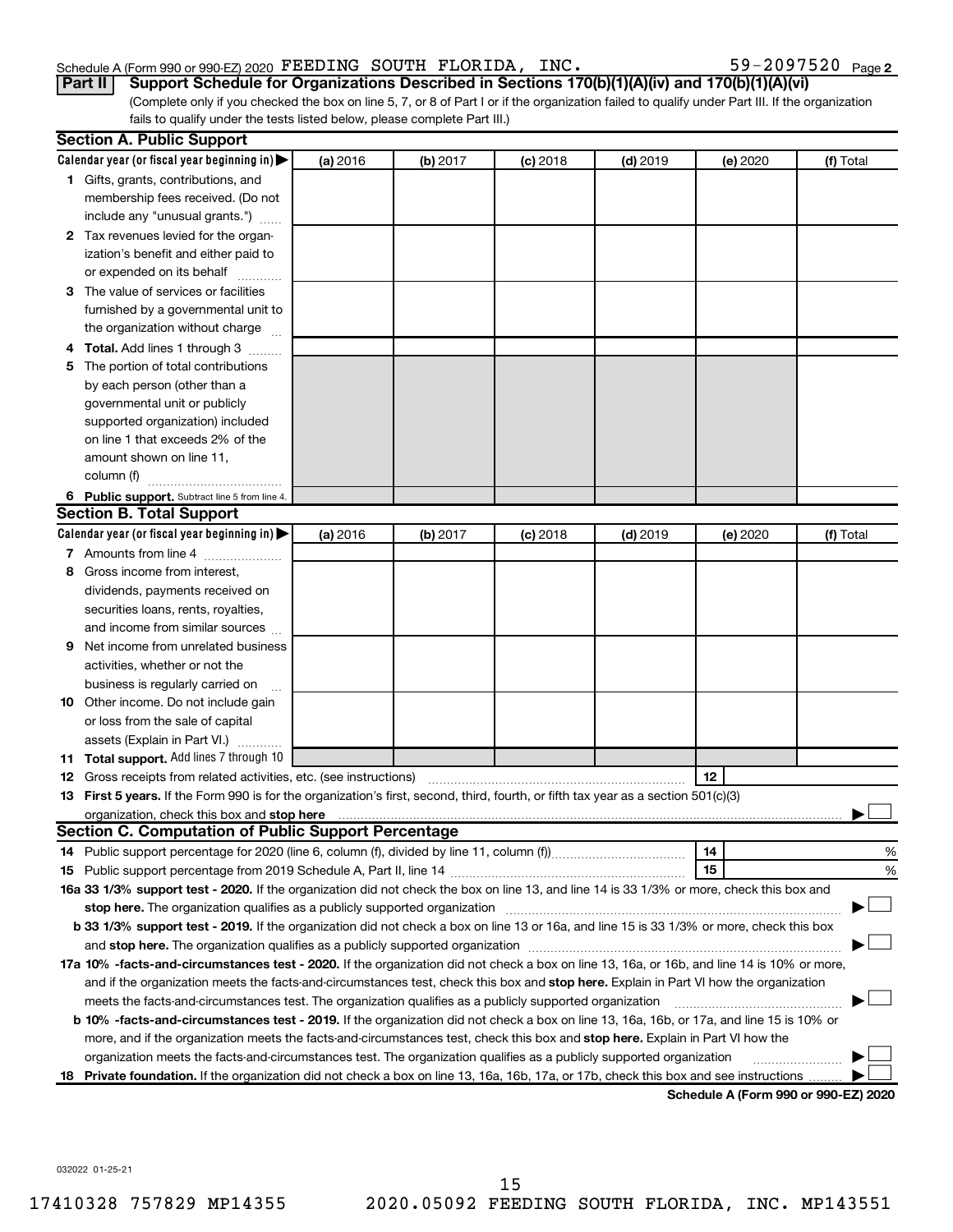#### Schedule A (Form 990 or 990-EZ) 2020 Page FEEDING SOUTH FLORIDA, INC. 59-2097520 **Part III Support Schedule for Organizations Described in Section 509(a)(2)**

(Complete only if you checked the box on line 10 of Part I or if the organization failed to qualify under Part II. If the organization fails to qualify under the tests listed below, please complete Part II.)

| <b>Section A. Public Support</b>                                                                                                                                                 |               |               |               |                |                                      |                                    |
|----------------------------------------------------------------------------------------------------------------------------------------------------------------------------------|---------------|---------------|---------------|----------------|--------------------------------------|------------------------------------|
| Calendar year (or fiscal year beginning in)                                                                                                                                      | (a) 2016      | (b) 2017      | $(c)$ 2018    | $(d)$ 2019     | (e) 2020                             | (f) Total                          |
| 1 Gifts, grants, contributions, and                                                                                                                                              |               |               |               |                |                                      |                                    |
| membership fees received. (Do not                                                                                                                                                |               |               |               |                |                                      |                                    |
| include any "unusual grants.")                                                                                                                                                   | 77, 243, 175. | 98,885,895.   | 97, 104, 637. | 229,860,530.   | 301,099,147.                         | 804, 193, 384.                     |
| 2 Gross receipts from admissions,<br>merchandise sold or services per-<br>formed, or facilities furnished in                                                                     |               |               |               |                |                                      |                                    |
| any activity that is related to the<br>organization's tax-exempt purpose                                                                                                         | 486,955.      | 489, 234.     | 567,942.      | 360,824.       | 0.                                   | 1,904,955.                         |
| 3 Gross receipts from activities that                                                                                                                                            |               |               |               |                |                                      |                                    |
| are not an unrelated trade or bus-                                                                                                                                               |               |               |               |                |                                      |                                    |
| iness under section 513                                                                                                                                                          |               |               |               |                |                                      |                                    |
| 4 Tax revenues levied for the organ-                                                                                                                                             |               |               |               |                |                                      |                                    |
| ization's benefit and either paid to                                                                                                                                             |               |               |               |                |                                      |                                    |
| or expended on its behalf                                                                                                                                                        |               |               |               |                |                                      |                                    |
| 5 The value of services or facilities                                                                                                                                            |               |               |               |                |                                      |                                    |
| furnished by a governmental unit to                                                                                                                                              |               |               |               |                |                                      |                                    |
| the organization without charge                                                                                                                                                  |               |               |               |                |                                      |                                    |
| 6 Total. Add lines 1 through 5                                                                                                                                                   | 77,730,130.   | 99, 375, 129. | 97,672,579.   | 230, 221, 354. | 301,099,147.                         | 806,098,339.                       |
| 7a Amounts included on lines 1, 2, and                                                                                                                                           |               |               |               |                |                                      |                                    |
| 3 received from disqualified persons                                                                                                                                             |               |               |               |                |                                      | 0.                                 |
| <b>b</b> Amounts included on lines 2 and 3 received<br>from other than disqualified persons that<br>exceed the greater of \$5,000 or 1% of the<br>amount on line 13 for the year |               |               |               |                |                                      | 0.                                 |
| c Add lines 7a and 7b                                                                                                                                                            |               |               |               |                |                                      | σ.                                 |
| 8 Public support. (Subtract line 7c from line 6.)                                                                                                                                |               |               |               |                |                                      | 806,098,339.                       |
| <b>Section B. Total Support</b>                                                                                                                                                  |               |               |               |                |                                      |                                    |
| Calendar year (or fiscal year beginning in)                                                                                                                                      | (a) 2016      | (b) 2017      | $(c)$ 2018    | $(d)$ 2019     | (e) 2020                             | (f) Total                          |
| 9 Amounts from line 6                                                                                                                                                            | 77,730,130    | 99, 375, 129  | 97,672,579    | 230, 221, 354  | 301,099,147                          | 806,098,339.                       |
| <b>10a</b> Gross income from interest,<br>dividends, payments received on<br>securities loans, rents, royalties,                                                                 |               |               |               |                |                                      |                                    |
| and income from similar sources                                                                                                                                                  | 443,938.      | 408,030.      | 663, 210.     | 740,348.       | 586,202.                             | 2,841,728.                         |
| <b>b</b> Unrelated business taxable income                                                                                                                                       |               |               |               |                |                                      |                                    |
| (less section 511 taxes) from businesses                                                                                                                                         |               |               |               |                |                                      |                                    |
| acquired after June 30, 1975                                                                                                                                                     |               |               |               |                |                                      |                                    |
| c Add lines 10a and 10b                                                                                                                                                          | 443,938.      | 408,030.      | 663, 210.     | 740, 348.      | 586, 202.                            | 2,841,728.                         |
| <b>11</b> Net income from unrelated business<br>activities not included in line 10b,<br>whether or not the business is<br>regularly carried on                                   |               |               |               |                |                                      |                                    |
| <b>12</b> Other income. Do not include gain<br>or loss from the sale of capital<br>assets (Explain in Part VI.)                                                                  | 110,948.      | 148,852.      | 139,394.      | 240, 410.      | 263,416.                             | 903,020.                           |
| 13 Total support. (Add lines 9, 10c, 11, and 12.)                                                                                                                                | 78, 285, 016. | 99,932,011.   | 98, 475, 183. | 231, 202, 112. | 301,948,765.                         | 809,843,087.                       |
| 14 First 5 years. If the Form 990 is for the organization's first, second, third, fourth, or fifth tax year as a section 501(c)(3) organization,                                 |               |               |               |                |                                      |                                    |
| check this box and stop here                                                                                                                                                     |               |               |               |                |                                      |                                    |
| <b>Section C. Computation of Public Support Percentage</b>                                                                                                                       |               |               |               |                |                                      |                                    |
| 15 Public support percentage for 2020 (line 8, column (f), divided by line 13, column (f))                                                                                       |               |               |               |                | 15                                   | 99.54<br>%                         |
| 16 Public support percentage from 2019 Schedule A, Part III, line 15                                                                                                             |               |               |               |                | 16                                   | 99.35<br>$\%$                      |
| Section D. Computation of Investment Income Percentage                                                                                                                           |               |               |               |                |                                      |                                    |
| 17 Investment income percentage for 2020 (line 10c, column (f), divided by line 13, column (f))                                                                                  |               |               |               |                | 17                                   | .35<br>$\%$                        |
| 18 Investment income percentage from 2019 Schedule A, Part III, line 17                                                                                                          |               |               |               |                | 18                                   | .53<br>$\%$                        |
| 19a 33 1/3% support tests - 2020. If the organization did not check the box on line 14, and line 15 is more than 33 1/3%, and line 17 is not                                     |               |               |               |                |                                      |                                    |
| more than 33 1/3%, check this box and stop here. The organization qualifies as a publicly supported organization                                                                 |               |               |               |                |                                      | $\blacktriangleright$ $\mathbf{X}$ |
| b 33 1/3% support tests - 2019. If the organization did not check a box on line 14 or line 19a, and line 16 is more than 33 1/3%, and                                            |               |               |               |                |                                      |                                    |
| line 18 is not more than 33 1/3%, check this box and stop here. The organization qualifies as a publicly supported organization                                                  |               |               |               |                |                                      |                                    |
|                                                                                                                                                                                  |               |               |               |                |                                      |                                    |
| 032023 01-25-21                                                                                                                                                                  |               |               |               |                | Schedule A (Form 990 or 990-EZ) 2020 |                                    |
|                                                                                                                                                                                  |               |               | 16            |                |                                      |                                    |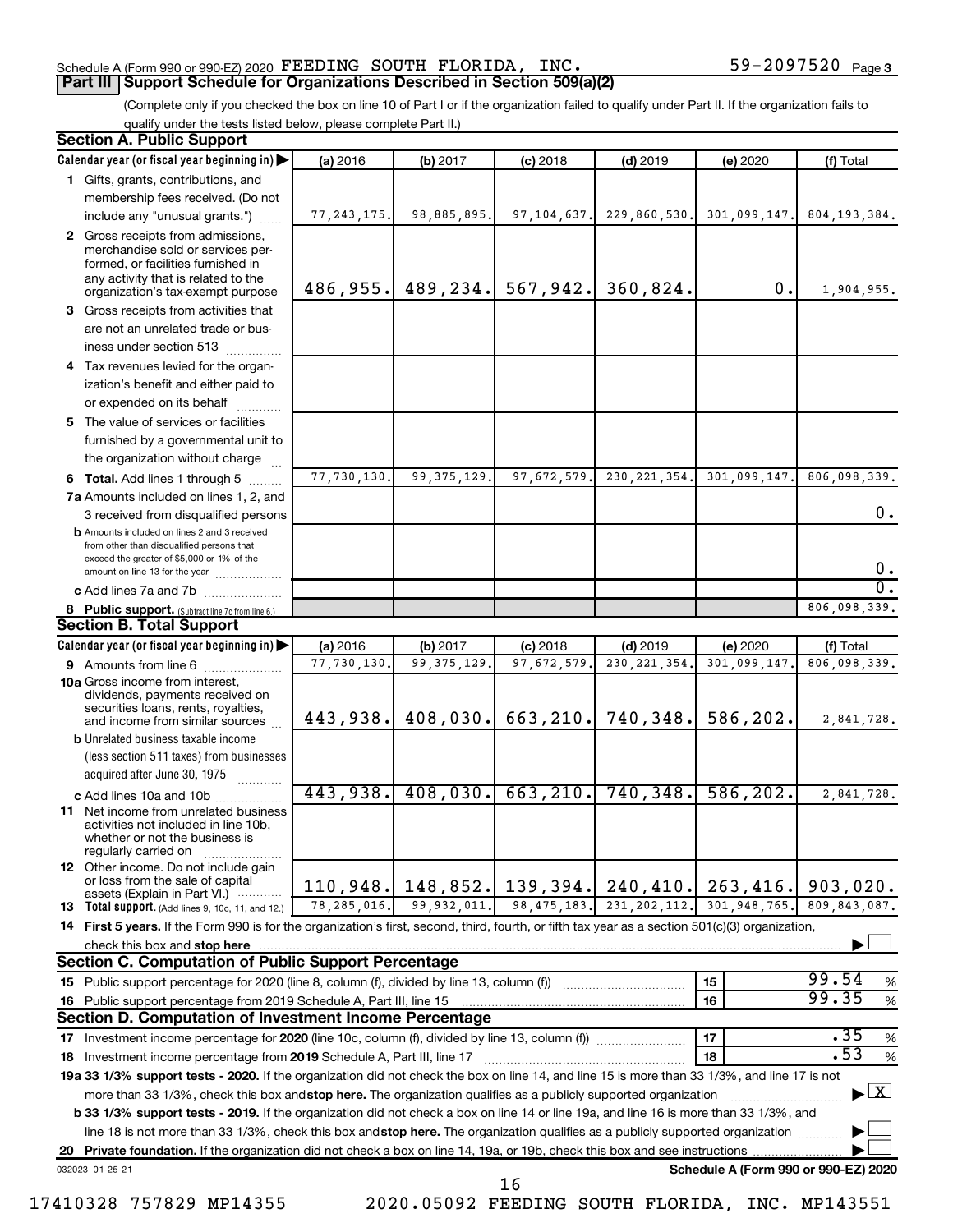**1**

**2**

**3a**

**3b**

**3c**

**4a**

**4b**

**4c**

**5a**

**5b 5c**

**6**

**7**

**8**

**9a**

**9b**

**9c**

**10a**

**10b**

**Yes No**

### **Part IV Supporting Organizations**

(Complete only if you checked a box in line 12 on Part I. If you checked box 12a, Part I, complete Sections A and B. If you checked box 12b, Part I, complete Sections A and C. If you checked box 12c, Part I, complete Sections A, D, and E. If you checked box 12d, Part I, complete Sections A and D, and complete Part V.)

#### **Section A. All Supporting Organizations**

- **1** Are all of the organization's supported organizations listed by name in the organization's governing documents? If "No," describe in Part VI how the supported organizations are designated. If designated by *class or purpose, describe the designation. If historic and continuing relationship, explain.*
- **2** Did the organization have any supported organization that does not have an IRS determination of status under section 509(a)(1) or (2)? If "Yes," explain in Part **VI** how the organization determined that the supported *organization was described in section 509(a)(1) or (2).*
- **3a** Did the organization have a supported organization described in section 501(c)(4), (5), or (6)? If "Yes," answer *lines 3b and 3c below.*
- **b** Did the organization confirm that each supported organization qualified under section 501(c)(4), (5), or (6) and satisfied the public support tests under section 509(a)(2)? If "Yes," describe in Part VI when and how the *organization made the determination.*
- **c** Did the organization ensure that all support to such organizations was used exclusively for section 170(c)(2)(B) purposes? If "Yes," explain in Part VI what controls the organization put in place to ensure such use.
- **4 a** *If* Was any supported organization not organized in the United States ("foreign supported organization")? *"Yes," and if you checked box 12a or 12b in Part I, answer lines 4b and 4c below.*
- **b** Did the organization have ultimate control and discretion in deciding whether to make grants to the foreign supported organization? If "Yes," describe in Part VI how the organization had such control and discretion *despite being controlled or supervised by or in connection with its supported organizations.*
- **c** Did the organization support any foreign supported organization that does not have an IRS determination under sections 501(c)(3) and 509(a)(1) or (2)? If "Yes," explain in Part VI what controls the organization used *to ensure that all support to the foreign supported organization was used exclusively for section 170(c)(2)(B) purposes.*
- **5a** Did the organization add, substitute, or remove any supported organizations during the tax year? If "Yes," answer lines 5b and 5c below (if applicable). Also, provide detail in **Part VI,** including (i) the names and EIN *numbers of the supported organizations added, substituted, or removed; (ii) the reasons for each such action; (iii) the authority under the organization's organizing document authorizing such action; and (iv) how the action was accomplished (such as by amendment to the organizing document).*
- **b Type I or Type II only.** Was any added or substituted supported organization part of a class already designated in the organization's organizing document?
- **c Substitutions only.**  Was the substitution the result of an event beyond the organization's control?
- **6** Did the organization provide support (whether in the form of grants or the provision of services or facilities) to **Part VI.** support or benefit one or more of the filing organization's supported organizations? If "Yes," provide detail in anyone other than (i) its supported organizations, (ii) individuals that are part of the charitable class benefited by one or more of its supported organizations, or (iii) other supporting organizations that also
- **7** Did the organization provide a grant, loan, compensation, or other similar payment to a substantial contributor regard to a substantial contributor? If "Yes," complete Part I of Schedule L (Form 990 or 990-EZ). (as defined in section 4958(c)(3)(C)), a family member of a substantial contributor, or a 35% controlled entity with
- **8** Did the organization make a loan to a disqualified person (as defined in section 4958) not described in line 7? *If "Yes," complete Part I of Schedule L (Form 990 or 990-EZ).*
- **9 a** Was the organization controlled directly or indirectly at any time during the tax year by one or more in section 509(a)(1) or (2))? If "Yes," provide detail in **Part VI.** disqualified persons, as defined in section 4946 (other than foundation managers and organizations described
- **b** Did one or more disqualified persons (as defined in line 9a) hold a controlling interest in any entity in which the supporting organization had an interest? If "Yes," provide detail in Part VI.
- **c** Did a disqualified person (as defined in line 9a) have an ownership interest in, or derive any personal benefit from, assets in which the supporting organization also had an interest? If "Yes," provide detail in Part VI.
- **10 a** Was the organization subject to the excess business holdings rules of section 4943 because of section supporting organizations)? If "Yes," answer line 10b below. 4943(f) (regarding certain Type II supporting organizations, and all Type III non-functionally integrated
	- **b** Did the organization have any excess business holdings in the tax year? (Use Schedule C, Form 4720, to *determine whether the organization had excess business holdings.)*

032024 01-25-21

**Schedule A (Form 990 or 990-EZ) 2020**

17410328 757829 MP14355 2020.05092 FEEDING SOUTH FLORIDA, INC. MP143551

17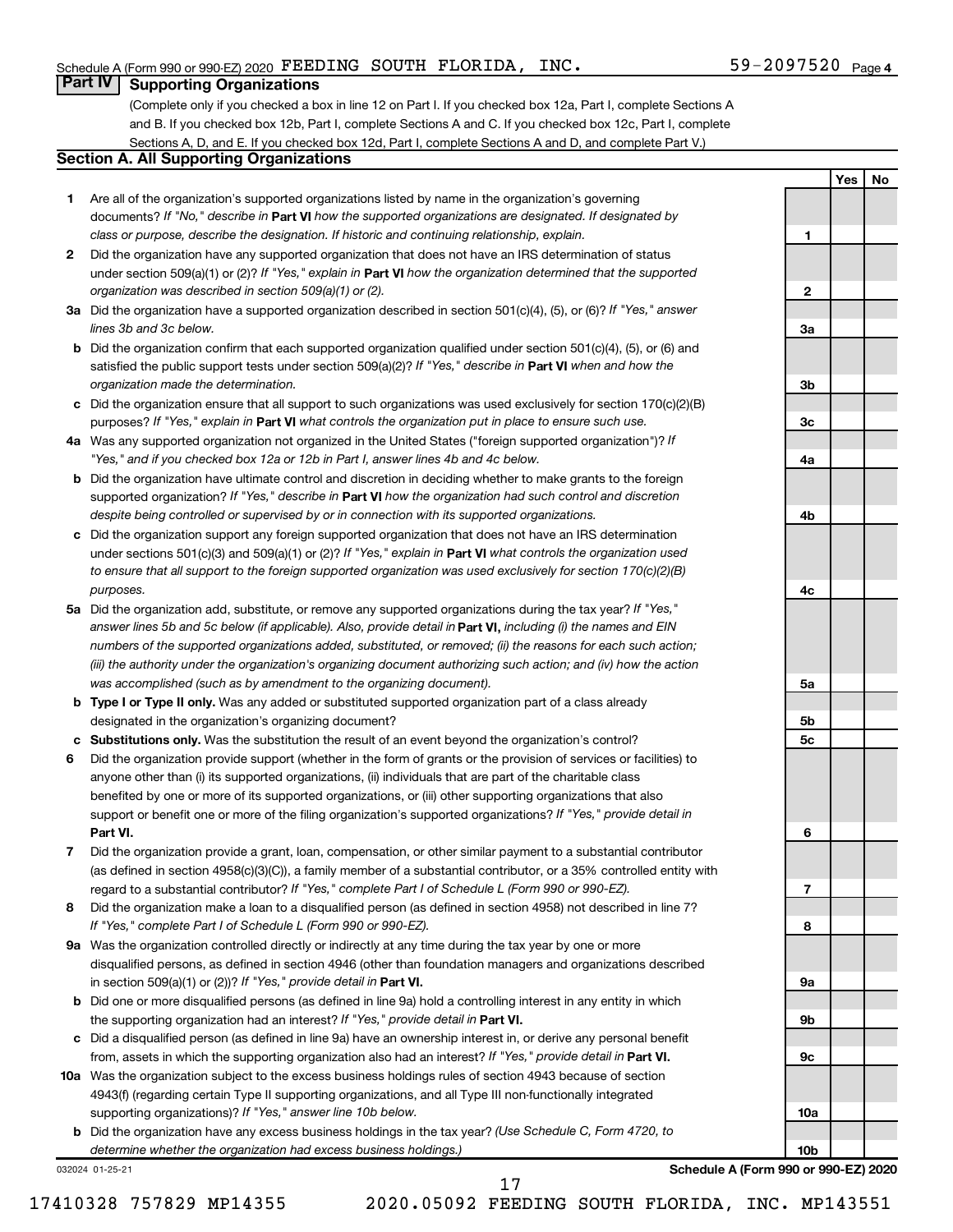#### Schedule A (Form 990 or 990-EZ) 2020 Page FEEDING SOUTH FLORIDA, INC. 59-2097520 **Part IV Supporting Organizations** *(continued)*

|             |                                                                                                                                                                                                                                                            |     | Yes | No |
|-------------|------------------------------------------------------------------------------------------------------------------------------------------------------------------------------------------------------------------------------------------------------------|-----|-----|----|
| 11          | Has the organization accepted a gift or contribution from any of the following persons?                                                                                                                                                                    |     |     |    |
|             | a A person who directly or indirectly controls, either alone or together with persons described in lines 11b and                                                                                                                                           |     |     |    |
|             | 11c below, the governing body of a supported organization?                                                                                                                                                                                                 | 11a |     |    |
|             | <b>b</b> A family member of a person described in line 11a above?                                                                                                                                                                                          | 11b |     |    |
|             | c A 35% controlled entity of a person described in line 11a or 11b above? If "Yes" to line 11a, 11b, or 11c, provide                                                                                                                                       |     |     |    |
|             | detail in Part VI.                                                                                                                                                                                                                                         | 11c |     |    |
|             | <b>Section B. Type I Supporting Organizations</b>                                                                                                                                                                                                          |     |     |    |
|             |                                                                                                                                                                                                                                                            |     | Yes | No |
| 1           | Did the governing body, members of the governing body, officers acting in their official capacity, or membership of one or                                                                                                                                 |     |     |    |
|             | more supported organizations have the power to regularly appoint or elect at least a majority of the organization's officers,                                                                                                                              |     |     |    |
|             | directors, or trustees at all times during the tax year? If "No," describe in Part VI how the supported organization(s)                                                                                                                                    |     |     |    |
|             | effectively operated, supervised, or controlled the organization's activities. If the organization had more than one supported<br>organization, describe how the powers to appoint and/or remove officers, directors, or trustees were allocated among the |     |     |    |
|             | supported organizations and what conditions or restrictions, if any, applied to such powers during the tax year.                                                                                                                                           | 1   |     |    |
| 2           | Did the organization operate for the benefit of any supported organization other than the supported                                                                                                                                                        |     |     |    |
|             | organization(s) that operated, supervised, or controlled the supporting organization? If "Yes," explain in                                                                                                                                                 |     |     |    |
|             | Part VI how providing such benefit carried out the purposes of the supported organization(s) that operated,                                                                                                                                                |     |     |    |
|             | supervised, or controlled the supporting organization.                                                                                                                                                                                                     | 2   |     |    |
|             | <b>Section C. Type II Supporting Organizations</b>                                                                                                                                                                                                         |     |     |    |
|             |                                                                                                                                                                                                                                                            |     | Yes | No |
| 1.          | Were a majority of the organization's directors or trustees during the tax year also a majority of the directors                                                                                                                                           |     |     |    |
|             | or trustees of each of the organization's supported organization(s)? If "No," describe in Part VI how control                                                                                                                                              |     |     |    |
|             | or management of the supporting organization was vested in the same persons that controlled or managed                                                                                                                                                     |     |     |    |
|             | the supported organization(s).                                                                                                                                                                                                                             | 1   |     |    |
|             | Section D. All Type III Supporting Organizations                                                                                                                                                                                                           |     |     |    |
|             |                                                                                                                                                                                                                                                            |     | Yes | No |
| 1           | Did the organization provide to each of its supported organizations, by the last day of the fifth month of the                                                                                                                                             |     |     |    |
|             | organization's tax year, (i) a written notice describing the type and amount of support provided during the prior tax                                                                                                                                      |     |     |    |
|             | year, (ii) a copy of the Form 990 that was most recently filed as of the date of notification, and (iii) copies of the                                                                                                                                     |     |     |    |
|             | organization's governing documents in effect on the date of notification, to the extent not previously provided?                                                                                                                                           | 1   |     |    |
| 2           | Were any of the organization's officers, directors, or trustees either (i) appointed or elected by the supported                                                                                                                                           |     |     |    |
|             | organization(s) or (ii) serving on the governing body of a supported organization? If "No," explain in Part VI how                                                                                                                                         |     |     |    |
|             | the organization maintained a close and continuous working relationship with the supported organization(s).                                                                                                                                                | 2   |     |    |
| 3           | By reason of the relationship described in line 2, above, did the organization's supported organizations have a                                                                                                                                            |     |     |    |
|             | significant voice in the organization's investment policies and in directing the use of the organization's                                                                                                                                                 |     |     |    |
|             | income or assets at all times during the tax year? If "Yes," describe in Part VI the role the organization's                                                                                                                                               |     |     |    |
|             | supported organizations played in this regard.                                                                                                                                                                                                             | З   |     |    |
|             | Section E. Type III Functionally Integrated Supporting Organizations                                                                                                                                                                                       |     |     |    |
| 1           | Check the box next to the method that the organization used to satisfy the Integral Part Test during the yealsee instructions).                                                                                                                            |     |     |    |
| а           | The organization satisfied the Activities Test. Complete line 2 below.                                                                                                                                                                                     |     |     |    |
| $\mathbf b$ | The organization is the parent of each of its supported organizations. Complete line 3 below.                                                                                                                                                              |     |     |    |
| с           | The organization supported a governmental entity. Describe in Part VI how you supported a governmental entity (see instructions).                                                                                                                          |     |     |    |
| 2           | Activities Test. Answer lines 2a and 2b below.                                                                                                                                                                                                             |     | Yes | No |
| а           | Did substantially all of the organization's activities during the tax year directly further the exempt purposes of                                                                                                                                         |     |     |    |
|             | the supported organization(s) to which the organization was responsive? If "Yes," then in Part VI identify                                                                                                                                                 |     |     |    |
|             | those supported organizations and explain how these activities directly furthered their exempt purposes,                                                                                                                                                   |     |     |    |
|             | how the organization was responsive to those supported organizations, and how the organization determined                                                                                                                                                  |     |     |    |
|             | that these activities constituted substantially all of its activities.                                                                                                                                                                                     | 2a  |     |    |
| b           | Did the activities described in line 2a, above, constitute activities that, but for the organization's involvement,                                                                                                                                        |     |     |    |
|             | one or more of the organization's supported organization(s) would have been engaged in? If "Yes," explain in                                                                                                                                               |     |     |    |
|             | <b>Part VI</b> the reasons for the organization's position that its supported organization(s) would have engaged in                                                                                                                                        |     |     |    |
|             | these activities but for the organization's involvement.                                                                                                                                                                                                   | 2b  |     |    |
| з           | Parent of Supported Organizations. Answer lines 3a and 3b below.                                                                                                                                                                                           |     |     |    |
| а           | Did the organization have the power to regularly appoint or elect a majority of the officers, directors, or                                                                                                                                                |     |     |    |
|             | trustees of each of the supported organizations? If "Yes" or "No" provide details in Part VI.                                                                                                                                                              | За  |     |    |
| b           | Did the organization exercise a substantial degree of direction over the policies, programs, and activities of each                                                                                                                                        |     |     |    |
|             | of its supported organizations? If "Yes," describe in Part VI the role played by the organization in this regard.                                                                                                                                          | 3b  |     |    |
|             | Schedule A (Form 990 or 990-EZ) 2020<br>032025 01-25-21                                                                                                                                                                                                    |     |     |    |
|             | 18                                                                                                                                                                                                                                                         |     |     |    |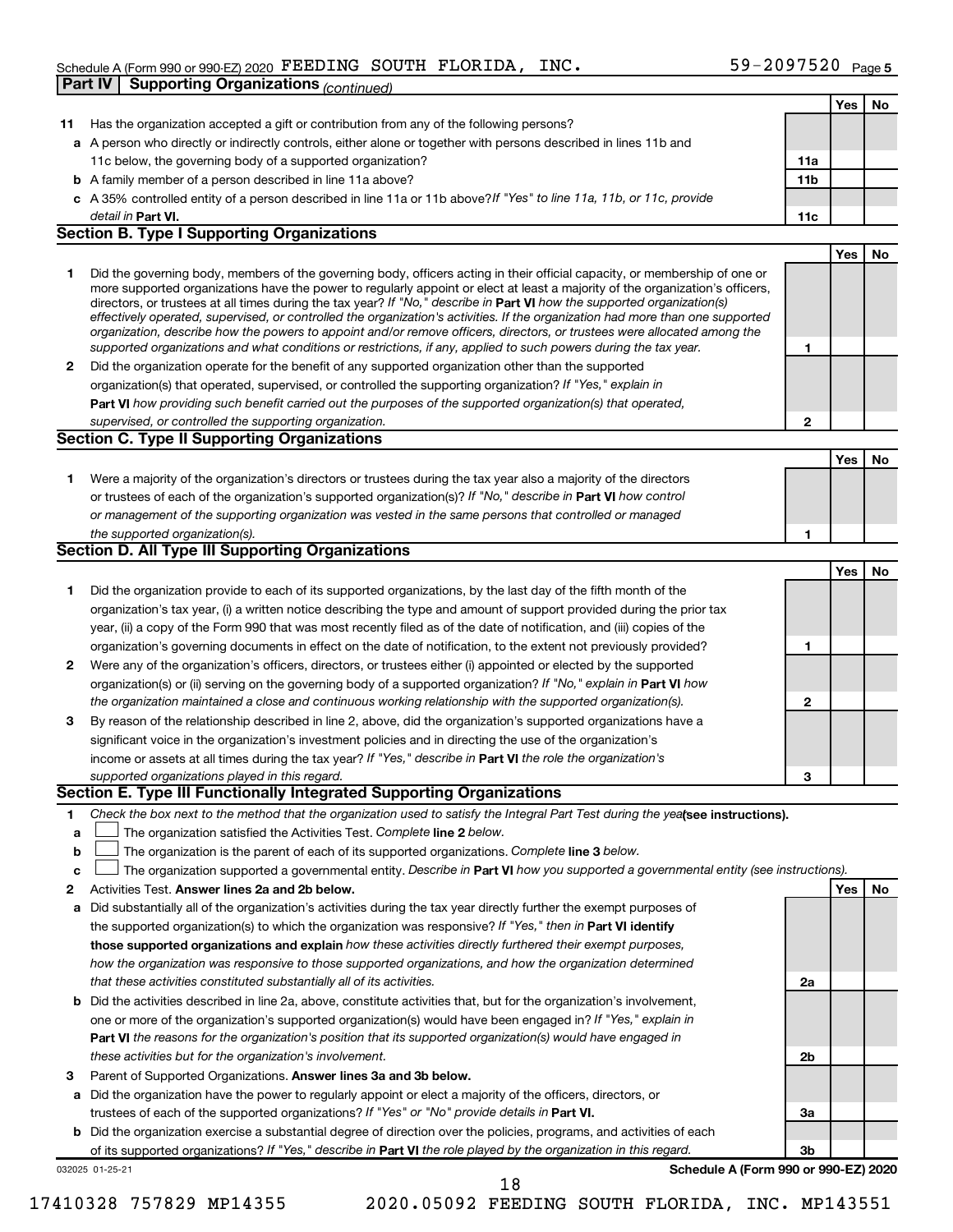|  | Schedule A (Form 990 or 990-EZ) 2020 $\texttt{FEEDING}$ SOUTH FLORIDA, INC.           |  |  | $59 - 2097520$ Page 6 |  |
|--|---------------------------------------------------------------------------------------|--|--|-----------------------|--|
|  | <b>Part V</b> Type III Non-Functionally Integrated 509(a)(3) Supporting Organizations |  |  |                       |  |

1 **Letter See instructions.** Check here if the organization satisfied the Integral Part Test as a qualifying trust on Nov. 20, 1970 (*explain in* Part **VI**). See instructions. All other Type III non-functionally integrated supporting organizations must complete Sections A through E.

|              | Section A - Adjusted Net Income                                                                                                   |                | (A) Prior Year | (B) Current Year<br>(optional) |
|--------------|-----------------------------------------------------------------------------------------------------------------------------------|----------------|----------------|--------------------------------|
| 1            | Net short-term capital gain                                                                                                       | 1              |                |                                |
| $\mathbf{2}$ | Recoveries of prior-year distributions                                                                                            | $\mathbf{2}$   |                |                                |
| 3            | Other gross income (see instructions)                                                                                             | 3              |                |                                |
| 4            | Add lines 1 through 3.                                                                                                            | 4              |                |                                |
| 5            | Depreciation and depletion                                                                                                        | 5              |                |                                |
| 6            | Portion of operating expenses paid or incurred for production or                                                                  |                |                |                                |
|              | collection of gross income or for management, conservation, or                                                                    |                |                |                                |
|              | maintenance of property held for production of income (see instructions)                                                          | 6              |                |                                |
| 7            | Other expenses (see instructions)                                                                                                 | $\overline{7}$ |                |                                |
| 8            | Adjusted Net Income (subtract lines 5, 6, and 7 from line 4)                                                                      | 8              |                |                                |
|              | <b>Section B - Minimum Asset Amount</b>                                                                                           |                | (A) Prior Year | (B) Current Year<br>(optional) |
| 1            | Aggregate fair market value of all non-exempt-use assets (see                                                                     |                |                |                                |
|              | instructions for short tax year or assets held for part of year):                                                                 |                |                |                                |
|              | <b>a</b> Average monthly value of securities                                                                                      | 1a             |                |                                |
|              | <b>b</b> Average monthly cash balances                                                                                            | 1b             |                |                                |
|              | <b>c</b> Fair market value of other non-exempt-use assets                                                                         | 1c             |                |                                |
|              | <b>d</b> Total (add lines 1a, 1b, and 1c)                                                                                         | 1d             |                |                                |
|              | e Discount claimed for blockage or other factors                                                                                  |                |                |                                |
|              | (explain in detail in <b>Part VI</b> ):                                                                                           |                |                |                                |
| 2            | Acquisition indebtedness applicable to non-exempt-use assets                                                                      | $\mathbf{2}$   |                |                                |
| 3            | Subtract line 2 from line 1d.                                                                                                     | 3              |                |                                |
| 4            | Cash deemed held for exempt use. Enter 0.015 of line 3 (for greater amount,                                                       |                |                |                                |
|              | see instructions).                                                                                                                | 4              |                |                                |
| 5            | Net value of non-exempt-use assets (subtract line 4 from line 3)                                                                  | 5              |                |                                |
| 6            | Multiply line 5 by 0.035.                                                                                                         | 6              |                |                                |
| 7            | Recoveries of prior-year distributions                                                                                            | $\overline{7}$ |                |                                |
| 8            | Minimum Asset Amount (add line 7 to line 6)                                                                                       | 8              |                |                                |
|              | <b>Section C - Distributable Amount</b>                                                                                           |                |                | <b>Current Year</b>            |
| 1            | Adjusted net income for prior year (from Section A, line 8, column A)                                                             | 1              |                |                                |
| 2            | Enter 0.85 of line 1.                                                                                                             | $\mathbf{2}$   |                |                                |
| з            | Minimum asset amount for prior year (from Section B, line 8, column A)                                                            | 3              |                |                                |
| 4            | Enter greater of line 2 or line 3.                                                                                                | 4              |                |                                |
| 5            | Income tax imposed in prior year                                                                                                  | 5              |                |                                |
| 6            | <b>Distributable Amount.</b> Subtract line 5 from line 4, unless subject to                                                       |                |                |                                |
|              | emergency temporary reduction (see instructions).                                                                                 | 6              |                |                                |
| 7            | Check here if the current year is the organization's first as a non-functionally integrated Type III supporting organization (see |                |                |                                |

instructions).

**Schedule A (Form 990 or 990-EZ) 2020**

032026 01-25-21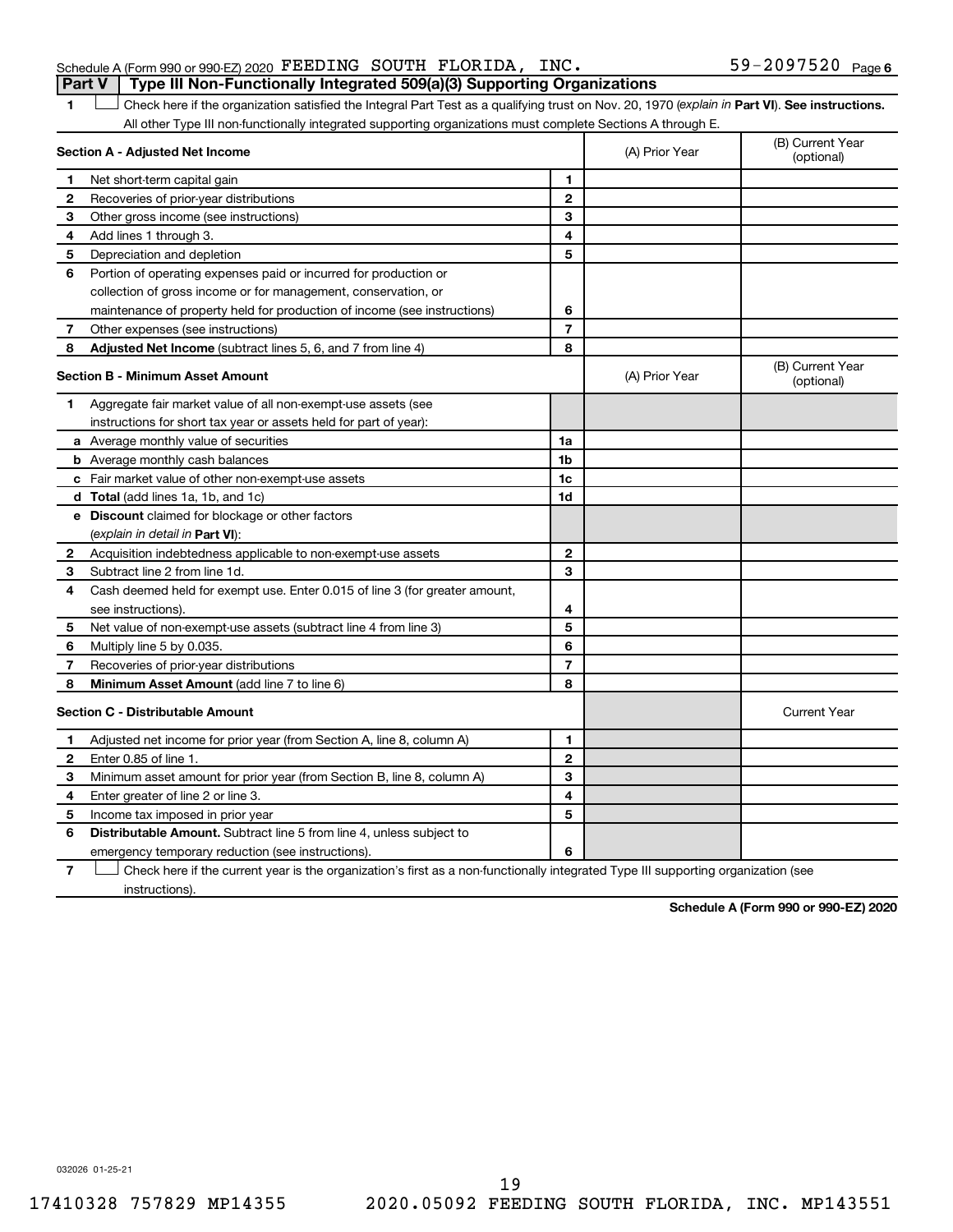| Schedule A (Form 990 or 990-EZ) 2020 FEEDING SOUTH FLORIDA,                                         |  | INC. | 59-2097520 | Page 7 |
|-----------------------------------------------------------------------------------------------------|--|------|------------|--------|
| $D_{\alpha} + V$<br>$\Box$ Type III Nep Eupotianally Integrated E00(a)(2) Supporting Organizational |  |      |            |        |

|    | Part v<br>Type in Non-Functionally integrated 509(a)(5) Supporting Organizations <i>(continued)</i> |                                    |                                               |    |                                                  |
|----|-----------------------------------------------------------------------------------------------------|------------------------------------|-----------------------------------------------|----|--------------------------------------------------|
|    | <b>Section D - Distributions</b>                                                                    |                                    |                                               |    | <b>Current Year</b>                              |
| 1. | Amounts paid to supported organizations to accomplish exempt purposes                               |                                    |                                               | 1  |                                                  |
| 2  | Amounts paid to perform activity that directly furthers exempt purposes of supported                |                                    |                                               |    |                                                  |
|    | organizations, in excess of income from activity                                                    |                                    |                                               | 2  |                                                  |
| 3  | Administrative expenses paid to accomplish exempt purposes of supported organizations               |                                    |                                               | 3  |                                                  |
| 4  | Amounts paid to acquire exempt-use assets                                                           |                                    |                                               | 4  |                                                  |
| 5  | Qualified set-aside amounts (prior IRS approval required - provide details in Part VI)              |                                    |                                               | 5  |                                                  |
| 6  | Other distributions (describe in Part VI). See instructions.                                        |                                    |                                               | 6  |                                                  |
| 7  | <b>Total annual distributions.</b> Add lines 1 through 6.                                           |                                    |                                               | 7  |                                                  |
| 8  | Distributions to attentive supported organizations to which the organization is responsive          |                                    |                                               |    |                                                  |
|    | (provide details in Part VI). See instructions.                                                     |                                    |                                               | 8  |                                                  |
| 9  | Distributable amount for 2020 from Section C, line 6                                                |                                    |                                               | 9  |                                                  |
| 10 | Line 8 amount divided by line 9 amount                                                              |                                    |                                               | 10 |                                                  |
|    | <b>Section E - Distribution Allocations (see instructions)</b>                                      | (i)<br><b>Excess Distributions</b> | (ii)<br><b>Underdistributions</b><br>Pre-2020 |    | (iii)<br><b>Distributable</b><br>Amount for 2020 |
| 1  | Distributable amount for 2020 from Section C, line 6                                                |                                    |                                               |    |                                                  |
| 2  | Underdistributions, if any, for years prior to 2020 (reason-                                        |                                    |                                               |    |                                                  |
|    | able cause required - explain in Part VI). See instructions.                                        |                                    |                                               |    |                                                  |
| 3  | Excess distributions carryover, if any, to 2020                                                     |                                    |                                               |    |                                                  |
|    | <b>a</b> From 2015                                                                                  |                                    |                                               |    |                                                  |
|    | <b>b</b> From 2016                                                                                  |                                    |                                               |    |                                                  |
|    | $c$ From 2017                                                                                       |                                    |                                               |    |                                                  |
|    | <b>d</b> From 2018                                                                                  |                                    |                                               |    |                                                  |
|    | e From 2019                                                                                         |                                    |                                               |    |                                                  |
|    | f Total of lines 3a through 3e                                                                      |                                    |                                               |    |                                                  |
|    | <b>g</b> Applied to underdistributions of prior years                                               |                                    |                                               |    |                                                  |
|    | h Applied to 2020 distributable amount                                                              |                                    |                                               |    |                                                  |
|    | i Carryover from 2015 not applied (see instructions)                                                |                                    |                                               |    |                                                  |
|    | Remainder. Subtract lines 3g, 3h, and 3i from line 3f.                                              |                                    |                                               |    |                                                  |
| 4  | Distributions for 2020 from Section D,                                                              |                                    |                                               |    |                                                  |
|    | line $7:$<br>\$                                                                                     |                                    |                                               |    |                                                  |
|    | a Applied to underdistributions of prior years                                                      |                                    |                                               |    |                                                  |
|    | <b>b</b> Applied to 2020 distributable amount                                                       |                                    |                                               |    |                                                  |
|    | <b>c</b> Remainder. Subtract lines 4a and 4b from line 4.                                           |                                    |                                               |    |                                                  |
| 5  | Remaining underdistributions for years prior to 2020, if                                            |                                    |                                               |    |                                                  |
|    | any. Subtract lines 3g and 4a from line 2. For result greater                                       |                                    |                                               |    |                                                  |
|    | than zero, explain in Part VI. See instructions.                                                    |                                    |                                               |    |                                                  |
| 6  | Remaining underdistributions for 2020. Subtract lines 3h                                            |                                    |                                               |    |                                                  |
|    | and 4b from line 1. For result greater than zero, explain in                                        |                                    |                                               |    |                                                  |
|    | Part VI. See instructions.                                                                          |                                    |                                               |    |                                                  |
| 7  | Excess distributions carryover to 2021. Add lines 3j                                                |                                    |                                               |    |                                                  |
|    | and 4c.                                                                                             |                                    |                                               |    |                                                  |
| 8  | Breakdown of line 7:                                                                                |                                    |                                               |    |                                                  |
|    | a Excess from 2016                                                                                  |                                    |                                               |    |                                                  |
|    | <b>b</b> Excess from 2017<br>c Excess from 2018                                                     |                                    |                                               |    |                                                  |
|    | d Excess from 2019                                                                                  |                                    |                                               |    |                                                  |
|    | e Excess from 2020                                                                                  |                                    |                                               |    |                                                  |
|    |                                                                                                     |                                    |                                               |    |                                                  |

**Schedule A (Form 990 or 990-EZ) 2020**

032027 01-25-21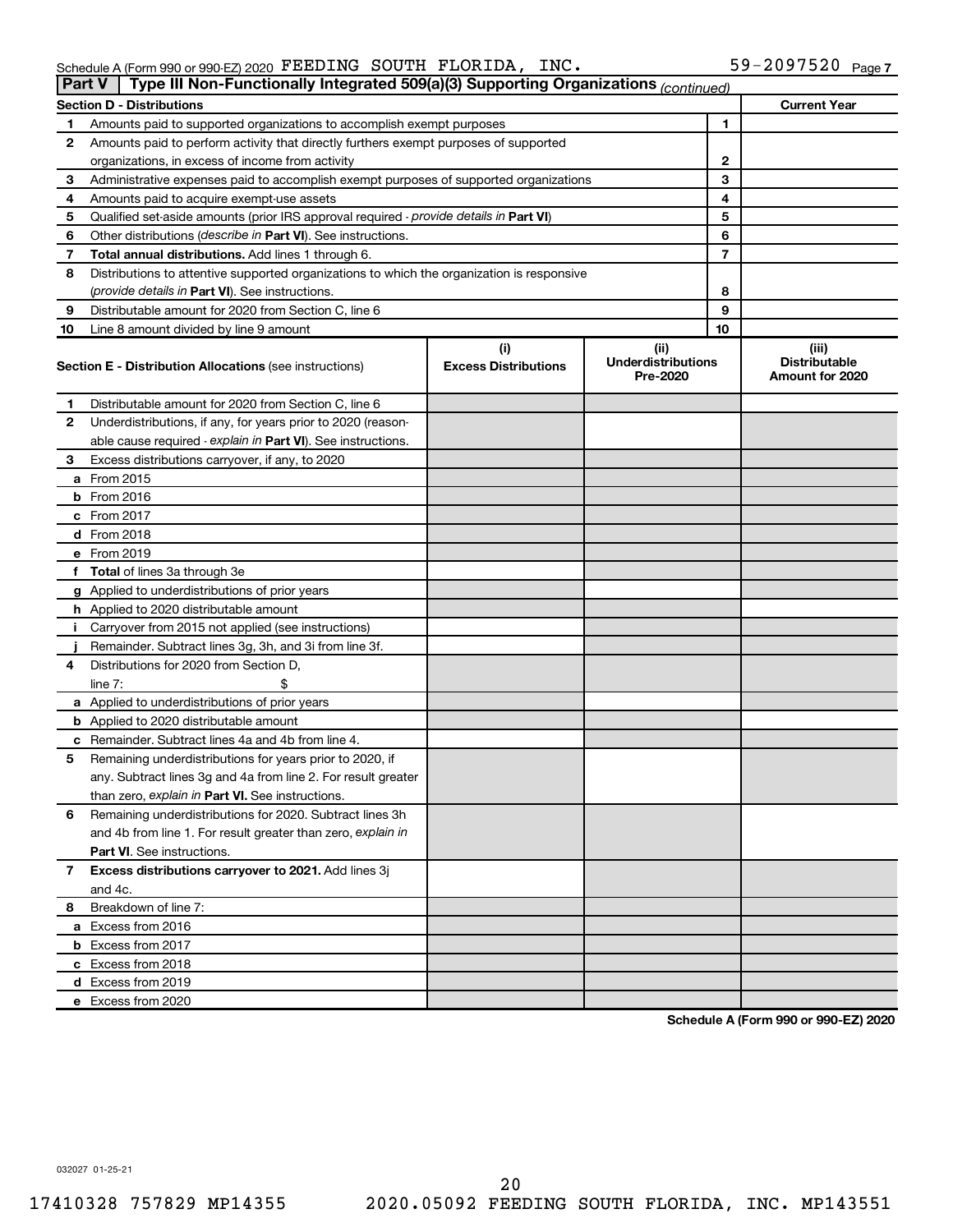|  |  | Schedule A (Form 990 or 990-EZ) 2020 FEEDING SOUTH FLORIDA, INC. |  |  |  | 59-2097520 $_{Page8}$ |  |
|--|--|------------------------------------------------------------------|--|--|--|-----------------------|--|
|--|--|------------------------------------------------------------------|--|--|--|-----------------------|--|

Provide the explanations required by Part II, line 10; Part II, line 17a or 17b; Part III, line 12; Part IV, Section A, lines 1, 2, 3b, 3c, 4b, 4c, 5a, 6, 9a, 9b, 9c, 11a, 11b, and 11c; Part IV, Section B, lines 1 and 2; Part IV, Section C, line 1; Part IV, Section D, lines 2 and 3; Part IV, Section E, lines 1c, 2a, 2b, 3a, and 3b; Part V, line 1; Part V, Section B, line 1e; Part V, Section D, lines 5, 6, and 8; and Part V, Section E, lines 2, 5, and 6. Also complete this part for any additional information. (See instructions.) **Part VI Supplemental Information.** 

SCHEDULE A, PART III, LINE 12, EXPLANATION FOR OTHER INCOME:

| MISCELLANEOUS           |                                                 |
|-------------------------|-------------------------------------------------|
| 2016 AMOUNT: \$         | 110,948.                                        |
| 2017 AMOUNT: \$         | 148,852.                                        |
| 2018 AMOUNT: \$         | 139,394.                                        |
| 2019 AMOUNT: \$         | 240, 410.                                       |
| 2020 AMOUNT: \$         | 263,416.                                        |
|                         |                                                 |
|                         |                                                 |
|                         |                                                 |
|                         |                                                 |
|                         |                                                 |
|                         |                                                 |
|                         |                                                 |
|                         |                                                 |
|                         |                                                 |
|                         |                                                 |
|                         |                                                 |
|                         |                                                 |
|                         |                                                 |
|                         |                                                 |
|                         |                                                 |
|                         |                                                 |
|                         |                                                 |
|                         |                                                 |
|                         |                                                 |
|                         |                                                 |
| 032028 01-25-21         | Schedule A (Form 990 or 990-EZ) 2020<br>21      |
| 17410328 757829 MP14355 | 2020.05092 FEEDING SOUTH FLORIDA, INC. MP143551 |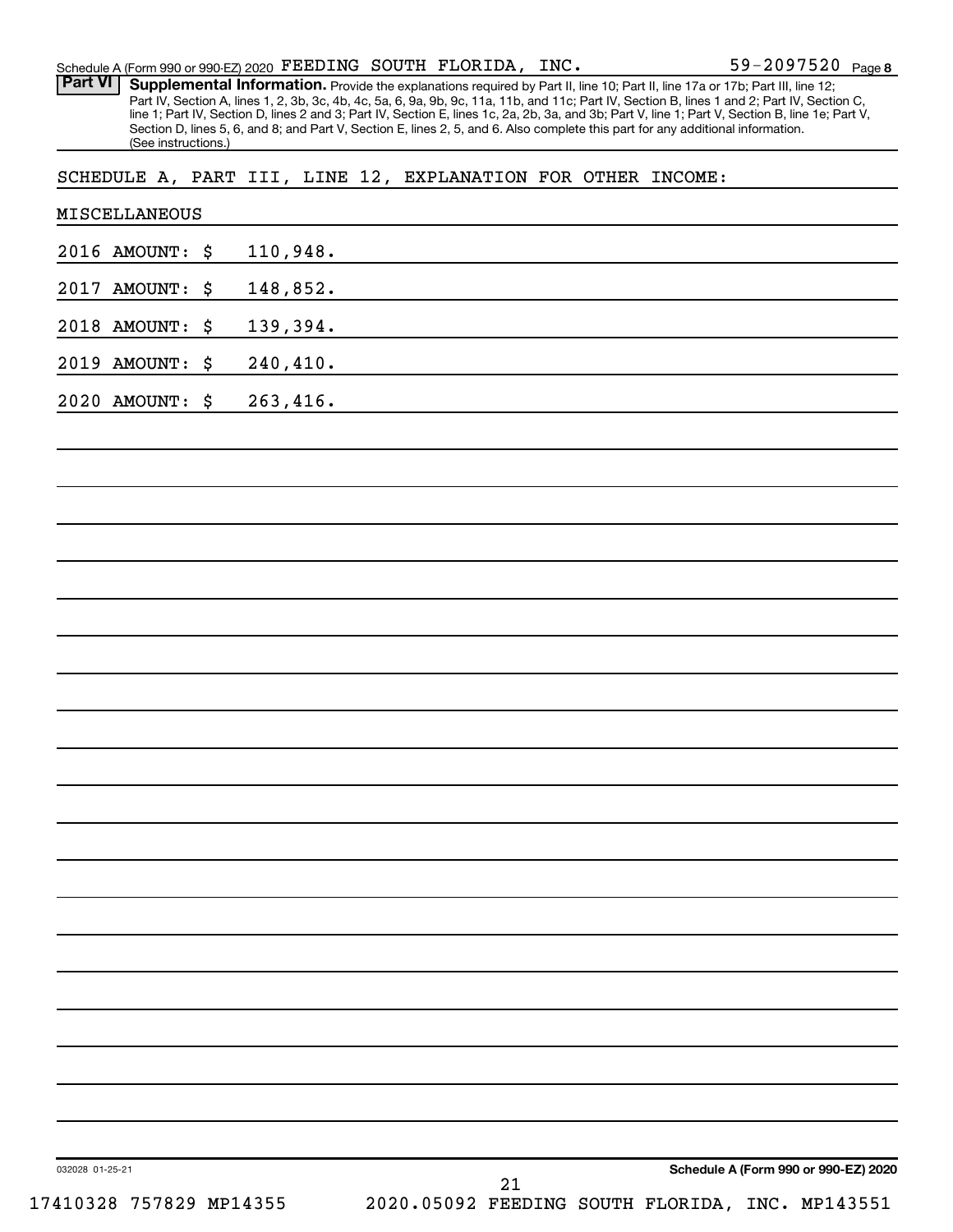# **Schedule B Schedule of Contributors**

**or 990-PF) | Attach to Form 990, Form 990-EZ, or Form 990-PF. | Go to www.irs.gov/Form990 for the latest information.** OMB No. 1545-0047

**2020**

| Internal Revenue Service       |                                                                                                                                                                                                                                                                                                                                                                                                                                                                                                           |                                       |
|--------------------------------|-----------------------------------------------------------------------------------------------------------------------------------------------------------------------------------------------------------------------------------------------------------------------------------------------------------------------------------------------------------------------------------------------------------------------------------------------------------------------------------------------------------|---------------------------------------|
| Name of the organization       |                                                                                                                                                                                                                                                                                                                                                                                                                                                                                                           | <b>Employer identification number</b> |
|                                | FEEDING SOUTH FLORIDA, INC.                                                                                                                                                                                                                                                                                                                                                                                                                                                                               | 59-2097520                            |
| Organization type (check one): |                                                                                                                                                                                                                                                                                                                                                                                                                                                                                                           |                                       |
| Filers of:                     | Section:                                                                                                                                                                                                                                                                                                                                                                                                                                                                                                  |                                       |
| Form 990 or 990-EZ             | $\lfloor x \rfloor$ 501(c)( 3) (enter number) organization                                                                                                                                                                                                                                                                                                                                                                                                                                                |                                       |
|                                | 4947(a)(1) nonexempt charitable trust not treated as a private foundation                                                                                                                                                                                                                                                                                                                                                                                                                                 |                                       |
|                                | 527 political organization                                                                                                                                                                                                                                                                                                                                                                                                                                                                                |                                       |
| Form 990-PF                    | 501(c)(3) exempt private foundation                                                                                                                                                                                                                                                                                                                                                                                                                                                                       |                                       |
|                                | 4947(a)(1) nonexempt charitable trust treated as a private foundation                                                                                                                                                                                                                                                                                                                                                                                                                                     |                                       |
|                                | 501(c)(3) taxable private foundation                                                                                                                                                                                                                                                                                                                                                                                                                                                                      |                                       |
|                                |                                                                                                                                                                                                                                                                                                                                                                                                                                                                                                           |                                       |
|                                | Check if your organization is covered by the General Rule or a Special Rule.<br>Note: Only a section 501(c)(7), (8), or (10) organization can check boxes for both the General Rule and a Special Rule. See instructions.                                                                                                                                                                                                                                                                                 |                                       |
| <b>General Rule</b>            |                                                                                                                                                                                                                                                                                                                                                                                                                                                                                                           |                                       |
|                                | For an organization filing Form 990, 990-EZ, or 990-PF that received, during the year, contributions totaling \$5,000 or more (in money or<br>property) from any one contributor. Complete Parts I and II. See instructions for determining a contributor's total contributions.                                                                                                                                                                                                                          |                                       |
| <b>Special Rules</b>           |                                                                                                                                                                                                                                                                                                                                                                                                                                                                                                           |                                       |
| $\lfloor x \rfloor$            | For an organization described in section 501(c)(3) filing Form 990 or 990-EZ that met the 33 1/3% support test of the regulations under<br>sections 509(a)(1) and 170(b)(1)(A)(vi), that checked Schedule A (Form 990 or 990-EZ), Part II, line 13, 16a, or 16b, and that received from<br>any one contributor, during the year, total contributions of the greater of (1) \$5,000; or (2) 2% of the amount on (i) Form 990, Part VIII, line 1h;<br>or (ii) Form 990-EZ, line 1. Complete Parts I and II. |                                       |

For an organization described in section 501(c)(7), (8), or (10) filing Form 990 or 990-EZ that received from any one contributor, during the year, total contributions of more than \$1,000 exclusively for religious, charitable, scientific, literary, or educational purposes, or for the prevention of cruelty to children or animals. Complete Parts I (entering "N/A" in column (b) instead of the contributor name and address), II, and III.  $\Box$ 

purpose. Don't complete any of the parts unless the General Rule applies to this organization because it received nonexclusively year, contributions exclusively for religious, charitable, etc., purposes, but no such contributions totaled more than \$1,000. If this box is checked, enter here the total contributions that were received during the year for an exclusively religious, charitable, etc., For an organization described in section 501(c)(7), (8), or (10) filing Form 990 or 990-EZ that received from any one contributor, during the religious, charitable, etc., contributions totaling \$5,000 or more during the year  $\ldots$  $\ldots$  $\ldots$  $\ldots$  $\ldots$  $\ldots$ 

**Caution:**  An organization that isn't covered by the General Rule and/or the Special Rules doesn't file Schedule B (Form 990, 990-EZ, or 990-PF),  **must** but it answer "No" on Part IV, line 2, of its Form 990; or check the box on line H of its Form 990-EZ or on its Form 990-PF, Part I, line 2, to certify that it doesn't meet the filing requirements of Schedule B (Form 990, 990-EZ, or 990-PF).

**For Paperwork Reduction Act Notice, see the instructions for Form 990, 990-EZ, or 990-PF. Schedule B (Form 990, 990-EZ, or 990-PF) (2020)** LHA

 $\Box$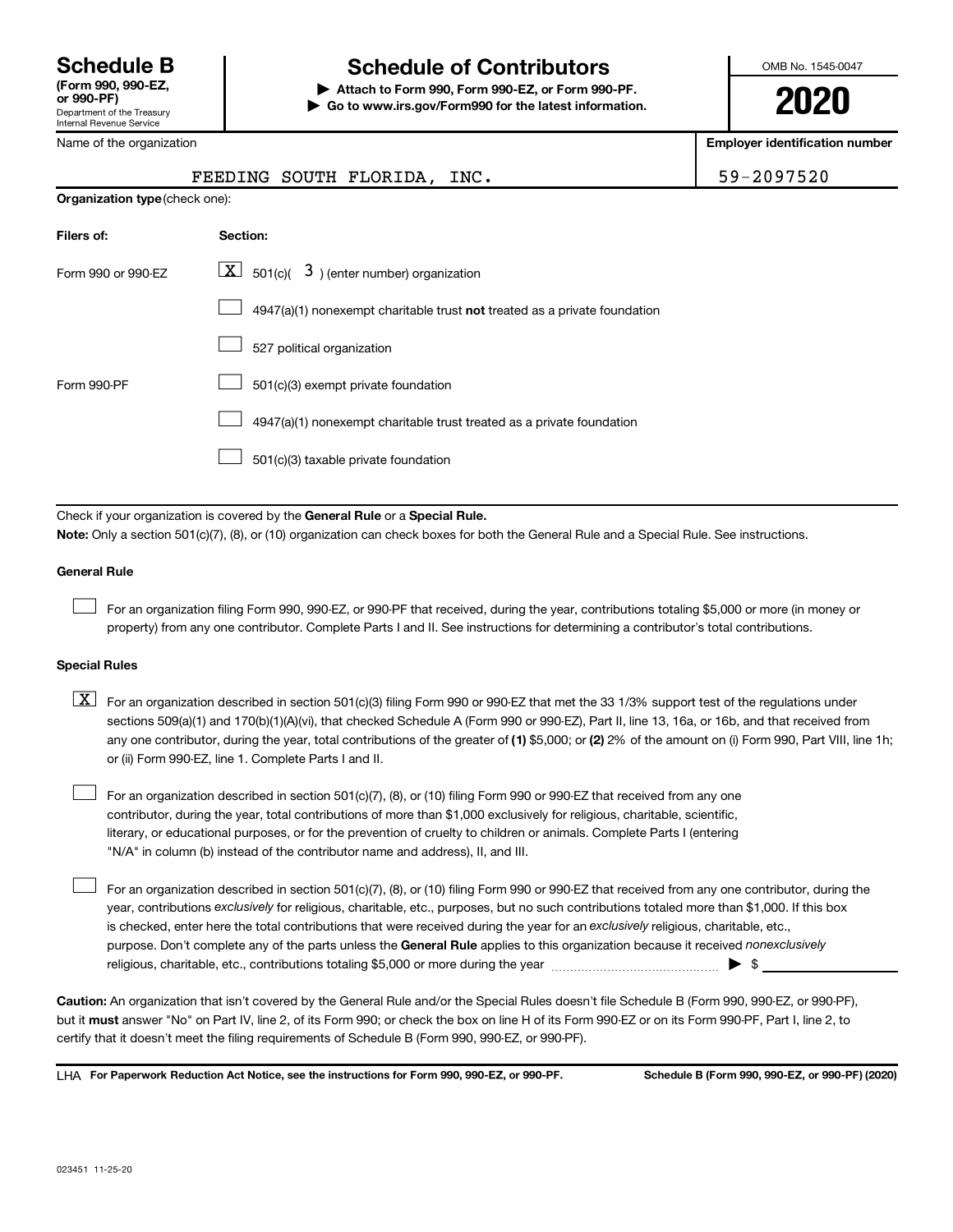Name of organization

**Employer identification number**

## FEEDING SOUTH FLORIDA, INC. THE SALE RESOLUTE SECTION OF SALE SECTION.

| Part I     | <b>Contributors</b> (see instructions). Use duplicate copies of Part I if additional space is needed. |                                   |                                                                                                             |
|------------|-------------------------------------------------------------------------------------------------------|-----------------------------------|-------------------------------------------------------------------------------------------------------------|
| (a)<br>No. | (b)<br>Name, address, and ZIP + 4                                                                     | (c)<br><b>Total contributions</b> | (d)<br>Type of contribution                                                                                 |
| 1          | PUBLIX<br>P.O. BOX 407<br>LAKELAND, FL 33802                                                          | 19,017,010.<br>\$                 | Person<br>Payroll<br>$\overline{\textbf{x}}$<br>Noncash<br>(Complete Part II for<br>noncash contributions.) |
| (a)<br>No. | (b)<br>Name, address, and ZIP + 4                                                                     | (c)<br><b>Total contributions</b> | (d)<br>Type of contribution                                                                                 |
| 2          | WALMART<br>702 S.W. 8TH STREET<br>BENTONVILLE, AR 72712                                               | 9,182,863.<br>$\$\$               | Person<br>Payroll<br>$\overline{\textbf{x}}$<br>Noncash<br>(Complete Part II for<br>noncash contributions.) |
| (a)<br>No. | (b)<br>Name, address, and ZIP + 4                                                                     | (c)<br><b>Total contributions</b> | (d)<br>Type of contribution                                                                                 |
|            |                                                                                                       | \$                                | Person<br>Payroll<br>Noncash<br>(Complete Part II for<br>noncash contributions.)                            |
| (a)<br>No. | (b)<br>Name, address, and ZIP + 4                                                                     | (c)<br><b>Total contributions</b> | (d)<br>Type of contribution                                                                                 |
|            |                                                                                                       | \$                                | Person<br>Payroll<br>Noncash<br>(Complete Part II for<br>noncash contributions.)                            |
| (a)<br>No. | (b)<br>Name, address, and ZIP + 4                                                                     | (c)<br><b>Total contributions</b> | (d)<br>Type of contribution                                                                                 |
|            |                                                                                                       | \$                                | Person<br>Payroll<br><b>Noncash</b><br>(Complete Part II for<br>noncash contributions.)                     |
| (a)<br>No. | (b)<br>Name, address, and ZIP + 4                                                                     | (c)<br><b>Total contributions</b> | (d)<br>Type of contribution                                                                                 |
|            |                                                                                                       | \$                                | Person<br>Payroll<br><b>Noncash</b><br>(Complete Part II for<br>noncash contributions.)                     |

023452 11-25-20 **Schedule B (Form 990, 990-EZ, or 990-PF) (2020)**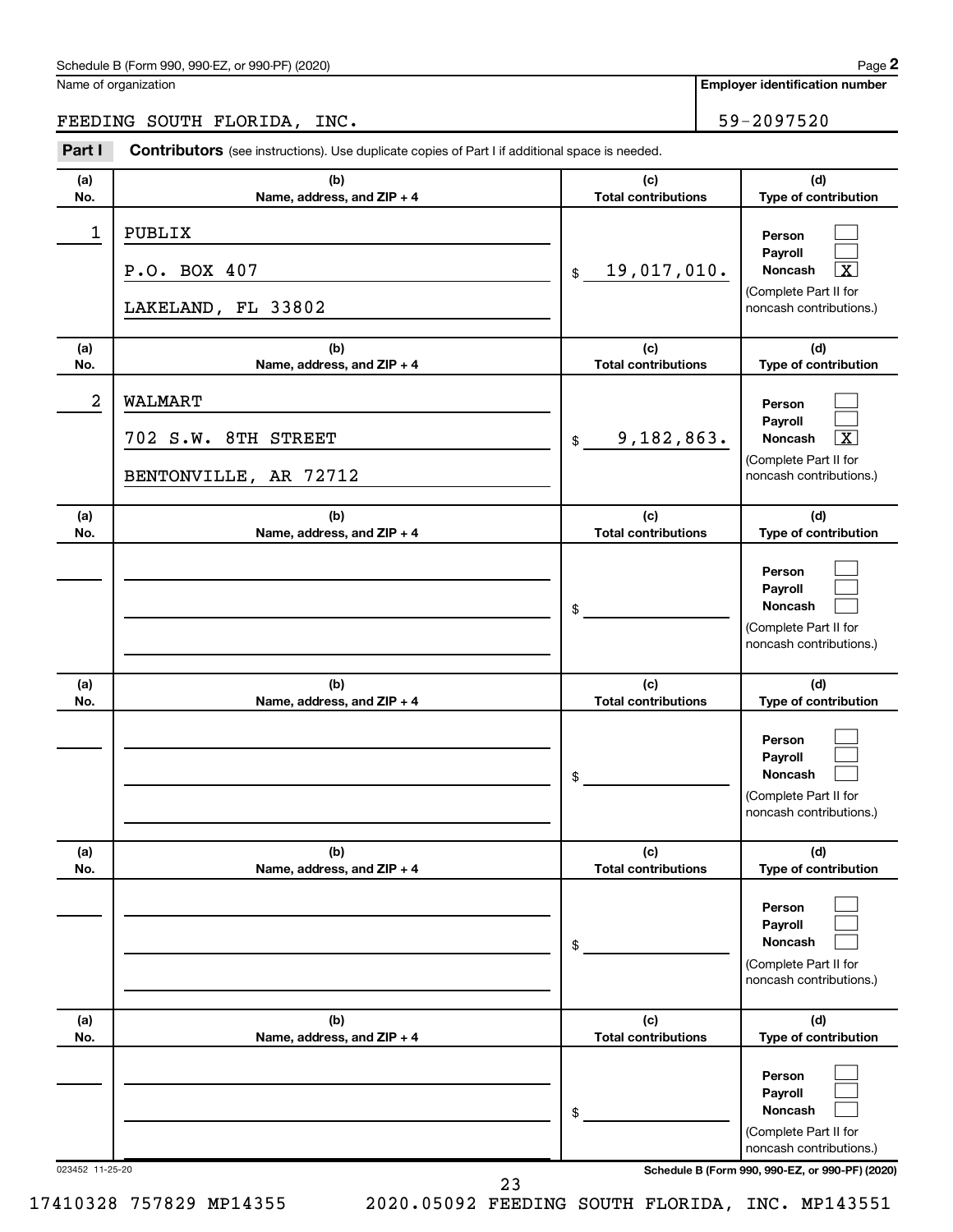**Employer identification number**

FEEDING SOUTH FLORIDA, INC. 59-2097520

Part II Noncash Property (see instructions). Use duplicate copies of Part II if additional space is needed.

| (a)<br>No.<br>from<br>Part I | (b)<br>Description of noncash property given | (c)<br>FMV (or estimate)<br>(See instructions.) | (d)<br>Date received                            |
|------------------------------|----------------------------------------------|-------------------------------------------------|-------------------------------------------------|
|                              | <b>FOOD DONATION</b>                         |                                                 |                                                 |
| 1                            |                                              |                                                 |                                                 |
|                              |                                              |                                                 |                                                 |
|                              |                                              | 19,017,010.<br>\$                               | 06/30/21                                        |
| (a)                          |                                              |                                                 |                                                 |
| No.                          | (b)                                          | (c)<br>FMV (or estimate)                        | (d)                                             |
| from<br>Part I               | Description of noncash property given        | (See instructions.)                             | Date received                                   |
|                              | <b>FOOD DONATION</b>                         |                                                 |                                                 |
| 2                            |                                              |                                                 |                                                 |
|                              |                                              |                                                 |                                                 |
|                              |                                              | 9,182,863.<br>$\mathfrak s$                     | 06/30/21                                        |
| (a)                          |                                              | (c)                                             |                                                 |
| No.                          | (b)                                          | FMV (or estimate)                               | (d)                                             |
| from<br>Part I               | Description of noncash property given        | (See instructions.)                             | Date received                                   |
|                              |                                              |                                                 |                                                 |
|                              |                                              |                                                 |                                                 |
|                              |                                              |                                                 |                                                 |
|                              |                                              | \$                                              |                                                 |
| (a)                          |                                              | (c)                                             |                                                 |
| No.                          | (b)                                          | FMV (or estimate)                               | (d)                                             |
| from<br>Part I               | Description of noncash property given        | (See instructions.)                             | Date received                                   |
|                              |                                              |                                                 |                                                 |
|                              |                                              |                                                 |                                                 |
|                              |                                              | \$                                              |                                                 |
|                              |                                              |                                                 |                                                 |
| (a)                          |                                              | (c)                                             |                                                 |
| No.<br>from                  | (b)<br>Description of noncash property given | FMV (or estimate)                               | (d)<br>Date received                            |
| Part I                       |                                              | (See instructions.)                             |                                                 |
|                              |                                              |                                                 |                                                 |
|                              |                                              |                                                 |                                                 |
|                              |                                              | \$                                              |                                                 |
| (a)                          |                                              |                                                 |                                                 |
| No.                          | (b)                                          | (c)                                             | (d)                                             |
| from                         | Description of noncash property given        | FMV (or estimate)<br>(See instructions.)        | Date received                                   |
| Part I                       |                                              |                                                 |                                                 |
|                              |                                              |                                                 |                                                 |
|                              |                                              |                                                 |                                                 |
|                              | 023453 11-25-20                              | \$                                              | Schedule B (Form 990, 990-EZ, or 990-PF) (2020) |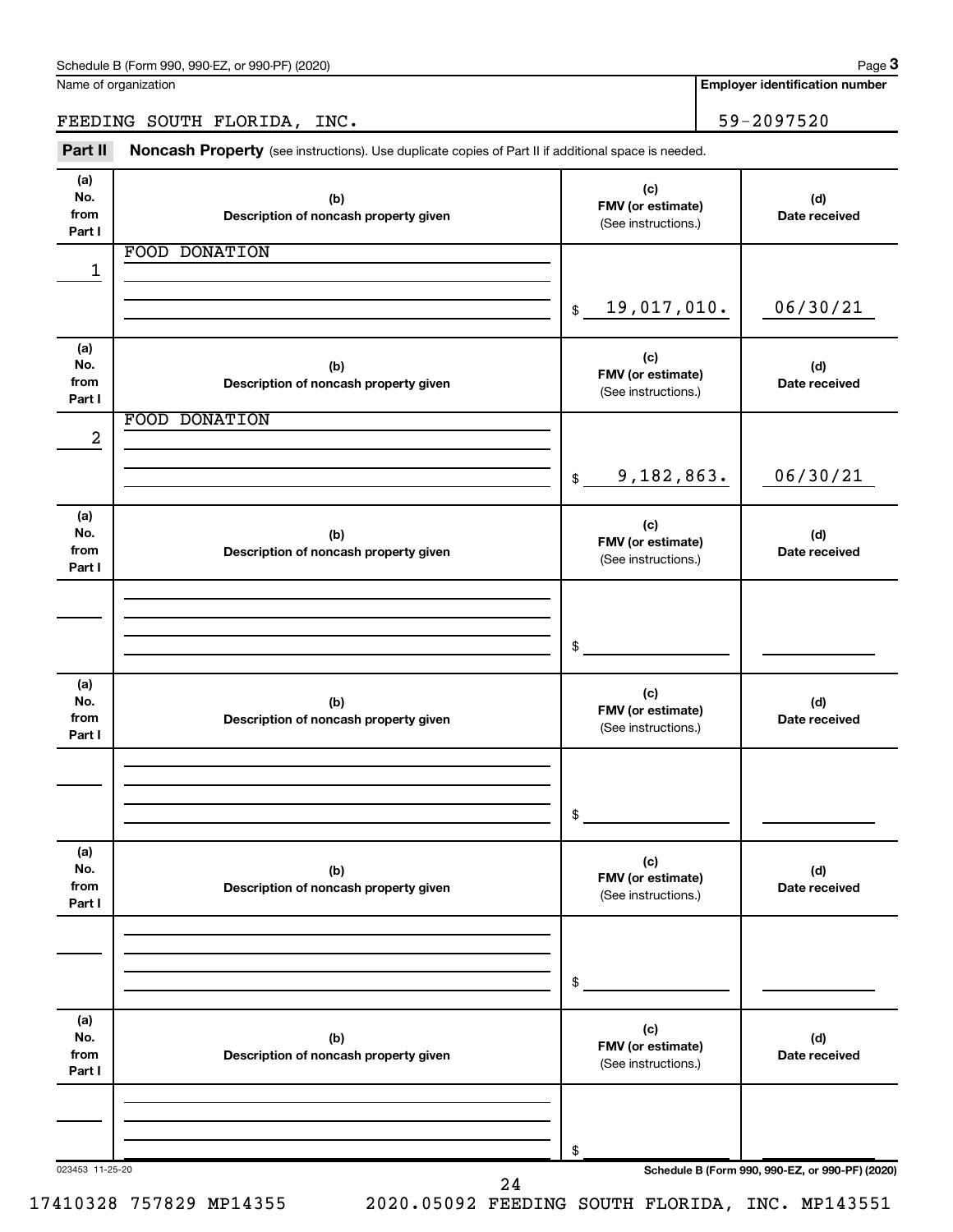**4**

|                            | Name of organization                                                                                                                                                                                                                                                                                                                                                                                                                                                                                        |                      |  | <b>Employer identification number</b>           |
|----------------------------|-------------------------------------------------------------------------------------------------------------------------------------------------------------------------------------------------------------------------------------------------------------------------------------------------------------------------------------------------------------------------------------------------------------------------------------------------------------------------------------------------------------|----------------------|--|-------------------------------------------------|
|                            | FEEDING SOUTH FLORIDA, INC.                                                                                                                                                                                                                                                                                                                                                                                                                                                                                 |                      |  | 59-2097520                                      |
| Part III                   | Exclusively religious, charitable, etc., contributions to organizations described in section 501(c)(7), (8), or (10) that total more than \$1,000 for the year<br>from any one contributor. Complete columns (a) through (e) and the following line entry. For organizations<br>completing Part III, enter the total of exclusively religious, charitable, etc., contributions of \$1,000 or less for the year. (Enter this info. once.)<br>Use duplicate copies of Part III if additional space is needed. |                      |  |                                                 |
| (a) No.<br>`from<br>Part I | (b) Purpose of gift                                                                                                                                                                                                                                                                                                                                                                                                                                                                                         | (c) Use of gift      |  | (d) Description of how gift is held             |
|                            |                                                                                                                                                                                                                                                                                                                                                                                                                                                                                                             |                      |  |                                                 |
|                            |                                                                                                                                                                                                                                                                                                                                                                                                                                                                                                             | (e) Transfer of gift |  |                                                 |
|                            | Transferee's name, address, and ZIP + 4                                                                                                                                                                                                                                                                                                                                                                                                                                                                     |                      |  | Relationship of transferor to transferee        |
|                            |                                                                                                                                                                                                                                                                                                                                                                                                                                                                                                             |                      |  |                                                 |
| (a) No.<br>`from<br>Part I | (b) Purpose of gift                                                                                                                                                                                                                                                                                                                                                                                                                                                                                         | (c) Use of gift      |  | (d) Description of how gift is held             |
|                            |                                                                                                                                                                                                                                                                                                                                                                                                                                                                                                             |                      |  |                                                 |
|                            |                                                                                                                                                                                                                                                                                                                                                                                                                                                                                                             | (e) Transfer of gift |  |                                                 |
|                            | Transferee's name, address, and ZIP + 4                                                                                                                                                                                                                                                                                                                                                                                                                                                                     |                      |  | Relationship of transferor to transferee        |
|                            |                                                                                                                                                                                                                                                                                                                                                                                                                                                                                                             |                      |  |                                                 |
| (a) No.<br>`from<br>Part I | (b) Purpose of gift                                                                                                                                                                                                                                                                                                                                                                                                                                                                                         | (c) Use of gift      |  | (d) Description of how gift is held             |
|                            |                                                                                                                                                                                                                                                                                                                                                                                                                                                                                                             |                      |  |                                                 |
|                            |                                                                                                                                                                                                                                                                                                                                                                                                                                                                                                             | (e) Transfer of gift |  |                                                 |
|                            | Transferee's name, address, and ZIP + 4                                                                                                                                                                                                                                                                                                                                                                                                                                                                     |                      |  | Relationship of transferor to transferee        |
| (a) No.<br>from            |                                                                                                                                                                                                                                                                                                                                                                                                                                                                                                             |                      |  |                                                 |
| Part I                     | (b) Purpose of gift                                                                                                                                                                                                                                                                                                                                                                                                                                                                                         | (c) Use of gift      |  | (d) Description of how gift is held             |
|                            |                                                                                                                                                                                                                                                                                                                                                                                                                                                                                                             |                      |  |                                                 |
|                            |                                                                                                                                                                                                                                                                                                                                                                                                                                                                                                             | (e) Transfer of gift |  |                                                 |
|                            | Transferee's name, address, and ZIP + 4                                                                                                                                                                                                                                                                                                                                                                                                                                                                     |                      |  | Relationship of transferor to transferee        |
|                            |                                                                                                                                                                                                                                                                                                                                                                                                                                                                                                             |                      |  |                                                 |
| 023454 11-25-20            |                                                                                                                                                                                                                                                                                                                                                                                                                                                                                                             | 25                   |  | Schedule B (Form 990, 990-EZ, or 990-PF) (2020) |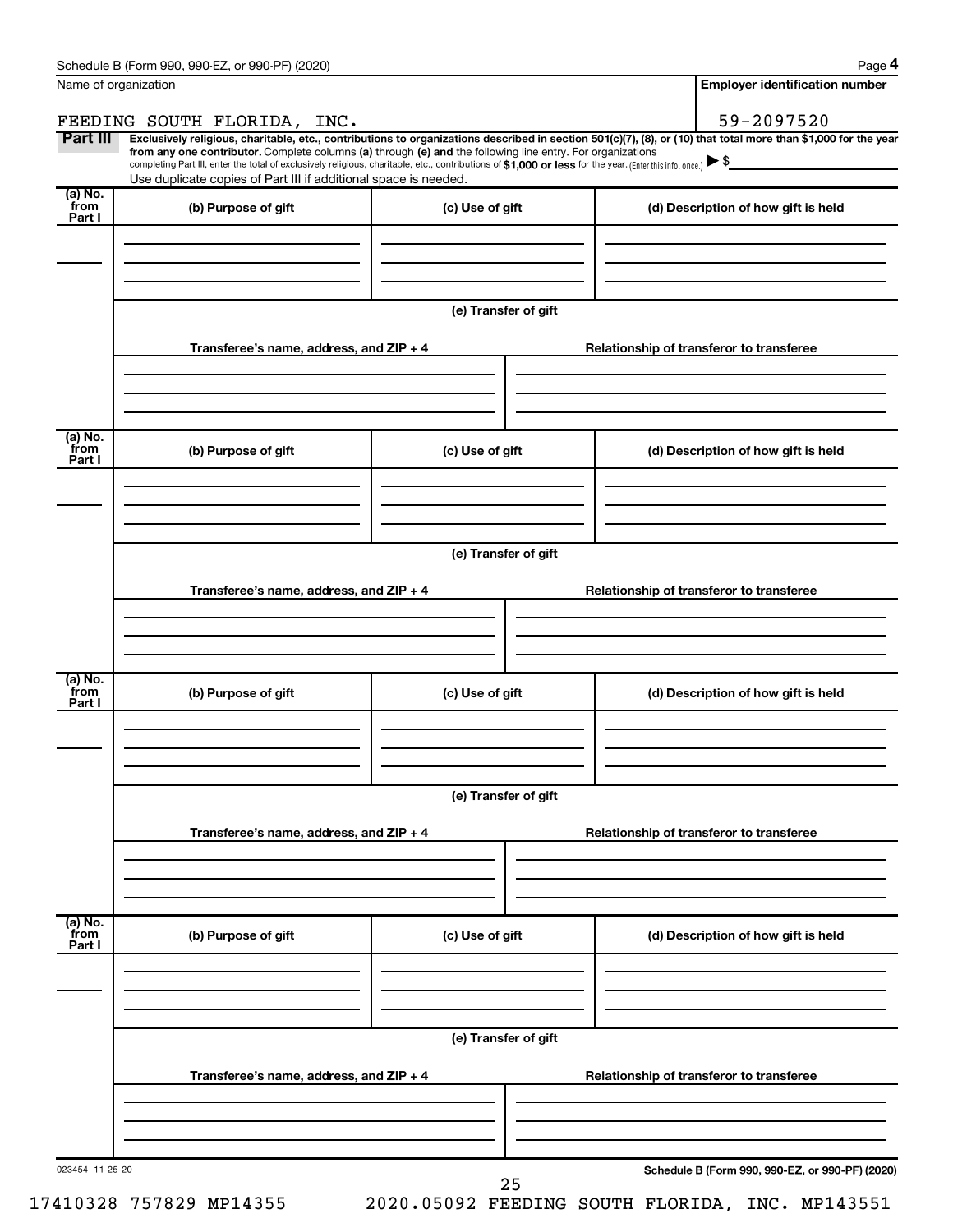Department of the Treasury Internal Revenue Service

| (Form 990) |  |
|------------|--|
|------------|--|

# **SCHEDULE D Supplemental Financial Statements**<br> **Form 990 2020**<br> **Part IV** line 6.7.8.9.10, 11a, 11b, 11d, 11d, 11d, 11d, 11d, 12a, 0r, 12b

**(Form 990) | Complete if the organization answered "Yes" on Form 990, Part IV, line 6, 7, 8, 9, 10, 11a, 11b, 11c, 11d, 11e, 11f, 12a, or 12b.**

**| Attach to Form 990. |Go to www.irs.gov/Form990 for instructions and the latest information.**



Name of the organization<br>**EMPLOY EMPLOYS SOUTH FLORIDA, INC.**<br>59-2097520 FEEDING SOUTH FLORIDA, INC.

| Part I  | Organizations Maintaining Donor Advised Funds or Other Similar Funds or Accounts. Complete if the                                                                                                                                                                                                                                                                  |                         |                         |                                                    |
|---------|--------------------------------------------------------------------------------------------------------------------------------------------------------------------------------------------------------------------------------------------------------------------------------------------------------------------------------------------------------------------|-------------------------|-------------------------|----------------------------------------------------|
|         | organization answered "Yes" on Form 990, Part IV, line 6.                                                                                                                                                                                                                                                                                                          | (a) Donor advised funds |                         | (b) Funds and other accounts                       |
|         |                                                                                                                                                                                                                                                                                                                                                                    |                         |                         |                                                    |
| 1       | Aggregate value of contributions to (during year)                                                                                                                                                                                                                                                                                                                  |                         |                         |                                                    |
| 2       |                                                                                                                                                                                                                                                                                                                                                                    |                         |                         |                                                    |
| з       | Aggregate value of grants from (during year)                                                                                                                                                                                                                                                                                                                       |                         |                         |                                                    |
| 4       |                                                                                                                                                                                                                                                                                                                                                                    |                         |                         |                                                    |
| 5       | Did the organization inform all donors and donor advisors in writing that the assets held in donor advised funds                                                                                                                                                                                                                                                   |                         |                         |                                                    |
|         |                                                                                                                                                                                                                                                                                                                                                                    |                         |                         | Yes<br>No                                          |
| 6       | Did the organization inform all grantees, donors, and donor advisors in writing that grant funds can be used only                                                                                                                                                                                                                                                  |                         |                         |                                                    |
|         | for charitable purposes and not for the benefit of the donor or donor advisor, or for any other purpose conferring                                                                                                                                                                                                                                                 |                         |                         |                                                    |
| Part II | Conservation Easements. Complete if the organization answered "Yes" on Form 990, Part IV, line 7.                                                                                                                                                                                                                                                                  |                         |                         | Yes<br>No                                          |
| 1       | Purpose(s) of conservation easements held by the organization (check all that apply).                                                                                                                                                                                                                                                                              |                         |                         |                                                    |
|         |                                                                                                                                                                                                                                                                                                                                                                    |                         |                         |                                                    |
|         | Preservation of land for public use (for example, recreation or education)                                                                                                                                                                                                                                                                                         |                         |                         | Preservation of a historically important land area |
|         | Protection of natural habitat                                                                                                                                                                                                                                                                                                                                      |                         |                         | Preservation of a certified historic structure     |
|         | Preservation of open space                                                                                                                                                                                                                                                                                                                                         |                         |                         |                                                    |
| 2       | Complete lines 2a through 2d if the organization held a qualified conservation contribution in the form of a conservation easement on the last                                                                                                                                                                                                                     |                         |                         | Held at the End of the Tax Year                    |
|         | day of the tax year.                                                                                                                                                                                                                                                                                                                                               |                         |                         |                                                    |
| а       |                                                                                                                                                                                                                                                                                                                                                                    |                         | 2a<br>2b                |                                                    |
| b       |                                                                                                                                                                                                                                                                                                                                                                    |                         | 2c                      |                                                    |
|         |                                                                                                                                                                                                                                                                                                                                                                    |                         |                         |                                                    |
|         | d Number of conservation easements included in (c) acquired after 7/25/06, and not on a historic structure                                                                                                                                                                                                                                                         |                         | 2d                      |                                                    |
| 3       | listed in the National Register [111] in the National Register [11] in the National Register [11] in the National Register [11] in the National Register [11] in the National Register [11] in the National Register [11] in t<br>Number of conservation easements modified, transferred, released, extinguished, or terminated by the organization during the tax |                         |                         |                                                    |
|         | $year \triangleright$                                                                                                                                                                                                                                                                                                                                              |                         |                         |                                                    |
| 4       | Number of states where property subject to conservation easement is located >                                                                                                                                                                                                                                                                                      |                         |                         |                                                    |
| 5       | Does the organization have a written policy regarding the periodic monitoring, inspection, handling of                                                                                                                                                                                                                                                             |                         |                         |                                                    |
|         | violations, and enforcement of the conservation easements it holds?                                                                                                                                                                                                                                                                                                |                         |                         | Yes<br>No                                          |
| 6       | Staff and volunteer hours devoted to monitoring, inspecting, handling of violations, and enforcing conservation easements during the year                                                                                                                                                                                                                          |                         |                         |                                                    |
|         |                                                                                                                                                                                                                                                                                                                                                                    |                         |                         |                                                    |
| 7       | Amount of expenses incurred in monitoring, inspecting, handling of violations, and enforcing conservation easements during the year                                                                                                                                                                                                                                |                         |                         |                                                    |
|         | ► \$                                                                                                                                                                                                                                                                                                                                                               |                         |                         |                                                    |
| 8       | Does each conservation easement reported on line 2(d) above satisfy the requirements of section 170(h)(4)(B)(i)                                                                                                                                                                                                                                                    |                         |                         |                                                    |
|         |                                                                                                                                                                                                                                                                                                                                                                    |                         |                         | Yes<br>No                                          |
| 9       | In Part XIII, describe how the organization reports conservation easements in its revenue and expense statement and                                                                                                                                                                                                                                                |                         |                         |                                                    |
|         | balance sheet, and include, if applicable, the text of the footnote to the organization's financial statements that describes the                                                                                                                                                                                                                                  |                         |                         |                                                    |
|         | organization's accounting for conservation easements.                                                                                                                                                                                                                                                                                                              |                         |                         |                                                    |
|         | Organizations Maintaining Collections of Art, Historical Treasures, or Other Similar Assets.<br>Part III                                                                                                                                                                                                                                                           |                         |                         |                                                    |
|         | Complete if the organization answered "Yes" on Form 990, Part IV, line 8.                                                                                                                                                                                                                                                                                          |                         |                         |                                                    |
|         | 1a If the organization elected, as permitted under FASB ASC 958, not to report in its revenue statement and balance sheet works                                                                                                                                                                                                                                    |                         |                         |                                                    |
|         | of art, historical treasures, or other similar assets held for public exhibition, education, or research in furtherance of public                                                                                                                                                                                                                                  |                         |                         |                                                    |
|         | service, provide in Part XIII the text of the footnote to its financial statements that describes these items.                                                                                                                                                                                                                                                     |                         |                         |                                                    |
|         | <b>b</b> If the organization elected, as permitted under FASB ASC 958, to report in its revenue statement and balance sheet works of                                                                                                                                                                                                                               |                         |                         |                                                    |
|         | art, historical treasures, or other similar assets held for public exhibition, education, or research in furtherance of public service,                                                                                                                                                                                                                            |                         |                         |                                                    |
|         | provide the following amounts relating to these items:                                                                                                                                                                                                                                                                                                             |                         |                         |                                                    |
|         | (i)                                                                                                                                                                                                                                                                                                                                                                |                         |                         |                                                    |
|         | (ii) Assets included in Form 990, Part X                                                                                                                                                                                                                                                                                                                           |                         |                         | $\blacktriangleright$ \$                           |
| 2       | If the organization received or held works of art, historical treasures, or other similar assets for financial gain, provide                                                                                                                                                                                                                                       |                         |                         |                                                    |
|         | the following amounts required to be reported under FASB ASC 958 relating to these items:                                                                                                                                                                                                                                                                          |                         |                         |                                                    |
| а       |                                                                                                                                                                                                                                                                                                                                                                    |                         |                         | \$                                                 |
|         |                                                                                                                                                                                                                                                                                                                                                                    |                         | $\blacktriangleright$ s |                                                    |
|         | LHA For Paperwork Reduction Act Notice, see the Instructions for Form 990.                                                                                                                                                                                                                                                                                         |                         |                         | Schedule D (Form 990) 2020                         |
|         | 032051 12-01-20                                                                                                                                                                                                                                                                                                                                                    |                         |                         |                                                    |

17410328 757829 MP14355 2020.05092 FEEDING SOUTH FLORIDA, INC. MP143551

26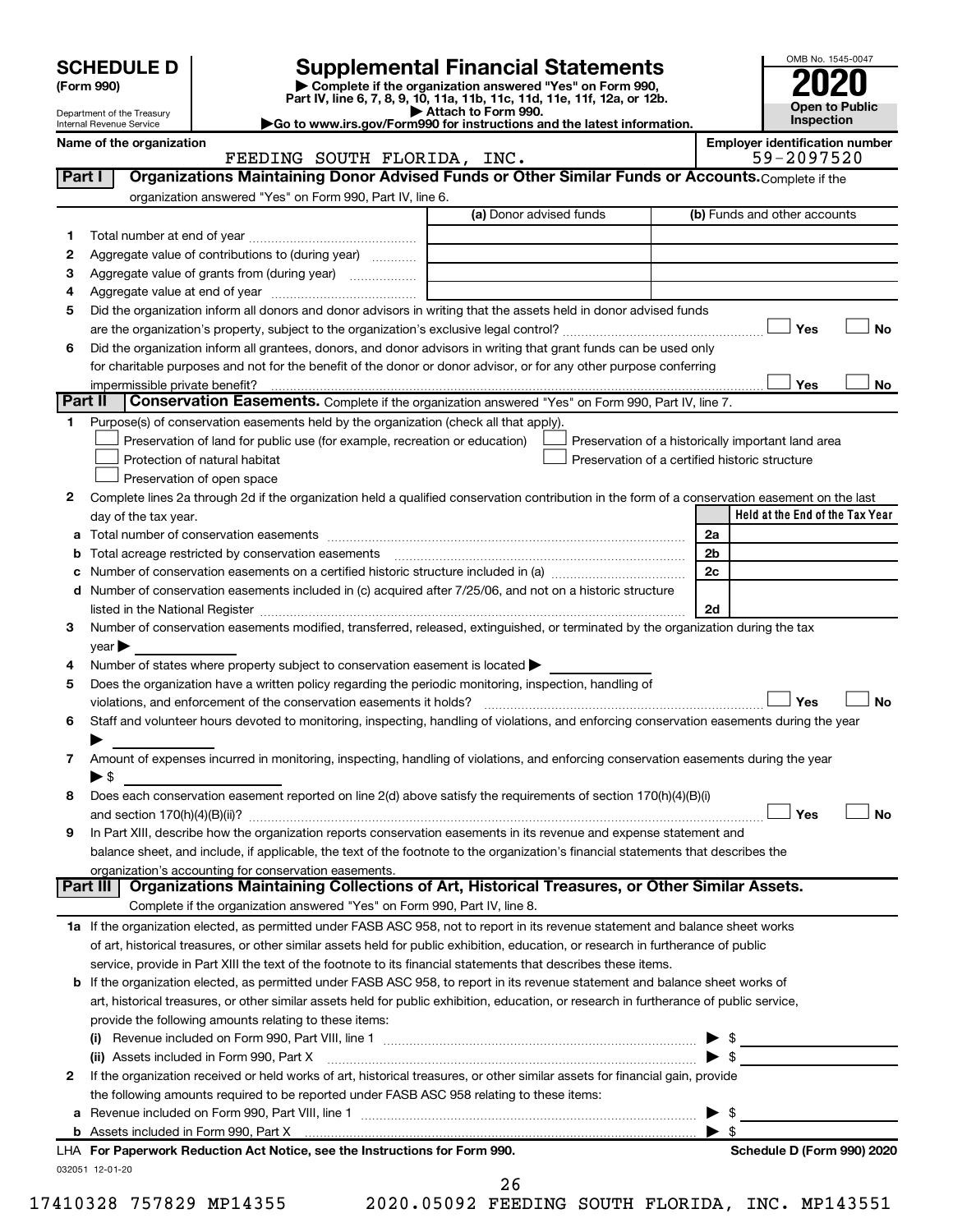|               | Schedule D (Form 990) 2020                                                                                                                                                                                                     | FEEDING SOUTH FLORIDA, INC. |                |                          |                 | 59-2097520 Page 2                    |                     |          |           |
|---------------|--------------------------------------------------------------------------------------------------------------------------------------------------------------------------------------------------------------------------------|-----------------------------|----------------|--------------------------|-----------------|--------------------------------------|---------------------|----------|-----------|
|               | Part III<br>Organizations Maintaining Collections of Art, Historical Treasures, or Other Similar Assets(continued)                                                                                                             |                             |                |                          |                 |                                      |                     |          |           |
| 3             | Using the organization's acquisition, accession, and other records, check any of the following that make significant use of its                                                                                                |                             |                |                          |                 |                                      |                     |          |           |
|               | collection items (check all that apply):                                                                                                                                                                                       |                             |                |                          |                 |                                      |                     |          |           |
| a             | Public exhibition                                                                                                                                                                                                              |                             |                | Loan or exchange program |                 |                                      |                     |          |           |
| b             | Scholarly research                                                                                                                                                                                                             | e                           | Other          | <b>Contract Contract</b> |                 |                                      |                     |          |           |
| c             | Preservation for future generations                                                                                                                                                                                            |                             |                |                          |                 |                                      |                     |          |           |
| 4             | Provide a description of the organization's collections and explain how they further the organization's exempt purpose in Part XIII.                                                                                           |                             |                |                          |                 |                                      |                     |          |           |
| 5             | During the year, did the organization solicit or receive donations of art, historical treasures, or other similar assets                                                                                                       |                             |                |                          |                 |                                      |                     |          |           |
|               |                                                                                                                                                                                                                                |                             |                |                          |                 |                                      | Yes                 |          | No        |
|               | Part IV<br><b>Escrow and Custodial Arrangements.</b> Complete if the organization answered "Yes" on Form 990, Part IV, line 9, or                                                                                              |                             |                |                          |                 |                                      |                     |          |           |
|               | reported an amount on Form 990, Part X, line 21.                                                                                                                                                                               |                             |                |                          |                 |                                      |                     |          |           |
|               | 1a Is the organization an agent, trustee, custodian or other intermediary for contributions or other assets not included                                                                                                       |                             |                |                          |                 |                                      |                     |          |           |
|               |                                                                                                                                                                                                                                |                             |                |                          |                 |                                      | Yes                 |          | <b>No</b> |
|               | b If "Yes," explain the arrangement in Part XIII and complete the following table:                                                                                                                                             |                             |                |                          |                 |                                      |                     |          |           |
|               |                                                                                                                                                                                                                                |                             |                |                          |                 |                                      | Amount              |          |           |
|               | c Beginning balance measurements and the contract of the contract of the contract of the contract of the contract of the contract of the contract of the contract of the contract of the contract of the contract of the contr |                             |                |                          | 1c              |                                      |                     |          |           |
|               |                                                                                                                                                                                                                                |                             |                |                          | 1d              |                                      |                     |          |           |
|               | e Distributions during the year manufactured and continuum and contact the year manufactured and contact the year manufactured and contact the year manufactured and contact the year manufactured and contact the year manufa |                             |                |                          | 1e              |                                      |                     |          |           |
| f.            |                                                                                                                                                                                                                                |                             |                |                          | 1f              |                                      |                     |          |           |
|               | 2a Did the organization include an amount on Form 990, Part X, line 21, for escrow or custodial account liability?                                                                                                             |                             |                |                          |                 |                                      | Yes                 |          | No        |
|               | <b>b</b> If "Yes," explain the arrangement in Part XIII. Check here if the explanation has been provided on Part XIII                                                                                                          |                             |                |                          |                 |                                      |                     |          |           |
| <b>Part V</b> | Endowment Funds. Complete if the organization answered "Yes" on Form 990, Part IV, line 10.                                                                                                                                    |                             |                |                          |                 |                                      |                     |          |           |
|               |                                                                                                                                                                                                                                | (a) Current year            | (b) Prior year | (c) Two years back       |                 | $\vert$ (d) Three years back $\vert$ | (e) Four years back |          |           |
|               | 1a Beginning of year balance                                                                                                                                                                                                   | 892,075.                    | 989,854.       | 1,042,964.               |                 | 962, 317.                            |                     |          | 938,022.  |
| b             |                                                                                                                                                                                                                                | 122,383.                    | 48,087.        | 32,044.                  |                 |                                      |                     |          |           |
| c             | Net investment earnings, gains, and losses                                                                                                                                                                                     | 228,938.                    | 77,534.        | 59,846.                  |                 | 80,647.                              |                     |          | 98,403.   |
|               |                                                                                                                                                                                                                                |                             |                |                          |                 |                                      |                     |          |           |
|               | e Other expenditures for facilities                                                                                                                                                                                            |                             |                |                          |                 |                                      |                     |          |           |
|               | and programs                                                                                                                                                                                                                   |                             | 223, 400.      | 145,000.                 |                 |                                      |                     |          | 74,108.   |
|               | f Administrative expenses                                                                                                                                                                                                      |                             |                |                          |                 |                                      |                     |          |           |
| g             | End of year balance <i></i>                                                                                                                                                                                                    | 1,243,396.                  | 892,075.       | 989,854.                 |                 | 1,042,964.                           |                     |          | 962, 317. |
| 2             | Provide the estimated percentage of the current year end balance (line 1g, column (a)) held as:                                                                                                                                |                             |                |                          |                 |                                      |                     |          |           |
|               | a Board designated or quasi-endowment >                                                                                                                                                                                        | 10.9600                     | %              |                          |                 |                                      |                     |          |           |
|               | <b>b</b> Permanent endowment > 70.8500                                                                                                                                                                                         | %                           |                |                          |                 |                                      |                     |          |           |
|               | 18.1900%<br>c Term endowment $\blacktriangleright$                                                                                                                                                                             |                             |                |                          |                 |                                      |                     |          |           |
|               | The percentages on lines 2a, 2b, and 2c should equal 100%.                                                                                                                                                                     |                             |                |                          |                 |                                      |                     |          |           |
|               | 3a Are there endowment funds not in the possession of the organization that are held and administered for the organization                                                                                                     |                             |                |                          |                 |                                      |                     |          |           |
|               | by:                                                                                                                                                                                                                            |                             |                |                          |                 |                                      |                     | Yes      | No        |
|               | (i)                                                                                                                                                                                                                            |                             |                |                          |                 |                                      | 3a(i)               | х        |           |
|               |                                                                                                                                                                                                                                |                             |                |                          |                 |                                      | 3a(ii)              |          | x         |
|               |                                                                                                                                                                                                                                |                             |                |                          |                 |                                      | 3b                  |          |           |
| 4             | Describe in Part XIII the intended uses of the organization's endowment funds.                                                                                                                                                 |                             |                |                          |                 |                                      |                     |          |           |
|               | Part VI   Land, Buildings, and Equipment.                                                                                                                                                                                      |                             |                |                          |                 |                                      |                     |          |           |
|               | Complete if the organization answered "Yes" on Form 990, Part IV, line 11a. See Form 990, Part X, line 10.                                                                                                                     |                             |                |                          |                 |                                      |                     |          |           |
|               | Description of property                                                                                                                                                                                                        | (a) Cost or other           |                | (b) Cost or other        | (c) Accumulated |                                      | (d) Book value      |          |           |
|               |                                                                                                                                                                                                                                | basis (investment)          |                | basis (other)            | depreciation    |                                      |                     |          |           |
|               |                                                                                                                                                                                                                                |                             |                | 460,000.                 |                 |                                      |                     |          | 460,000.  |
|               |                                                                                                                                                                                                                                |                             |                | 4,559,882.               | 562,597.        |                                      | 3,997,285.          |          |           |
|               |                                                                                                                                                                                                                                |                             |                | 601, 228.                | 237,755.        |                                      |                     | 363,473. |           |
|               |                                                                                                                                                                                                                                |                             |                | 860,915.                 | 307,056.        |                                      |                     |          | 553,859.  |
|               |                                                                                                                                                                                                                                |                             |                | 2,358,050.               | 478,786.        |                                      | 1,879,264.          |          |           |
|               | Total. Add lines 1a through 1e. (Column (d) must equal Form 990, Part X, column (B), line 10c.)                                                                                                                                |                             |                |                          |                 |                                      | 7,253,881.          |          |           |
|               |                                                                                                                                                                                                                                |                             |                |                          |                 | Schedule D (Form 990) 2020           |                     |          |           |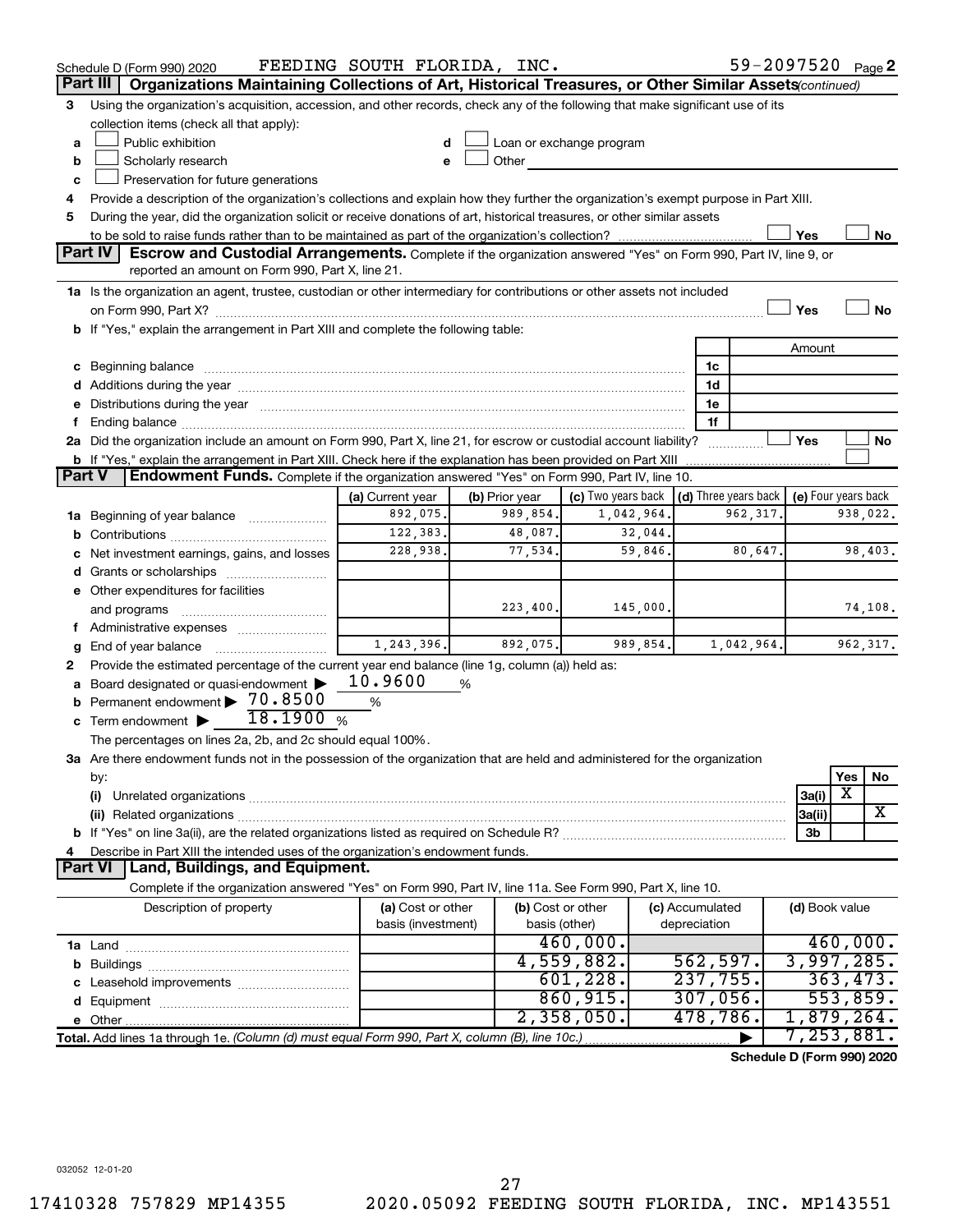| Part VII Investments - Other Securities.                                                                          |                 |                                                           |                |
|-------------------------------------------------------------------------------------------------------------------|-----------------|-----------------------------------------------------------|----------------|
| Complete if the organization answered "Yes" on Form 990, Part IV, line 11b. See Form 990, Part X, line 12.        |                 |                                                           |                |
| (a) Description of security or category (including name of security)                                              | (b) Book value  | (c) Method of valuation: Cost or end-of-year market value |                |
| (1) Financial derivatives                                                                                         |                 |                                                           |                |
|                                                                                                                   |                 |                                                           |                |
| (3) Other                                                                                                         |                 |                                                           |                |
| (A)                                                                                                               |                 |                                                           |                |
| (B)                                                                                                               |                 |                                                           |                |
| (C)                                                                                                               |                 |                                                           |                |
| (D)                                                                                                               |                 |                                                           |                |
| (E)                                                                                                               |                 |                                                           |                |
| (F)                                                                                                               |                 |                                                           |                |
| (G)                                                                                                               |                 |                                                           |                |
| (H)                                                                                                               |                 |                                                           |                |
| Total. (Col. (b) must equal Form 990, Part X, col. (B) line 12.)                                                  |                 |                                                           |                |
| Part VIII Investments - Program Related.                                                                          |                 |                                                           |                |
| Complete if the organization answered "Yes" on Form 990, Part IV, line 11c. See Form 990, Part X, line 13.        |                 |                                                           |                |
| (a) Description of investment                                                                                     | (b) Book value  | (c) Method of valuation: Cost or end-of-year market value |                |
| (1)                                                                                                               |                 |                                                           |                |
| (2)                                                                                                               |                 |                                                           |                |
| (3)                                                                                                               |                 |                                                           |                |
|                                                                                                                   |                 |                                                           |                |
| (4)                                                                                                               |                 |                                                           |                |
| (5)                                                                                                               |                 |                                                           |                |
| (6)                                                                                                               |                 |                                                           |                |
| (7)                                                                                                               |                 |                                                           |                |
| (8)                                                                                                               |                 |                                                           |                |
| (9)                                                                                                               |                 |                                                           |                |
| Total. (Col. (b) must equal Form 990, Part X, col. (B) line $13.$ )<br>Part IX<br><b>Other Assets.</b>            |                 |                                                           |                |
|                                                                                                                   |                 |                                                           |                |
| Complete if the organization answered "Yes" on Form 990, Part IV, line 11d. See Form 990, Part X, line 15.        |                 |                                                           | (b) Book value |
|                                                                                                                   | (a) Description |                                                           | 70, 314.       |
| SECURITY DEPOSITS<br>(1)                                                                                          |                 |                                                           |                |
| FOOD INVENTORY<br>(2)                                                                                             |                 |                                                           | 2,605,010.     |
| (3)                                                                                                               |                 |                                                           |                |
| (4)                                                                                                               |                 |                                                           |                |
| (5)                                                                                                               |                 |                                                           |                |
| (6)                                                                                                               |                 |                                                           |                |
| (7)                                                                                                               |                 |                                                           |                |
| (8)                                                                                                               |                 |                                                           |                |
| (9)                                                                                                               |                 |                                                           |                |
| Total. (Column (b) must equal Form 990, Part X, col. (B) line 15.)                                                |                 |                                                           | 2,675,324.     |
| <b>Other Liabilities.</b><br>Part X                                                                               |                 |                                                           |                |
| Complete if the organization answered "Yes" on Form 990, Part IV, line 11e or 11f. See Form 990, Part X, line 25. |                 |                                                           |                |
| (a) Description of liability<br>1.                                                                                |                 |                                                           | (b) Book value |
| Federal income taxes<br>(1)                                                                                       |                 |                                                           |                |
| REFUNDABLE ADVANCES<br>(2)                                                                                        |                 |                                                           | 115,000.       |
| (3)                                                                                                               |                 |                                                           |                |
| (4)                                                                                                               |                 |                                                           |                |
| (5)                                                                                                               |                 |                                                           |                |
| (6)                                                                                                               |                 |                                                           |                |

(9)

**Total.**  *(Column (b) must equal Form 990, Part X, col. (B) line 25.)* | 115,000.

**2.** Liability for uncertain tax positions. In Part XIII, provide the text of the footnote to the organization's financial statements that reports the organization's liability for uncertain tax positions under FASB ASC 740. Check here if the text of the footnote has been provided in Part XIII ...  $\fbox{\bf X}$ 

**Schedule D (Form 990) 2020**

032053 12-01-20

(7) (8)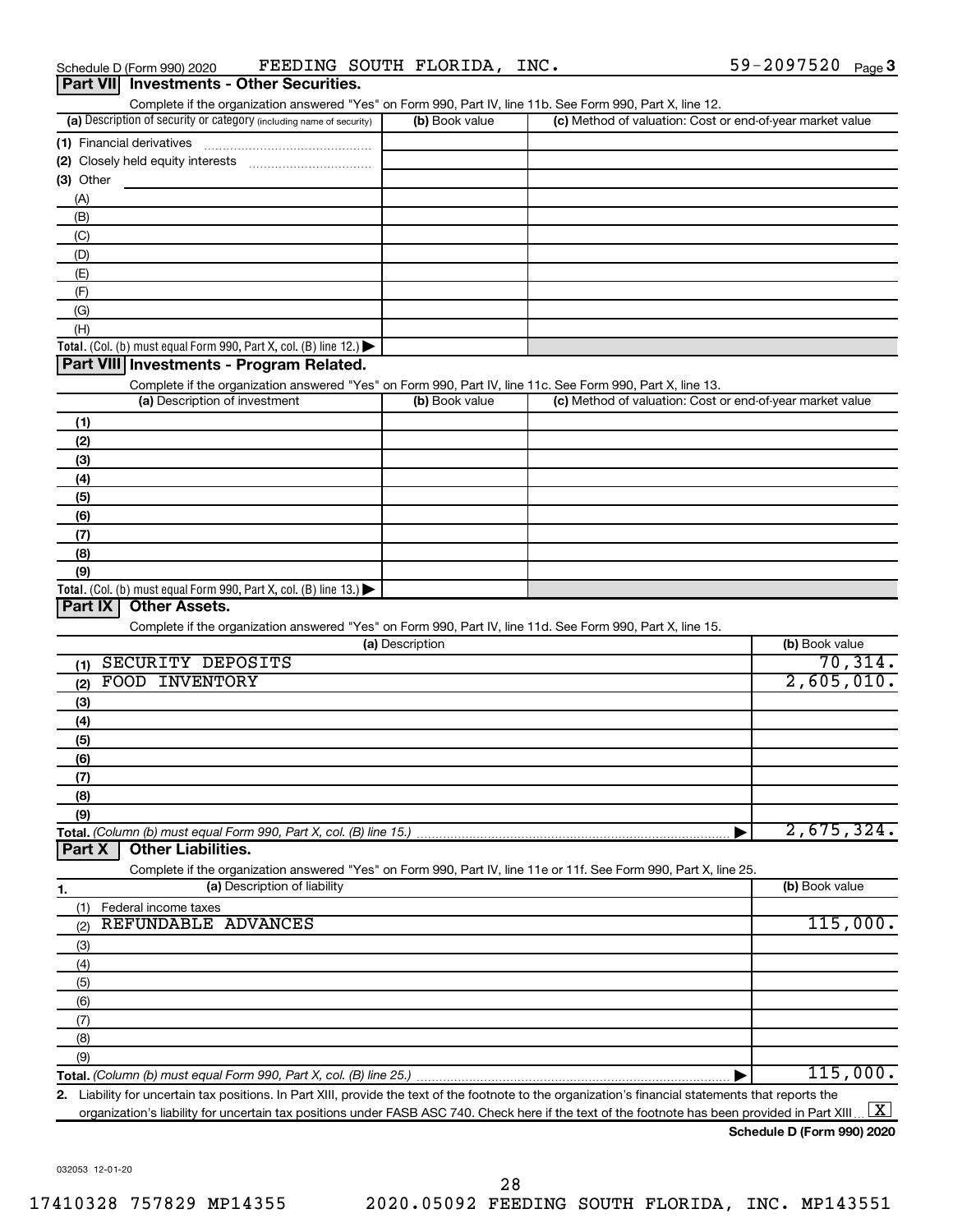|   | FEEDING SOUTH FLORIDA, INC.<br>Schedule D (Form 990) 2020                                                                                                                                                                          |                |           |    | 59-2097520 Page 4            |
|---|------------------------------------------------------------------------------------------------------------------------------------------------------------------------------------------------------------------------------------|----------------|-----------|----|------------------------------|
|   | Reconciliation of Revenue per Audited Financial Statements With Revenue per Return.<br><b>Part XI</b>                                                                                                                              |                |           |    |                              |
|   | Complete if the organization answered "Yes" on Form 990, Part IV, line 12a.                                                                                                                                                        |                |           |    |                              |
| 1 | Total revenue, gains, and other support per audited financial statements                                                                                                                                                           |                |           |    | $1$ , 301, 768, 078.         |
| 2 | Amounts included on line 1 but not on Form 990, Part VIII, line 12:                                                                                                                                                                |                |           |    |                              |
| a |                                                                                                                                                                                                                                    | 2a             | 75,977.   |    |                              |
| b |                                                                                                                                                                                                                                    | 2 <sub>b</sub> | 168, 555. |    |                              |
| c |                                                                                                                                                                                                                                    | 2c             |           |    |                              |
| d |                                                                                                                                                                                                                                    | 2d             |           |    |                              |
| е | Add lines 2a through 2d <b>must be a constructed as the constant of the constant of the constant of the construction</b>                                                                                                           |                |           | 2e | 244,532.                     |
| З |                                                                                                                                                                                                                                    |                |           |    | $3\overline{)301,523,546}$ . |
| 4 | Amounts included on Form 990, Part VIII, line 12, but not on line 1:                                                                                                                                                               |                |           |    |                              |
| a |                                                                                                                                                                                                                                    | 4a             | 16, 191.  |    |                              |
| b |                                                                                                                                                                                                                                    | 4 <sub>b</sub> |           |    |                              |
| c | Add lines 4a and 4b                                                                                                                                                                                                                |                |           | 4с | 16, 191.                     |
| 5 |                                                                                                                                                                                                                                    |                |           |    | $5\overline{)301,539,737.}$  |
|   |                                                                                                                                                                                                                                    |                |           |    |                              |
|   | Part XII   Reconciliation of Expenses per Audited Financial Statements With Expenses per Return.                                                                                                                                   |                |           |    |                              |
|   | Complete if the organization answered "Yes" on Form 990, Part IV, line 12a.                                                                                                                                                        |                |           |    |                              |
| 1 |                                                                                                                                                                                                                                    |                |           |    | $1 \overline{290, 147, 335}$ |
| 2 | Amounts included on line 1 but not on Form 990, Part IX, line 25:                                                                                                                                                                  |                |           |    |                              |
| a |                                                                                                                                                                                                                                    | 2a             | 168,555.  |    |                              |
| b |                                                                                                                                                                                                                                    | 2 <sub>b</sub> |           |    |                              |
| c |                                                                                                                                                                                                                                    | 2 <sub>c</sub> |           |    |                              |
| d |                                                                                                                                                                                                                                    | 2d             |           |    |                              |
|   | e Add lines 2a through 2d <b>contained a control and a control and a</b> control and a control and a control and a control and a control and a control and a control and a control and a control and a control and a control and a |                |           | 2e | 168,555.                     |
| 3 |                                                                                                                                                                                                                                    |                |           |    | $3\overline{)289,978,780.}$  |
| 4 | Amounts included on Form 990, Part IX, line 25, but not on line 1:                                                                                                                                                                 |                |           |    |                              |
| a | Investment expenses not included on Form 990, Part VIII, line 7b                                                                                                                                                                   | 4a             | 16,191.   |    |                              |
| b |                                                                                                                                                                                                                                    | 4 <sub>h</sub> |           |    |                              |
|   | Add lines 4a and 4b                                                                                                                                                                                                                |                |           | 4с | 16, 191.                     |
|   | Part XIII Supplemental Information.                                                                                                                                                                                                |                |           |    | $5\overline{289,994,971.}$   |

Provide the descriptions required for Part II, lines 3, 5, and 9; Part III, lines 1a and 4; Part IV, lines 1b and 2b; Part V, line 4; Part X, line 2; Part XI, lines 2d and 4b; and Part XII, lines 2d and 4b. Also complete this part to provide any additional information.

## PART X, LINE 2:

|             |  |  | THE ORGANIZATION IS A NON-PROFIT CORPORATION, QUALIFIED UNDER SECTION  |  |  |  |  |  |     |
|-------------|--|--|------------------------------------------------------------------------|--|--|--|--|--|-----|
|             |  |  | $501(C)(3)$ OF THE INTERNAL REVENUE CODE AND IS THEREFORE EXEMPT FROM  |  |  |  |  |  |     |
|             |  |  | CORPORATE INCOME TAXATION ON INCOME RELATED TO ITS EXEMPT FUNCTION.    |  |  |  |  |  | NO. |
|             |  |  | PROVISION FOR INCOME TAXES HAS BEEN MADE IN THE ACCOMPANYING FINANCIAL |  |  |  |  |  |     |
| STATEMENTS. |  |  |                                                                        |  |  |  |  |  |     |
|             |  |  |                                                                        |  |  |  |  |  |     |
|             |  |  |                                                                        |  |  |  |  |  |     |

PART V, LINE 4:

THE INTENDED USE OF THE ENDOWMENT FUNDS ARE FOR THE SUPPORT OF THE

#### ORGANIZATION.

032054 12-01-20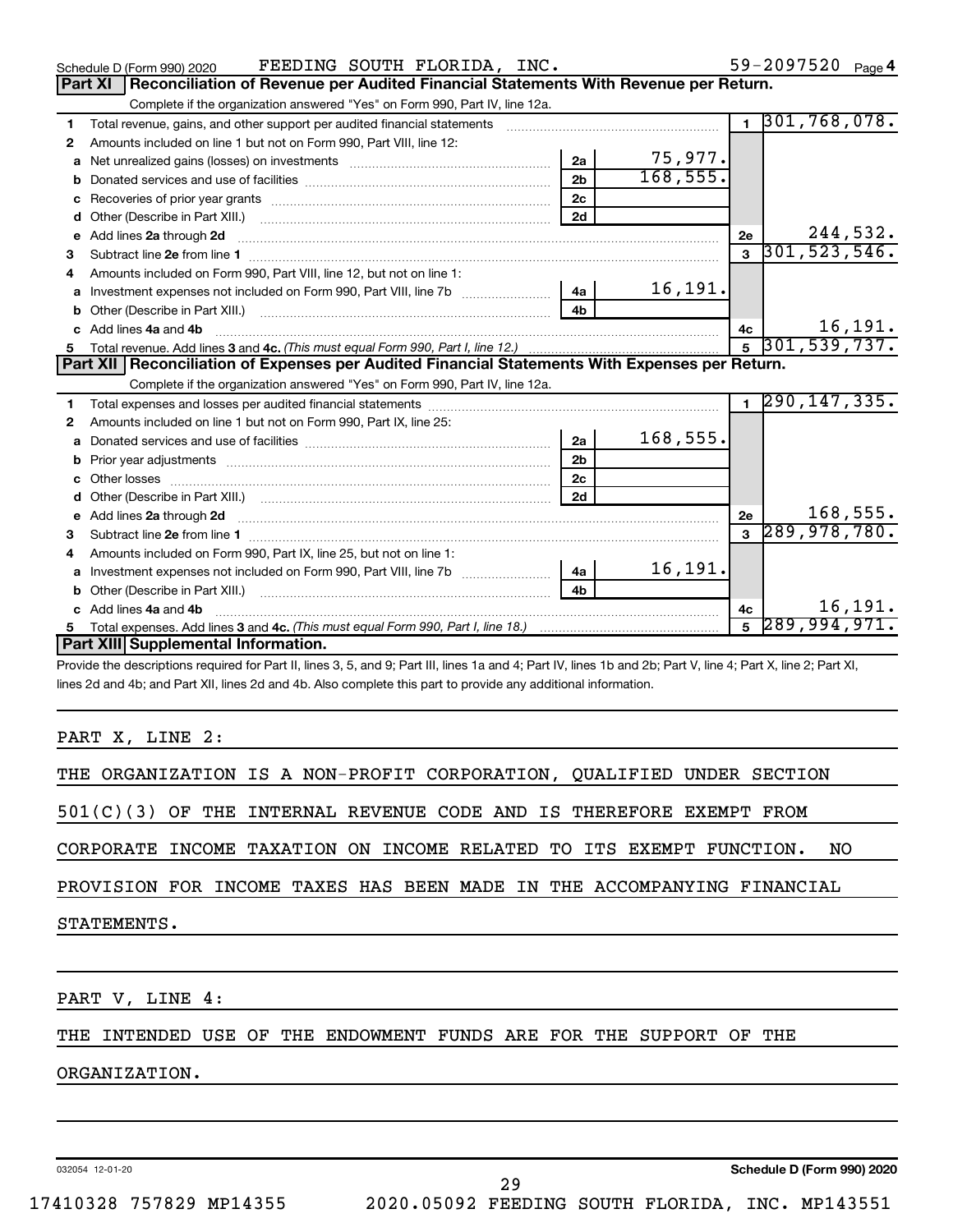| <b>Part XIII Supplemental Information</b> |       |
|-------------------------------------------|-------|
| Schedule D (Form 990) 2020                | FEED. |

| <b>Part XIII Supplemental Information (continued)</b> |      |                            |
|-------------------------------------------------------|------|----------------------------|
|                                                       |      |                            |
|                                                       |      |                            |
|                                                       |      |                            |
|                                                       |      |                            |
|                                                       |      |                            |
|                                                       |      |                            |
|                                                       |      |                            |
|                                                       |      |                            |
|                                                       |      |                            |
|                                                       |      |                            |
|                                                       |      |                            |
|                                                       |      |                            |
|                                                       |      |                            |
|                                                       |      |                            |
|                                                       |      |                            |
|                                                       |      |                            |
|                                                       |      |                            |
|                                                       |      |                            |
|                                                       |      |                            |
|                                                       |      |                            |
|                                                       |      |                            |
|                                                       |      |                            |
|                                                       |      |                            |
|                                                       |      |                            |
|                                                       |      |                            |
|                                                       |      |                            |
|                                                       |      |                            |
|                                                       |      |                            |
| 032055 12-01-20                                       | $30$ | Schedule D (Form 990) 2020 |
|                                                       |      |                            |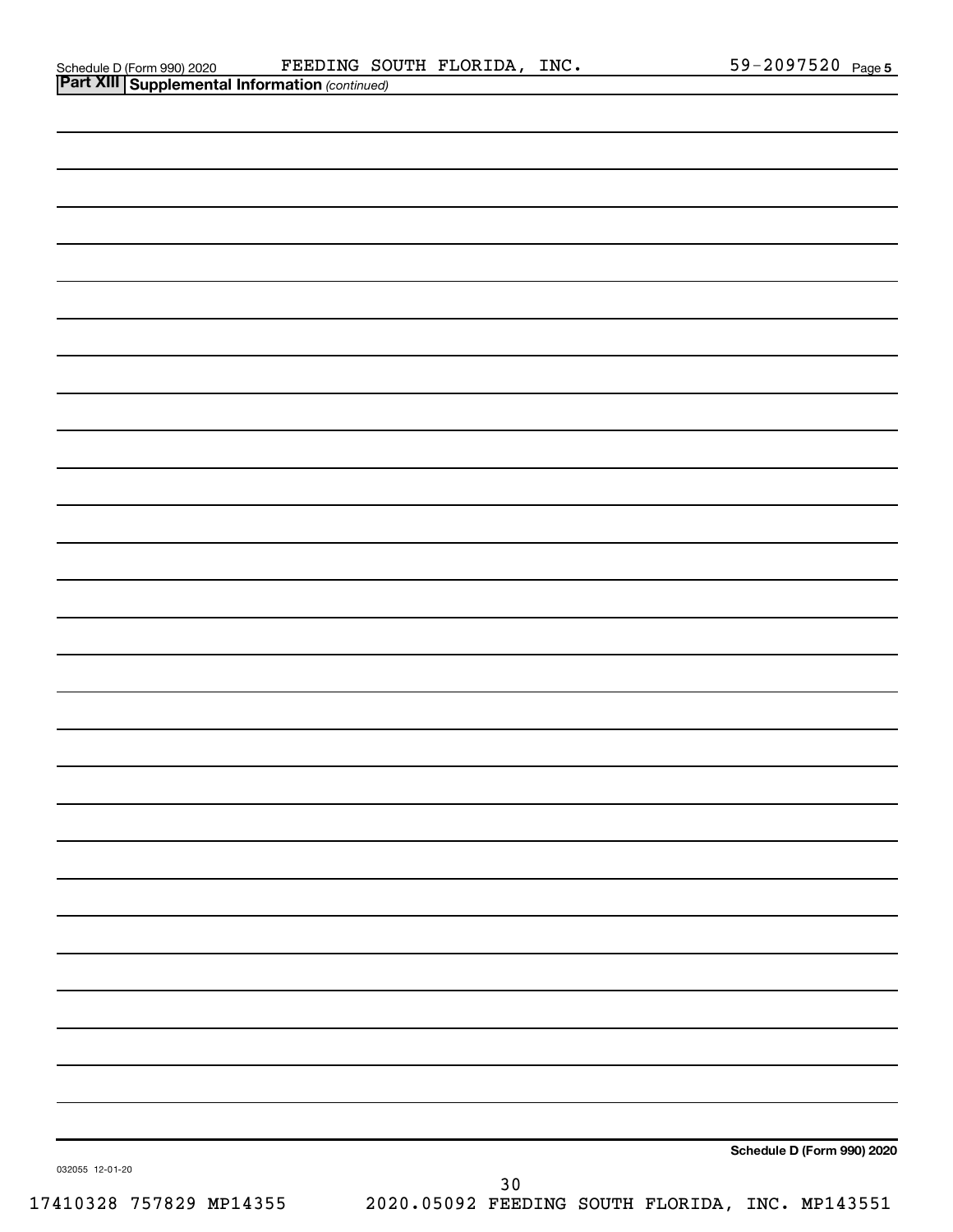| <b>SCHEDULE G</b>                                 | <b>Supplemental Information Regarding Fundraising or Gaming Activities</b>                                                                                                                                                                |           |                                                 |                                       |            |                                        | OMB No. 1545-0047                     |
|---------------------------------------------------|-------------------------------------------------------------------------------------------------------------------------------------------------------------------------------------------------------------------------------------------|-----------|-------------------------------------------------|---------------------------------------|------------|----------------------------------------|---------------------------------------|
| (Form 990 or 990-EZ)                              | Complete if the organization answered "Yes" on Form 990, Part IV, line 17, 18, or 19, or if the<br>organization entered more than \$15,000 on Form 990-EZ, line 6a.                                                                       |           |                                                 |                                       |            |                                        |                                       |
| Department of the Treasury                        | Attach to Form 990 or Form 990-EZ.                                                                                                                                                                                                        |           |                                                 |                                       |            |                                        | <b>Open to Public</b>                 |
| Internal Revenue Service                          | Go to www.irs.gov/Form990 for instructions and the latest information.                                                                                                                                                                    |           |                                                 |                                       |            |                                        | Inspection                            |
| Name of the organization                          | FEEDING SOUTH FLORIDA, INC.                                                                                                                                                                                                               |           |                                                 |                                       |            | 59-2097520                             | <b>Employer identification number</b> |
| Part I                                            | Fundraising Activities. Complete if the organization answered "Yes" on Form 990, Part IV, line 17. Form 990-EZ filers are not                                                                                                             |           |                                                 |                                       |            |                                        |                                       |
| required to complete this part.                   |                                                                                                                                                                                                                                           |           |                                                 |                                       |            |                                        |                                       |
|                                                   | 1 Indicate whether the organization raised funds through any of the following activities. Check all that apply.                                                                                                                           |           |                                                 |                                       |            |                                        |                                       |
| $\mathbf{X}$<br>Mail solicitations<br>a           | e                                                                                                                                                                                                                                         |           |                                                 | Solicitation of non-government grants |            |                                        |                                       |
| Internet and email solicitations<br>b             |                                                                                                                                                                                                                                           |           |                                                 | Solicitation of government grants     |            |                                        |                                       |
| Phone solicitations<br>c                          | Special fundraising events<br>g                                                                                                                                                                                                           |           |                                                 |                                       |            |                                        |                                       |
| In-person solicitations<br>d                      |                                                                                                                                                                                                                                           |           |                                                 |                                       |            |                                        |                                       |
|                                                   | 2 a Did the organization have a written or oral agreement with any individual (including officers, directors, trustees, or<br>key employees listed in Form 990, Part VII) or entity in connection with professional fundraising services? |           |                                                 |                                       |            | $\overline{X}$ Yes                     | <b>No</b>                             |
|                                                   | b If "Yes," list the 10 highest paid individuals or entities (fundraisers) pursuant to agreements under which the fundraiser is to be                                                                                                     |           |                                                 |                                       |            |                                        |                                       |
| compensated at least \$5,000 by the organization. |                                                                                                                                                                                                                                           |           |                                                 |                                       |            |                                        |                                       |
|                                                   |                                                                                                                                                                                                                                           |           |                                                 |                                       |            |                                        |                                       |
| (i) Name and address of individual                |                                                                                                                                                                                                                                           | (iii) Did | fundraiser                                      | (iv) Gross receipts                   |            | (v) Amount paid<br>to (or retained by) | (vi) Amount paid                      |
| or entity (fundraiser)                            | (ii) Activity                                                                                                                                                                                                                             |           | have custody<br>or control of<br>contributions? | from activity                         | fundraiser |                                        | to (or retained by)<br>organization   |
|                                                   |                                                                                                                                                                                                                                           |           |                                                 |                                       |            | listed in col. (i)                     |                                       |
| ONE & ALL - 2 N LAKE AVENUE                       |                                                                                                                                                                                                                                           | Yes       | No                                              |                                       |            |                                        |                                       |
| SUITE 700, PASADENA, CA                           | DIRECT MAILING                                                                                                                                                                                                                            |           | х                                               | 2,672,155                             |            | 433,857.                               | 2,238,298.                            |
|                                                   |                                                                                                                                                                                                                                           |           |                                                 |                                       |            |                                        |                                       |
|                                                   |                                                                                                                                                                                                                                           |           |                                                 |                                       |            |                                        |                                       |
|                                                   |                                                                                                                                                                                                                                           |           |                                                 |                                       |            |                                        |                                       |
|                                                   |                                                                                                                                                                                                                                           |           |                                                 |                                       |            |                                        |                                       |
|                                                   |                                                                                                                                                                                                                                           |           |                                                 |                                       |            |                                        |                                       |
|                                                   |                                                                                                                                                                                                                                           |           |                                                 |                                       |            |                                        |                                       |
|                                                   |                                                                                                                                                                                                                                           |           |                                                 |                                       |            |                                        |                                       |
|                                                   |                                                                                                                                                                                                                                           |           |                                                 |                                       |            |                                        |                                       |
|                                                   |                                                                                                                                                                                                                                           |           |                                                 |                                       |            |                                        |                                       |
|                                                   |                                                                                                                                                                                                                                           |           |                                                 |                                       |            |                                        |                                       |
|                                                   |                                                                                                                                                                                                                                           |           |                                                 |                                       |            |                                        |                                       |
|                                                   |                                                                                                                                                                                                                                           |           |                                                 |                                       |            |                                        |                                       |
|                                                   |                                                                                                                                                                                                                                           |           |                                                 |                                       |            |                                        |                                       |
|                                                   |                                                                                                                                                                                                                                           |           |                                                 |                                       |            |                                        |                                       |
|                                                   |                                                                                                                                                                                                                                           |           |                                                 |                                       |            |                                        |                                       |
|                                                   |                                                                                                                                                                                                                                           |           |                                                 |                                       |            |                                        |                                       |
| Total                                             |                                                                                                                                                                                                                                           |           |                                                 | 2,672,155                             |            | 433,857                                | 2,238,298.                            |
| or licensing.                                     | 3 List all states in which the organization is registered or licensed to solicit contributions or has been notified it is exempt from registration                                                                                        |           |                                                 |                                       |            |                                        |                                       |
|                                                   |                                                                                                                                                                                                                                           |           |                                                 |                                       |            |                                        |                                       |
|                                                   |                                                                                                                                                                                                                                           |           |                                                 |                                       |            |                                        |                                       |
|                                                   |                                                                                                                                                                                                                                           |           |                                                 |                                       |            |                                        |                                       |
|                                                   |                                                                                                                                                                                                                                           |           |                                                 |                                       |            |                                        |                                       |
|                                                   |                                                                                                                                                                                                                                           |           |                                                 |                                       |            |                                        |                                       |

**For Paperwork Reduction Act Notice, see the Instructions for Form 990 or 990-EZ. Schedule G (Form 990 or 990-EZ) 2020** LHA SEE PART IV FOR CONTINUATIONS

032081 11-25-20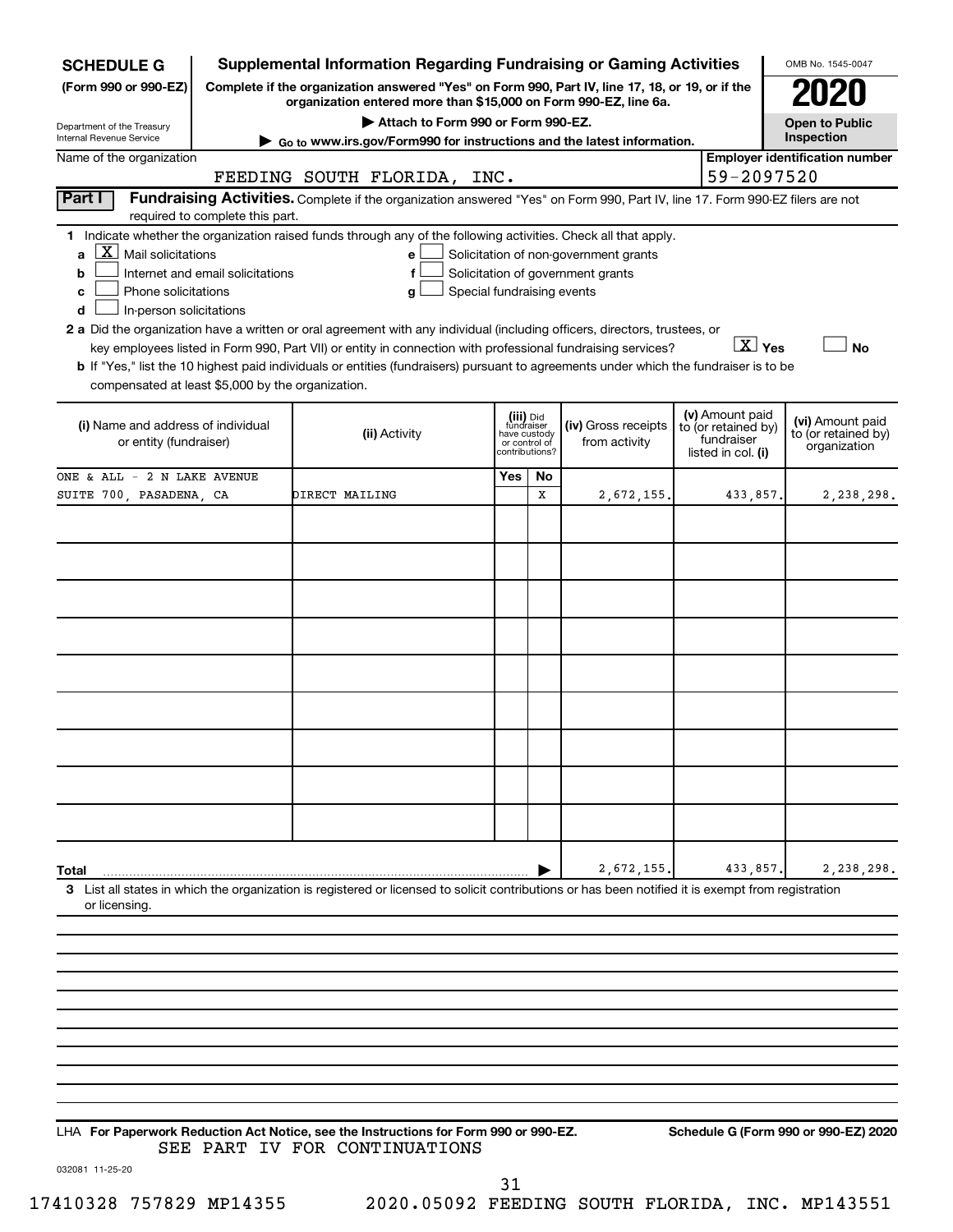Part II | Fundraising Events. Complete if the organization answered "Yes" on Form 990, Part IV, line 18, or reported more than \$15,000 of fundraising event contributions and gross income on Form 990-EZ, lines 1 and 6b. List events with gross receipts greater than \$5,000.

|                        |              | OF RINGLASHIY EVENT CONTIDUMOTS AND GIOSS INCOME ON FOND 990-EZ, IMES T AND OD. EIST EVENTS WILL GIOSS RECEIPTS GREATER MAN \$0,000. |                |                         |                  |                                           |
|------------------------|--------------|--------------------------------------------------------------------------------------------------------------------------------------|----------------|-------------------------|------------------|-------------------------------------------|
|                        |              |                                                                                                                                      | (a) Event $#1$ | $(b)$ Event #2          | (c) Other events | (d) Total events<br>(add col. (a) through |
|                        |              |                                                                                                                                      | (event type)   | (event type)            | (total number)   | col. (c)                                  |
| Revenue                | 1.           |                                                                                                                                      |                |                         |                  |                                           |
|                        |              |                                                                                                                                      |                |                         |                  |                                           |
|                        |              |                                                                                                                                      |                |                         |                  |                                           |
|                        | 3            | Gross income (line 1 minus line 2)                                                                                                   |                |                         |                  |                                           |
|                        |              |                                                                                                                                      |                |                         |                  |                                           |
|                        | 5            |                                                                                                                                      |                |                         |                  |                                           |
| Direct Expenses        | 6            |                                                                                                                                      |                |                         |                  |                                           |
|                        | $\mathbf{7}$ |                                                                                                                                      |                |                         |                  |                                           |
|                        |              |                                                                                                                                      |                |                         |                  |                                           |
|                        | 8<br>9       |                                                                                                                                      |                |                         |                  |                                           |
|                        | 10           |                                                                                                                                      |                |                         |                  |                                           |
|                        |              |                                                                                                                                      |                |                         |                  |                                           |
|                        |              | <b>Part III</b><br>Gaming. Complete if the organization answered "Yes" on Form 990, Part IV, line 19, or reported more than          |                |                         |                  |                                           |
|                        |              | \$15,000 on Form 990-EZ, line 6a.                                                                                                    |                | (b) Pull tabs/instant   |                  | (d) Total gaming (add                     |
| Revenue                |              |                                                                                                                                      | (a) Bingo      | bingo/progressive bingo | (c) Other gaming | col. (a) through col. (c))                |
|                        |              |                                                                                                                                      |                |                         |                  |                                           |
|                        | 1.           |                                                                                                                                      |                |                         |                  |                                           |
|                        |              |                                                                                                                                      |                |                         |                  |                                           |
| <b>Direct Expenses</b> | 3            |                                                                                                                                      |                |                         |                  |                                           |
|                        | 4            |                                                                                                                                      |                |                         |                  |                                           |
|                        |              |                                                                                                                                      |                |                         |                  |                                           |
|                        |              |                                                                                                                                      | Yes<br>%       | Yes<br>%                | Yes<br>%         |                                           |
|                        | 6            | Volunteer labor                                                                                                                      | No             | No                      | No               |                                           |
|                        | 7            | Direct expense summary. Add lines 2 through 5 in column (d)                                                                          |                |                         |                  |                                           |
|                        | 8            |                                                                                                                                      |                |                         |                  |                                           |
|                        |              |                                                                                                                                      |                |                         |                  |                                           |
| 9                      |              | Enter the state(s) in which the organization conducts gaming activities:                                                             |                |                         |                  |                                           |
|                        |              |                                                                                                                                      |                |                         |                  | Yes<br>No                                 |
|                        |              | <b>b</b> If "No," explain:                                                                                                           |                |                         |                  |                                           |
|                        |              |                                                                                                                                      |                |                         |                  |                                           |
|                        |              | 10a Were any of the organization's gaming licenses revoked, suspended, or terminated during the tax year?                            |                |                         |                  | Yes<br>No                                 |
|                        |              | <b>b</b> If "Yes," explain:<br><u> 1980 - Jan Sterling Sterling, amerikansk politiker (d. 1980)</u>                                  |                |                         |                  |                                           |
|                        |              |                                                                                                                                      |                |                         |                  |                                           |
|                        |              |                                                                                                                                      |                |                         |                  |                                           |
|                        |              | 032082 11-25-20                                                                                                                      |                |                         |                  | Schedule G (Form 990 or 990-EZ) 2020      |
|                        |              |                                                                                                                                      |                |                         |                  |                                           |
|                        |              |                                                                                                                                      |                |                         |                  |                                           |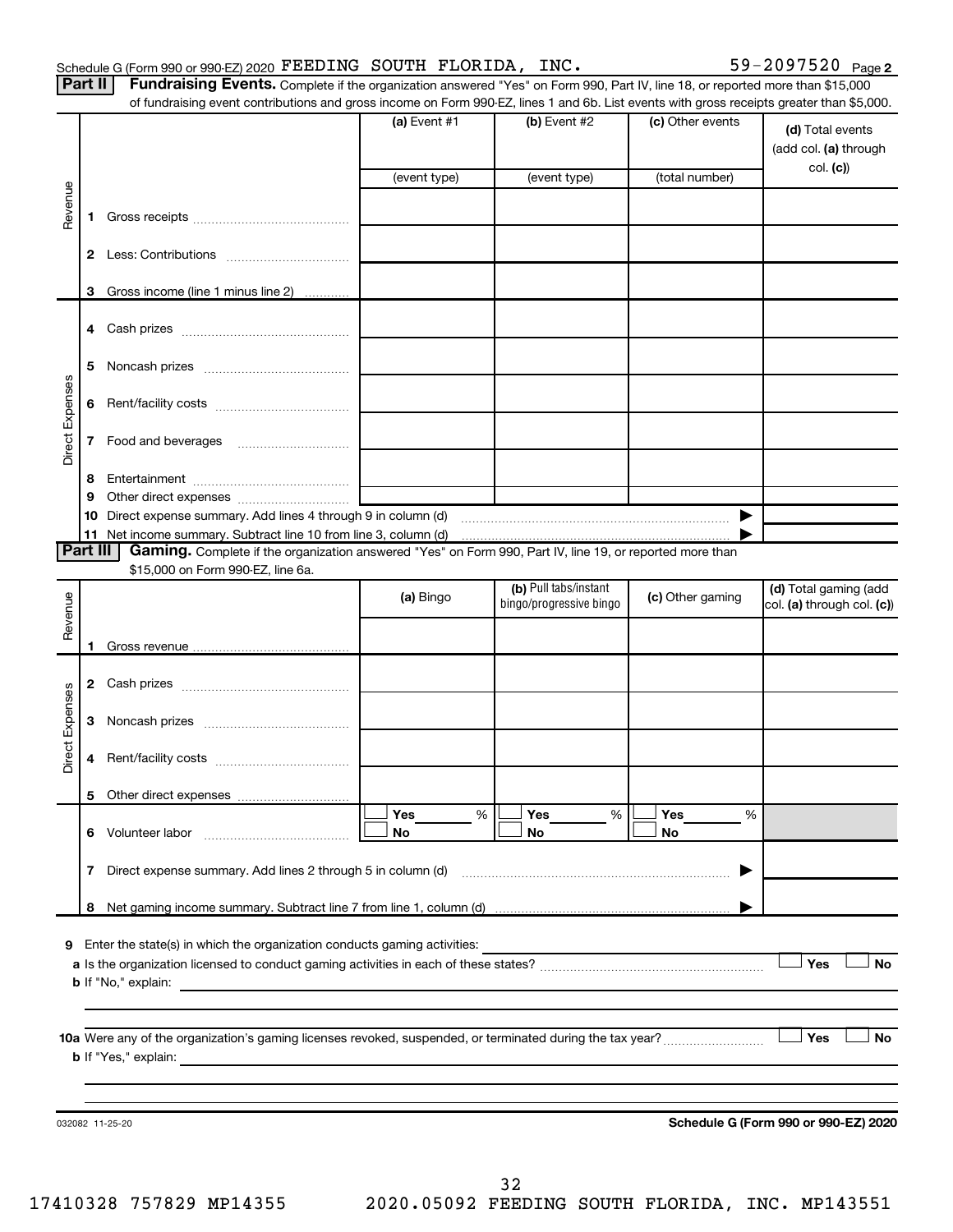|       | Schedule G (Form 990 or 990-EZ) 2020 FEEDING SOUTH FLORIDA, INC.                                                                                                                                                                                       | 59-2097520      |     | Page 3    |
|-------|--------------------------------------------------------------------------------------------------------------------------------------------------------------------------------------------------------------------------------------------------------|-----------------|-----|-----------|
| 11.   |                                                                                                                                                                                                                                                        |                 | Yes | <b>No</b> |
|       | 12 Is the organization a grantor, beneficiary or trustee of a trust, or a member of a partnership or other entity formed                                                                                                                               |                 |     |           |
|       |                                                                                                                                                                                                                                                        |                 | Yes | <b>No</b> |
|       | <b>13</b> Indicate the percentage of gaming activity conducted in:                                                                                                                                                                                     |                 |     |           |
|       |                                                                                                                                                                                                                                                        | 13a             |     | ℅         |
|       |                                                                                                                                                                                                                                                        | 13 <sub>b</sub> |     | %         |
|       | 14 Enter the name and address of the person who prepares the organization's gaming/special events books and records:                                                                                                                                   |                 |     |           |
|       |                                                                                                                                                                                                                                                        |                 |     |           |
|       |                                                                                                                                                                                                                                                        |                 |     |           |
|       |                                                                                                                                                                                                                                                        |                 | Yes | No        |
|       |                                                                                                                                                                                                                                                        |                 |     |           |
|       | of gaming revenue retained by the third party $\triangleright$ \$                                                                                                                                                                                      |                 |     |           |
|       | c If "Yes," enter name and address of the third party:                                                                                                                                                                                                 |                 |     |           |
|       | Name $\blacktriangleright$ $\lrcorner$                                                                                                                                                                                                                 |                 |     |           |
|       |                                                                                                                                                                                                                                                        |                 |     |           |
|       |                                                                                                                                                                                                                                                        |                 |     |           |
| 16.   | Gaming manager information:                                                                                                                                                                                                                            |                 |     |           |
|       | Name $\sum$                                                                                                                                                                                                                                            |                 |     |           |
|       |                                                                                                                                                                                                                                                        |                 |     |           |
|       | Gaming manager compensation > \$                                                                                                                                                                                                                       |                 |     |           |
|       | Description of services provided > The Communication of Services and Theorem Communication of Services provided                                                                                                                                        |                 |     |           |
|       |                                                                                                                                                                                                                                                        |                 |     |           |
|       |                                                                                                                                                                                                                                                        |                 |     |           |
|       | Director/officer<br>Employee<br>$\perp$ Independent contractor                                                                                                                                                                                         |                 |     |           |
|       | <b>17</b> Mandatory distributions:                                                                                                                                                                                                                     |                 |     |           |
|       | <b>a</b> Is the organization required under state law to make charitable distributions from the gaming proceeds to                                                                                                                                     |                 |     |           |
|       | retain the state gaming license? $\Box$ No                                                                                                                                                                                                             |                 |     |           |
|       | <b>b</b> Enter the amount of distributions required under state law to be distributed to other exempt organizations or spent in the                                                                                                                    |                 |     |           |
|       | organization's own exempt activities during the tax year $\triangleright$ \$                                                                                                                                                                           |                 |     |           |
|       | Supplemental Information. Provide the explanations required by Part I, line 2b, columns (iii) and (v); and Part III, lines 9, 9b, 10b,<br> Part IV<br>15b, 15c, 16, and 17b, as applicable. Also provide any additional information. See instructions. |                 |     |           |
|       |                                                                                                                                                                                                                                                        |                 |     |           |
|       | SCHEDULE G, PART I, LINE 2B, LIST OF TEN HIGHEST PAID FUNDRAISERS:                                                                                                                                                                                     |                 |     |           |
|       |                                                                                                                                                                                                                                                        |                 |     |           |
| ( I ) | NAME OF FUNDRAISER: ONE & ALL                                                                                                                                                                                                                          |                 |     |           |
| ( I ) | ADDRESS OF FUNDRAISER: 2 N LAKE AVENUE SUITE 700, PASADENA, CA                                                                                                                                                                                         |                 |     | 91101     |
|       |                                                                                                                                                                                                                                                        |                 |     |           |
|       |                                                                                                                                                                                                                                                        |                 |     |           |
|       |                                                                                                                                                                                                                                                        |                 |     |           |
|       |                                                                                                                                                                                                                                                        |                 |     |           |
|       |                                                                                                                                                                                                                                                        |                 |     |           |
|       |                                                                                                                                                                                                                                                        |                 |     |           |
|       | Schedule G (Form 990 or 990-EZ) 2020<br>032083 11-25-20                                                                                                                                                                                                |                 |     |           |
|       | 33                                                                                                                                                                                                                                                     |                 |     |           |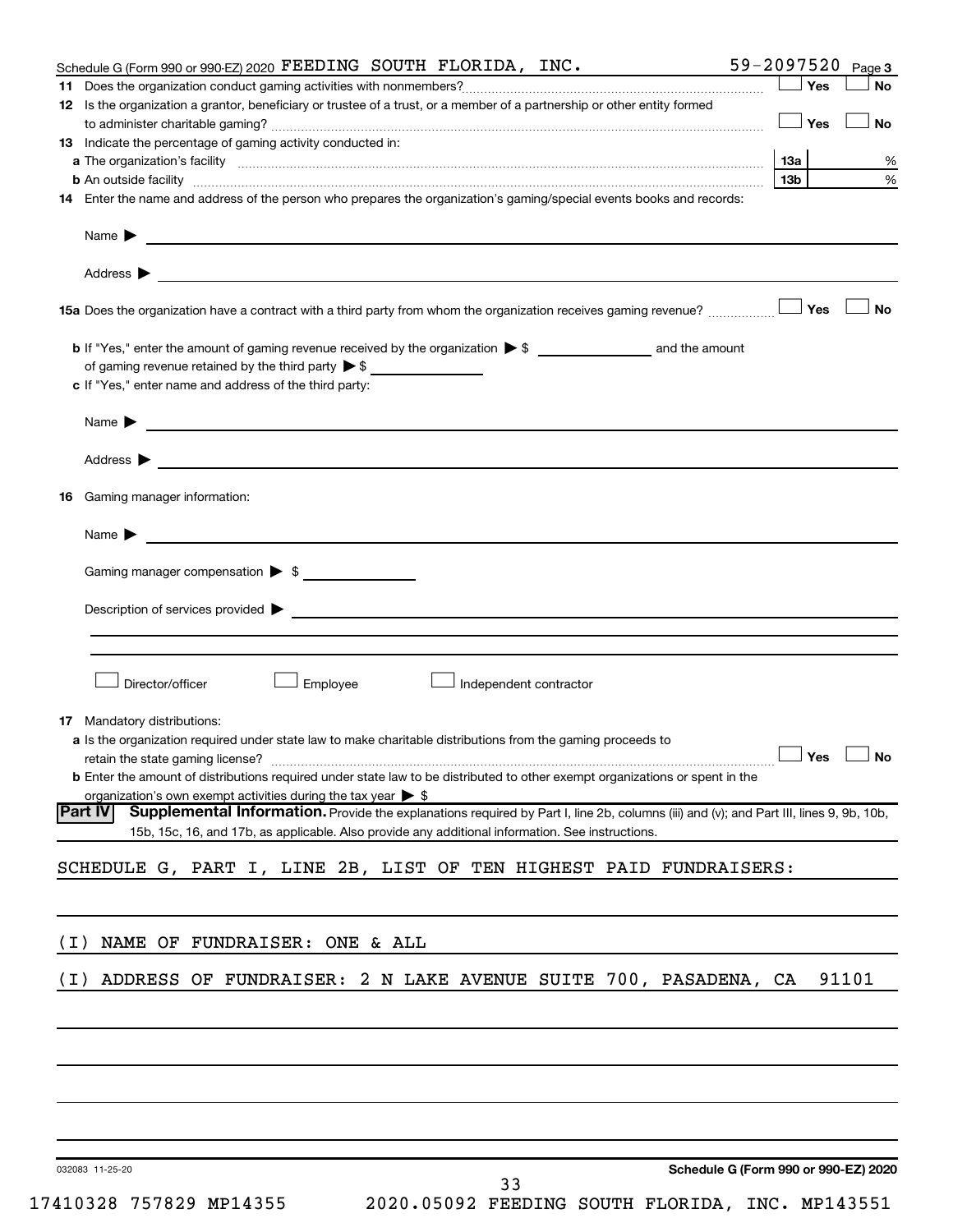| Schedule G (Form 990 or 990-EZ)                       |  | FEEDING SOUTH FLORIDA, | INC. | 59-2097520 $_{Page 4}$ |  |
|-------------------------------------------------------|--|------------------------|------|------------------------|--|
| <b>Part IV   Supplemental Information (continued)</b> |  |                        |      |                        |  |

| . 4.1.17<br><b>Cappioniontal information</b> (commaca) |                                                 |      |  |                                 |
|--------------------------------------------------------|-------------------------------------------------|------|--|---------------------------------|
|                                                        |                                                 |      |  |                                 |
|                                                        |                                                 |      |  |                                 |
|                                                        |                                                 |      |  |                                 |
|                                                        |                                                 |      |  |                                 |
|                                                        |                                                 |      |  |                                 |
|                                                        |                                                 |      |  |                                 |
|                                                        |                                                 |      |  |                                 |
|                                                        |                                                 |      |  |                                 |
|                                                        |                                                 |      |  |                                 |
|                                                        |                                                 |      |  |                                 |
|                                                        |                                                 |      |  |                                 |
|                                                        |                                                 |      |  |                                 |
|                                                        |                                                 |      |  |                                 |
|                                                        |                                                 |      |  |                                 |
|                                                        |                                                 |      |  |                                 |
|                                                        |                                                 |      |  |                                 |
|                                                        |                                                 |      |  |                                 |
|                                                        |                                                 |      |  |                                 |
|                                                        |                                                 |      |  |                                 |
|                                                        |                                                 |      |  |                                 |
|                                                        |                                                 |      |  |                                 |
|                                                        |                                                 |      |  |                                 |
|                                                        |                                                 |      |  |                                 |
|                                                        |                                                 |      |  |                                 |
|                                                        |                                                 |      |  |                                 |
|                                                        |                                                 |      |  |                                 |
|                                                        |                                                 |      |  |                                 |
|                                                        |                                                 |      |  |                                 |
|                                                        |                                                 |      |  |                                 |
|                                                        |                                                 |      |  |                                 |
|                                                        |                                                 |      |  |                                 |
|                                                        |                                                 |      |  |                                 |
|                                                        |                                                 |      |  |                                 |
|                                                        |                                                 |      |  |                                 |
|                                                        |                                                 |      |  |                                 |
|                                                        |                                                 |      |  |                                 |
|                                                        |                                                 |      |  |                                 |
|                                                        |                                                 |      |  |                                 |
|                                                        |                                                 |      |  |                                 |
|                                                        |                                                 |      |  |                                 |
|                                                        |                                                 |      |  |                                 |
|                                                        |                                                 |      |  |                                 |
|                                                        |                                                 |      |  |                                 |
|                                                        |                                                 |      |  |                                 |
|                                                        |                                                 |      |  |                                 |
|                                                        |                                                 |      |  |                                 |
|                                                        |                                                 |      |  |                                 |
|                                                        |                                                 |      |  |                                 |
|                                                        |                                                 |      |  |                                 |
|                                                        |                                                 |      |  |                                 |
|                                                        |                                                 |      |  | Schedule G (Form 990 or 990-EZ) |
| 032084 04-01-20                                        |                                                 |      |  |                                 |
|                                                        |                                                 | $34$ |  |                                 |
| 17410328 757829 MP14355                                | 2020.05092 FEEDING SOUTH FLORIDA, INC. MP143551 |      |  |                                 |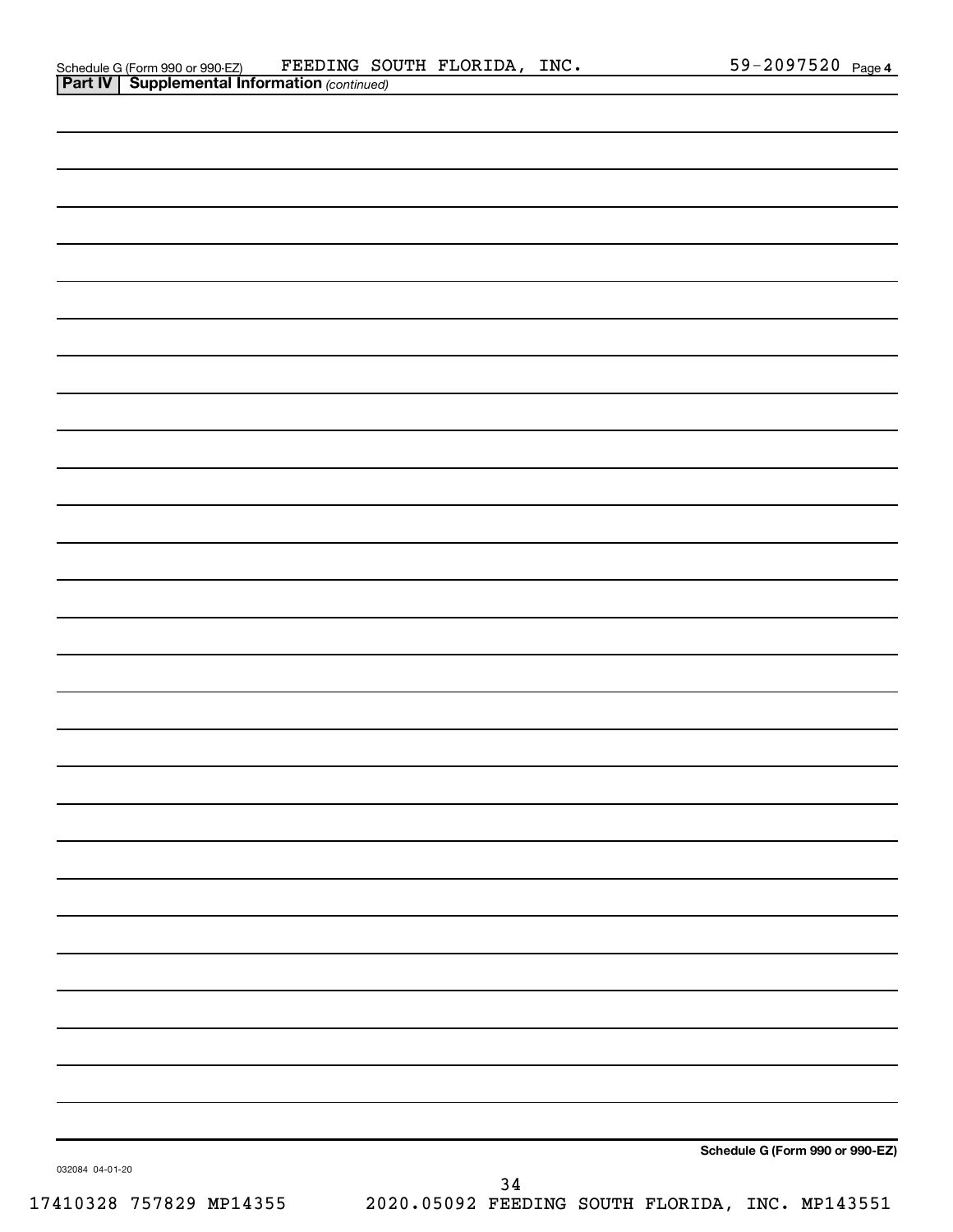| (Form 990)<br>For certain Officers, Directors, Trustees, Key Employees, and Highest<br><b>Compensated Employees</b><br>Complete if the organization answered "Yes" on Form 990, Part IV, line 23.<br><b>Open to Public</b><br>Attach to Form 990.<br>Department of the Treasury<br>Inspection<br>Go to www.irs.gov/Form990 for instructions and the latest information.<br>Internal Revenue Service<br><b>Employer identification number</b><br>Name of the organization<br>59-2097520<br>FEEDING SOUTH FLORIDA, INC.<br><b>Questions Regarding Compensation</b><br>Part I<br><b>Yes</b><br>No<br>1a Check the appropriate box(es) if the organization provided any of the following to or for a person listed on Form 990,<br>Part VII, Section A, line 1a. Complete Part III to provide any relevant information regarding these items.<br>First-class or charter travel<br>Housing allowance or residence for personal use<br>Travel for companions<br>Payments for business use of personal residence<br>Health or social club dues or initiation fees<br>Tax indemnification and gross-up payments<br>Discretionary spending account<br>Personal services (such as maid, chauffeur, chef)<br><b>b</b> If any of the boxes on line 1a are checked, did the organization follow a written policy regarding payment or<br>reimbursement or provision of all of the expenses described above? If "No," complete Part III to explain<br>1b<br>2<br>Did the organization require substantiation prior to reimbursing or allowing expenses incurred by all directors,<br>$\mathbf{2}$<br>Indicate which, if any, of the following the organization used to establish the compensation of the organization's<br>3<br>CEO/Executive Director. Check all that apply. Do not check any boxes for methods used by a related organization to<br>establish compensation of the CEO/Executive Director, but explain in Part III.<br>Compensation committee<br>Written employment contract<br>Compensation survey or study<br>Independent compensation consultant<br>Approval by the board or compensation committee<br>Form 990 of other organizations<br>During the year, did any person listed on Form 990, Part VII, Section A, line 1a, with respect to the filing<br>4<br>organization or a related organization:<br>х<br>Receive a severance payment or change-of-control payment?<br>4a<br>а<br>$\overline{\textnormal{x}}$<br>4b<br>$\overline{\textnormal{x}}$<br>Participate in or receive payment from an equity-based compensation arrangement?<br>4c<br>c<br>If "Yes" to any of lines 4a-c, list the persons and provide the applicable amounts for each item in Part III.<br>Only section 501(c)(3), 501(c)(4), and 501(c)(29) organizations must complete lines 5-9.<br>For persons listed on Form 990, Part VII, Section A, line 1a, did the organization pay or accrue any compensation<br>contingent on the revenues of:<br>х<br>5a<br>$\overline{\mathbf{X}}$<br>5b<br>If "Yes" on line 5a or 5b, describe in Part III.<br>6 For persons listed on Form 990, Part VII, Section A, line 1a, did the organization pay or accrue any compensation<br>contingent on the net earnings of:<br>х<br>The organization? <b>William Commission Commission Commission</b> Commission Commission Commission Commission Commission<br>6a<br>a<br>$\overline{\mathbf{X}}$<br>6b<br>If "Yes" on line 6a or 6b, describe in Part III.<br>7 For persons listed on Form 990, Part VII, Section A, line 1a, did the organization provide any nonfixed payments<br>x<br>7 | <b>Compensation Information</b><br><b>SCHEDULE J</b> | OMB No. 1545-0047 |  |
|----------------------------------------------------------------------------------------------------------------------------------------------------------------------------------------------------------------------------------------------------------------------------------------------------------------------------------------------------------------------------------------------------------------------------------------------------------------------------------------------------------------------------------------------------------------------------------------------------------------------------------------------------------------------------------------------------------------------------------------------------------------------------------------------------------------------------------------------------------------------------------------------------------------------------------------------------------------------------------------------------------------------------------------------------------------------------------------------------------------------------------------------------------------------------------------------------------------------------------------------------------------------------------------------------------------------------------------------------------------------------------------------------------------------------------------------------------------------------------------------------------------------------------------------------------------------------------------------------------------------------------------------------------------------------------------------------------------------------------------------------------------------------------------------------------------------------------------------------------------------------------------------------------------------------------------------------------------------------------------------------------------------------------------------------------------------------------------------------------------------------------------------------------------------------------------------------------------------------------------------------------------------------------------------------------------------------------------------------------------------------------------------------------------------------------------------------------------------------------------------------------------------------------------------------------------------------------------------------------------------------------------------------------------------------------------------------------------------------------------------------------------------------------------------------------------------------------------------------------------------------------------------------------------------------------------------------------------------------------------------------------------------------------------------------------------------------------------------------------------------------------------------------------------------------------------------------------------------------------------------------------------------------------------------------------------------------------------------------------------------------------------------------------------------------------------------------------------------------------------------------------------------------------------------------------------|------------------------------------------------------|-------------------|--|
|                                                                                                                                                                                                                                                                                                                                                                                                                                                                                                                                                                                                                                                                                                                                                                                                                                                                                                                                                                                                                                                                                                                                                                                                                                                                                                                                                                                                                                                                                                                                                                                                                                                                                                                                                                                                                                                                                                                                                                                                                                                                                                                                                                                                                                                                                                                                                                                                                                                                                                                                                                                                                                                                                                                                                                                                                                                                                                                                                                                                                                                                                                                                                                                                                                                                                                                                                                                                                                                                                                                                                                |                                                      |                   |  |
|                                                                                                                                                                                                                                                                                                                                                                                                                                                                                                                                                                                                                                                                                                                                                                                                                                                                                                                                                                                                                                                                                                                                                                                                                                                                                                                                                                                                                                                                                                                                                                                                                                                                                                                                                                                                                                                                                                                                                                                                                                                                                                                                                                                                                                                                                                                                                                                                                                                                                                                                                                                                                                                                                                                                                                                                                                                                                                                                                                                                                                                                                                                                                                                                                                                                                                                                                                                                                                                                                                                                                                |                                                      |                   |  |
|                                                                                                                                                                                                                                                                                                                                                                                                                                                                                                                                                                                                                                                                                                                                                                                                                                                                                                                                                                                                                                                                                                                                                                                                                                                                                                                                                                                                                                                                                                                                                                                                                                                                                                                                                                                                                                                                                                                                                                                                                                                                                                                                                                                                                                                                                                                                                                                                                                                                                                                                                                                                                                                                                                                                                                                                                                                                                                                                                                                                                                                                                                                                                                                                                                                                                                                                                                                                                                                                                                                                                                |                                                      |                   |  |
|                                                                                                                                                                                                                                                                                                                                                                                                                                                                                                                                                                                                                                                                                                                                                                                                                                                                                                                                                                                                                                                                                                                                                                                                                                                                                                                                                                                                                                                                                                                                                                                                                                                                                                                                                                                                                                                                                                                                                                                                                                                                                                                                                                                                                                                                                                                                                                                                                                                                                                                                                                                                                                                                                                                                                                                                                                                                                                                                                                                                                                                                                                                                                                                                                                                                                                                                                                                                                                                                                                                                                                |                                                      |                   |  |
|                                                                                                                                                                                                                                                                                                                                                                                                                                                                                                                                                                                                                                                                                                                                                                                                                                                                                                                                                                                                                                                                                                                                                                                                                                                                                                                                                                                                                                                                                                                                                                                                                                                                                                                                                                                                                                                                                                                                                                                                                                                                                                                                                                                                                                                                                                                                                                                                                                                                                                                                                                                                                                                                                                                                                                                                                                                                                                                                                                                                                                                                                                                                                                                                                                                                                                                                                                                                                                                                                                                                                                |                                                      |                   |  |
|                                                                                                                                                                                                                                                                                                                                                                                                                                                                                                                                                                                                                                                                                                                                                                                                                                                                                                                                                                                                                                                                                                                                                                                                                                                                                                                                                                                                                                                                                                                                                                                                                                                                                                                                                                                                                                                                                                                                                                                                                                                                                                                                                                                                                                                                                                                                                                                                                                                                                                                                                                                                                                                                                                                                                                                                                                                                                                                                                                                                                                                                                                                                                                                                                                                                                                                                                                                                                                                                                                                                                                |                                                      |                   |  |
|                                                                                                                                                                                                                                                                                                                                                                                                                                                                                                                                                                                                                                                                                                                                                                                                                                                                                                                                                                                                                                                                                                                                                                                                                                                                                                                                                                                                                                                                                                                                                                                                                                                                                                                                                                                                                                                                                                                                                                                                                                                                                                                                                                                                                                                                                                                                                                                                                                                                                                                                                                                                                                                                                                                                                                                                                                                                                                                                                                                                                                                                                                                                                                                                                                                                                                                                                                                                                                                                                                                                                                |                                                      |                   |  |
|                                                                                                                                                                                                                                                                                                                                                                                                                                                                                                                                                                                                                                                                                                                                                                                                                                                                                                                                                                                                                                                                                                                                                                                                                                                                                                                                                                                                                                                                                                                                                                                                                                                                                                                                                                                                                                                                                                                                                                                                                                                                                                                                                                                                                                                                                                                                                                                                                                                                                                                                                                                                                                                                                                                                                                                                                                                                                                                                                                                                                                                                                                                                                                                                                                                                                                                                                                                                                                                                                                                                                                |                                                      |                   |  |
|                                                                                                                                                                                                                                                                                                                                                                                                                                                                                                                                                                                                                                                                                                                                                                                                                                                                                                                                                                                                                                                                                                                                                                                                                                                                                                                                                                                                                                                                                                                                                                                                                                                                                                                                                                                                                                                                                                                                                                                                                                                                                                                                                                                                                                                                                                                                                                                                                                                                                                                                                                                                                                                                                                                                                                                                                                                                                                                                                                                                                                                                                                                                                                                                                                                                                                                                                                                                                                                                                                                                                                |                                                      |                   |  |
|                                                                                                                                                                                                                                                                                                                                                                                                                                                                                                                                                                                                                                                                                                                                                                                                                                                                                                                                                                                                                                                                                                                                                                                                                                                                                                                                                                                                                                                                                                                                                                                                                                                                                                                                                                                                                                                                                                                                                                                                                                                                                                                                                                                                                                                                                                                                                                                                                                                                                                                                                                                                                                                                                                                                                                                                                                                                                                                                                                                                                                                                                                                                                                                                                                                                                                                                                                                                                                                                                                                                                                |                                                      |                   |  |
|                                                                                                                                                                                                                                                                                                                                                                                                                                                                                                                                                                                                                                                                                                                                                                                                                                                                                                                                                                                                                                                                                                                                                                                                                                                                                                                                                                                                                                                                                                                                                                                                                                                                                                                                                                                                                                                                                                                                                                                                                                                                                                                                                                                                                                                                                                                                                                                                                                                                                                                                                                                                                                                                                                                                                                                                                                                                                                                                                                                                                                                                                                                                                                                                                                                                                                                                                                                                                                                                                                                                                                |                                                      |                   |  |
|                                                                                                                                                                                                                                                                                                                                                                                                                                                                                                                                                                                                                                                                                                                                                                                                                                                                                                                                                                                                                                                                                                                                                                                                                                                                                                                                                                                                                                                                                                                                                                                                                                                                                                                                                                                                                                                                                                                                                                                                                                                                                                                                                                                                                                                                                                                                                                                                                                                                                                                                                                                                                                                                                                                                                                                                                                                                                                                                                                                                                                                                                                                                                                                                                                                                                                                                                                                                                                                                                                                                                                |                                                      |                   |  |
|                                                                                                                                                                                                                                                                                                                                                                                                                                                                                                                                                                                                                                                                                                                                                                                                                                                                                                                                                                                                                                                                                                                                                                                                                                                                                                                                                                                                                                                                                                                                                                                                                                                                                                                                                                                                                                                                                                                                                                                                                                                                                                                                                                                                                                                                                                                                                                                                                                                                                                                                                                                                                                                                                                                                                                                                                                                                                                                                                                                                                                                                                                                                                                                                                                                                                                                                                                                                                                                                                                                                                                |                                                      |                   |  |
|                                                                                                                                                                                                                                                                                                                                                                                                                                                                                                                                                                                                                                                                                                                                                                                                                                                                                                                                                                                                                                                                                                                                                                                                                                                                                                                                                                                                                                                                                                                                                                                                                                                                                                                                                                                                                                                                                                                                                                                                                                                                                                                                                                                                                                                                                                                                                                                                                                                                                                                                                                                                                                                                                                                                                                                                                                                                                                                                                                                                                                                                                                                                                                                                                                                                                                                                                                                                                                                                                                                                                                |                                                      |                   |  |
|                                                                                                                                                                                                                                                                                                                                                                                                                                                                                                                                                                                                                                                                                                                                                                                                                                                                                                                                                                                                                                                                                                                                                                                                                                                                                                                                                                                                                                                                                                                                                                                                                                                                                                                                                                                                                                                                                                                                                                                                                                                                                                                                                                                                                                                                                                                                                                                                                                                                                                                                                                                                                                                                                                                                                                                                                                                                                                                                                                                                                                                                                                                                                                                                                                                                                                                                                                                                                                                                                                                                                                |                                                      |                   |  |
|                                                                                                                                                                                                                                                                                                                                                                                                                                                                                                                                                                                                                                                                                                                                                                                                                                                                                                                                                                                                                                                                                                                                                                                                                                                                                                                                                                                                                                                                                                                                                                                                                                                                                                                                                                                                                                                                                                                                                                                                                                                                                                                                                                                                                                                                                                                                                                                                                                                                                                                                                                                                                                                                                                                                                                                                                                                                                                                                                                                                                                                                                                                                                                                                                                                                                                                                                                                                                                                                                                                                                                |                                                      |                   |  |
|                                                                                                                                                                                                                                                                                                                                                                                                                                                                                                                                                                                                                                                                                                                                                                                                                                                                                                                                                                                                                                                                                                                                                                                                                                                                                                                                                                                                                                                                                                                                                                                                                                                                                                                                                                                                                                                                                                                                                                                                                                                                                                                                                                                                                                                                                                                                                                                                                                                                                                                                                                                                                                                                                                                                                                                                                                                                                                                                                                                                                                                                                                                                                                                                                                                                                                                                                                                                                                                                                                                                                                |                                                      |                   |  |
|                                                                                                                                                                                                                                                                                                                                                                                                                                                                                                                                                                                                                                                                                                                                                                                                                                                                                                                                                                                                                                                                                                                                                                                                                                                                                                                                                                                                                                                                                                                                                                                                                                                                                                                                                                                                                                                                                                                                                                                                                                                                                                                                                                                                                                                                                                                                                                                                                                                                                                                                                                                                                                                                                                                                                                                                                                                                                                                                                                                                                                                                                                                                                                                                                                                                                                                                                                                                                                                                                                                                                                |                                                      |                   |  |
|                                                                                                                                                                                                                                                                                                                                                                                                                                                                                                                                                                                                                                                                                                                                                                                                                                                                                                                                                                                                                                                                                                                                                                                                                                                                                                                                                                                                                                                                                                                                                                                                                                                                                                                                                                                                                                                                                                                                                                                                                                                                                                                                                                                                                                                                                                                                                                                                                                                                                                                                                                                                                                                                                                                                                                                                                                                                                                                                                                                                                                                                                                                                                                                                                                                                                                                                                                                                                                                                                                                                                                |                                                      |                   |  |
|                                                                                                                                                                                                                                                                                                                                                                                                                                                                                                                                                                                                                                                                                                                                                                                                                                                                                                                                                                                                                                                                                                                                                                                                                                                                                                                                                                                                                                                                                                                                                                                                                                                                                                                                                                                                                                                                                                                                                                                                                                                                                                                                                                                                                                                                                                                                                                                                                                                                                                                                                                                                                                                                                                                                                                                                                                                                                                                                                                                                                                                                                                                                                                                                                                                                                                                                                                                                                                                                                                                                                                |                                                      |                   |  |
|                                                                                                                                                                                                                                                                                                                                                                                                                                                                                                                                                                                                                                                                                                                                                                                                                                                                                                                                                                                                                                                                                                                                                                                                                                                                                                                                                                                                                                                                                                                                                                                                                                                                                                                                                                                                                                                                                                                                                                                                                                                                                                                                                                                                                                                                                                                                                                                                                                                                                                                                                                                                                                                                                                                                                                                                                                                                                                                                                                                                                                                                                                                                                                                                                                                                                                                                                                                                                                                                                                                                                                |                                                      |                   |  |
|                                                                                                                                                                                                                                                                                                                                                                                                                                                                                                                                                                                                                                                                                                                                                                                                                                                                                                                                                                                                                                                                                                                                                                                                                                                                                                                                                                                                                                                                                                                                                                                                                                                                                                                                                                                                                                                                                                                                                                                                                                                                                                                                                                                                                                                                                                                                                                                                                                                                                                                                                                                                                                                                                                                                                                                                                                                                                                                                                                                                                                                                                                                                                                                                                                                                                                                                                                                                                                                                                                                                                                |                                                      |                   |  |
|                                                                                                                                                                                                                                                                                                                                                                                                                                                                                                                                                                                                                                                                                                                                                                                                                                                                                                                                                                                                                                                                                                                                                                                                                                                                                                                                                                                                                                                                                                                                                                                                                                                                                                                                                                                                                                                                                                                                                                                                                                                                                                                                                                                                                                                                                                                                                                                                                                                                                                                                                                                                                                                                                                                                                                                                                                                                                                                                                                                                                                                                                                                                                                                                                                                                                                                                                                                                                                                                                                                                                                |                                                      |                   |  |
|                                                                                                                                                                                                                                                                                                                                                                                                                                                                                                                                                                                                                                                                                                                                                                                                                                                                                                                                                                                                                                                                                                                                                                                                                                                                                                                                                                                                                                                                                                                                                                                                                                                                                                                                                                                                                                                                                                                                                                                                                                                                                                                                                                                                                                                                                                                                                                                                                                                                                                                                                                                                                                                                                                                                                                                                                                                                                                                                                                                                                                                                                                                                                                                                                                                                                                                                                                                                                                                                                                                                                                |                                                      |                   |  |
|                                                                                                                                                                                                                                                                                                                                                                                                                                                                                                                                                                                                                                                                                                                                                                                                                                                                                                                                                                                                                                                                                                                                                                                                                                                                                                                                                                                                                                                                                                                                                                                                                                                                                                                                                                                                                                                                                                                                                                                                                                                                                                                                                                                                                                                                                                                                                                                                                                                                                                                                                                                                                                                                                                                                                                                                                                                                                                                                                                                                                                                                                                                                                                                                                                                                                                                                                                                                                                                                                                                                                                |                                                      |                   |  |
|                                                                                                                                                                                                                                                                                                                                                                                                                                                                                                                                                                                                                                                                                                                                                                                                                                                                                                                                                                                                                                                                                                                                                                                                                                                                                                                                                                                                                                                                                                                                                                                                                                                                                                                                                                                                                                                                                                                                                                                                                                                                                                                                                                                                                                                                                                                                                                                                                                                                                                                                                                                                                                                                                                                                                                                                                                                                                                                                                                                                                                                                                                                                                                                                                                                                                                                                                                                                                                                                                                                                                                |                                                      |                   |  |
|                                                                                                                                                                                                                                                                                                                                                                                                                                                                                                                                                                                                                                                                                                                                                                                                                                                                                                                                                                                                                                                                                                                                                                                                                                                                                                                                                                                                                                                                                                                                                                                                                                                                                                                                                                                                                                                                                                                                                                                                                                                                                                                                                                                                                                                                                                                                                                                                                                                                                                                                                                                                                                                                                                                                                                                                                                                                                                                                                                                                                                                                                                                                                                                                                                                                                                                                                                                                                                                                                                                                                                |                                                      |                   |  |
|                                                                                                                                                                                                                                                                                                                                                                                                                                                                                                                                                                                                                                                                                                                                                                                                                                                                                                                                                                                                                                                                                                                                                                                                                                                                                                                                                                                                                                                                                                                                                                                                                                                                                                                                                                                                                                                                                                                                                                                                                                                                                                                                                                                                                                                                                                                                                                                                                                                                                                                                                                                                                                                                                                                                                                                                                                                                                                                                                                                                                                                                                                                                                                                                                                                                                                                                                                                                                                                                                                                                                                |                                                      |                   |  |
|                                                                                                                                                                                                                                                                                                                                                                                                                                                                                                                                                                                                                                                                                                                                                                                                                                                                                                                                                                                                                                                                                                                                                                                                                                                                                                                                                                                                                                                                                                                                                                                                                                                                                                                                                                                                                                                                                                                                                                                                                                                                                                                                                                                                                                                                                                                                                                                                                                                                                                                                                                                                                                                                                                                                                                                                                                                                                                                                                                                                                                                                                                                                                                                                                                                                                                                                                                                                                                                                                                                                                                |                                                      |                   |  |
|                                                                                                                                                                                                                                                                                                                                                                                                                                                                                                                                                                                                                                                                                                                                                                                                                                                                                                                                                                                                                                                                                                                                                                                                                                                                                                                                                                                                                                                                                                                                                                                                                                                                                                                                                                                                                                                                                                                                                                                                                                                                                                                                                                                                                                                                                                                                                                                                                                                                                                                                                                                                                                                                                                                                                                                                                                                                                                                                                                                                                                                                                                                                                                                                                                                                                                                                                                                                                                                                                                                                                                |                                                      |                   |  |
|                                                                                                                                                                                                                                                                                                                                                                                                                                                                                                                                                                                                                                                                                                                                                                                                                                                                                                                                                                                                                                                                                                                                                                                                                                                                                                                                                                                                                                                                                                                                                                                                                                                                                                                                                                                                                                                                                                                                                                                                                                                                                                                                                                                                                                                                                                                                                                                                                                                                                                                                                                                                                                                                                                                                                                                                                                                                                                                                                                                                                                                                                                                                                                                                                                                                                                                                                                                                                                                                                                                                                                |                                                      |                   |  |
|                                                                                                                                                                                                                                                                                                                                                                                                                                                                                                                                                                                                                                                                                                                                                                                                                                                                                                                                                                                                                                                                                                                                                                                                                                                                                                                                                                                                                                                                                                                                                                                                                                                                                                                                                                                                                                                                                                                                                                                                                                                                                                                                                                                                                                                                                                                                                                                                                                                                                                                                                                                                                                                                                                                                                                                                                                                                                                                                                                                                                                                                                                                                                                                                                                                                                                                                                                                                                                                                                                                                                                |                                                      |                   |  |
|                                                                                                                                                                                                                                                                                                                                                                                                                                                                                                                                                                                                                                                                                                                                                                                                                                                                                                                                                                                                                                                                                                                                                                                                                                                                                                                                                                                                                                                                                                                                                                                                                                                                                                                                                                                                                                                                                                                                                                                                                                                                                                                                                                                                                                                                                                                                                                                                                                                                                                                                                                                                                                                                                                                                                                                                                                                                                                                                                                                                                                                                                                                                                                                                                                                                                                                                                                                                                                                                                                                                                                |                                                      |                   |  |
|                                                                                                                                                                                                                                                                                                                                                                                                                                                                                                                                                                                                                                                                                                                                                                                                                                                                                                                                                                                                                                                                                                                                                                                                                                                                                                                                                                                                                                                                                                                                                                                                                                                                                                                                                                                                                                                                                                                                                                                                                                                                                                                                                                                                                                                                                                                                                                                                                                                                                                                                                                                                                                                                                                                                                                                                                                                                                                                                                                                                                                                                                                                                                                                                                                                                                                                                                                                                                                                                                                                                                                |                                                      |                   |  |
|                                                                                                                                                                                                                                                                                                                                                                                                                                                                                                                                                                                                                                                                                                                                                                                                                                                                                                                                                                                                                                                                                                                                                                                                                                                                                                                                                                                                                                                                                                                                                                                                                                                                                                                                                                                                                                                                                                                                                                                                                                                                                                                                                                                                                                                                                                                                                                                                                                                                                                                                                                                                                                                                                                                                                                                                                                                                                                                                                                                                                                                                                                                                                                                                                                                                                                                                                                                                                                                                                                                                                                |                                                      |                   |  |
|                                                                                                                                                                                                                                                                                                                                                                                                                                                                                                                                                                                                                                                                                                                                                                                                                                                                                                                                                                                                                                                                                                                                                                                                                                                                                                                                                                                                                                                                                                                                                                                                                                                                                                                                                                                                                                                                                                                                                                                                                                                                                                                                                                                                                                                                                                                                                                                                                                                                                                                                                                                                                                                                                                                                                                                                                                                                                                                                                                                                                                                                                                                                                                                                                                                                                                                                                                                                                                                                                                                                                                |                                                      |                   |  |
|                                                                                                                                                                                                                                                                                                                                                                                                                                                                                                                                                                                                                                                                                                                                                                                                                                                                                                                                                                                                                                                                                                                                                                                                                                                                                                                                                                                                                                                                                                                                                                                                                                                                                                                                                                                                                                                                                                                                                                                                                                                                                                                                                                                                                                                                                                                                                                                                                                                                                                                                                                                                                                                                                                                                                                                                                                                                                                                                                                                                                                                                                                                                                                                                                                                                                                                                                                                                                                                                                                                                                                |                                                      |                   |  |
|                                                                                                                                                                                                                                                                                                                                                                                                                                                                                                                                                                                                                                                                                                                                                                                                                                                                                                                                                                                                                                                                                                                                                                                                                                                                                                                                                                                                                                                                                                                                                                                                                                                                                                                                                                                                                                                                                                                                                                                                                                                                                                                                                                                                                                                                                                                                                                                                                                                                                                                                                                                                                                                                                                                                                                                                                                                                                                                                                                                                                                                                                                                                                                                                                                                                                                                                                                                                                                                                                                                                                                |                                                      |                   |  |
|                                                                                                                                                                                                                                                                                                                                                                                                                                                                                                                                                                                                                                                                                                                                                                                                                                                                                                                                                                                                                                                                                                                                                                                                                                                                                                                                                                                                                                                                                                                                                                                                                                                                                                                                                                                                                                                                                                                                                                                                                                                                                                                                                                                                                                                                                                                                                                                                                                                                                                                                                                                                                                                                                                                                                                                                                                                                                                                                                                                                                                                                                                                                                                                                                                                                                                                                                                                                                                                                                                                                                                |                                                      |                   |  |
|                                                                                                                                                                                                                                                                                                                                                                                                                                                                                                                                                                                                                                                                                                                                                                                                                                                                                                                                                                                                                                                                                                                                                                                                                                                                                                                                                                                                                                                                                                                                                                                                                                                                                                                                                                                                                                                                                                                                                                                                                                                                                                                                                                                                                                                                                                                                                                                                                                                                                                                                                                                                                                                                                                                                                                                                                                                                                                                                                                                                                                                                                                                                                                                                                                                                                                                                                                                                                                                                                                                                                                |                                                      |                   |  |
|                                                                                                                                                                                                                                                                                                                                                                                                                                                                                                                                                                                                                                                                                                                                                                                                                                                                                                                                                                                                                                                                                                                                                                                                                                                                                                                                                                                                                                                                                                                                                                                                                                                                                                                                                                                                                                                                                                                                                                                                                                                                                                                                                                                                                                                                                                                                                                                                                                                                                                                                                                                                                                                                                                                                                                                                                                                                                                                                                                                                                                                                                                                                                                                                                                                                                                                                                                                                                                                                                                                                                                |                                                      |                   |  |
|                                                                                                                                                                                                                                                                                                                                                                                                                                                                                                                                                                                                                                                                                                                                                                                                                                                                                                                                                                                                                                                                                                                                                                                                                                                                                                                                                                                                                                                                                                                                                                                                                                                                                                                                                                                                                                                                                                                                                                                                                                                                                                                                                                                                                                                                                                                                                                                                                                                                                                                                                                                                                                                                                                                                                                                                                                                                                                                                                                                                                                                                                                                                                                                                                                                                                                                                                                                                                                                                                                                                                                |                                                      |                   |  |
|                                                                                                                                                                                                                                                                                                                                                                                                                                                                                                                                                                                                                                                                                                                                                                                                                                                                                                                                                                                                                                                                                                                                                                                                                                                                                                                                                                                                                                                                                                                                                                                                                                                                                                                                                                                                                                                                                                                                                                                                                                                                                                                                                                                                                                                                                                                                                                                                                                                                                                                                                                                                                                                                                                                                                                                                                                                                                                                                                                                                                                                                                                                                                                                                                                                                                                                                                                                                                                                                                                                                                                |                                                      |                   |  |
|                                                                                                                                                                                                                                                                                                                                                                                                                                                                                                                                                                                                                                                                                                                                                                                                                                                                                                                                                                                                                                                                                                                                                                                                                                                                                                                                                                                                                                                                                                                                                                                                                                                                                                                                                                                                                                                                                                                                                                                                                                                                                                                                                                                                                                                                                                                                                                                                                                                                                                                                                                                                                                                                                                                                                                                                                                                                                                                                                                                                                                                                                                                                                                                                                                                                                                                                                                                                                                                                                                                                                                |                                                      |                   |  |
|                                                                                                                                                                                                                                                                                                                                                                                                                                                                                                                                                                                                                                                                                                                                                                                                                                                                                                                                                                                                                                                                                                                                                                                                                                                                                                                                                                                                                                                                                                                                                                                                                                                                                                                                                                                                                                                                                                                                                                                                                                                                                                                                                                                                                                                                                                                                                                                                                                                                                                                                                                                                                                                                                                                                                                                                                                                                                                                                                                                                                                                                                                                                                                                                                                                                                                                                                                                                                                                                                                                                                                |                                                      |                   |  |
|                                                                                                                                                                                                                                                                                                                                                                                                                                                                                                                                                                                                                                                                                                                                                                                                                                                                                                                                                                                                                                                                                                                                                                                                                                                                                                                                                                                                                                                                                                                                                                                                                                                                                                                                                                                                                                                                                                                                                                                                                                                                                                                                                                                                                                                                                                                                                                                                                                                                                                                                                                                                                                                                                                                                                                                                                                                                                                                                                                                                                                                                                                                                                                                                                                                                                                                                                                                                                                                                                                                                                                |                                                      |                   |  |
| Were any amounts reported on Form 990, Part VII, paid or accrued pursuant to a contract that was subject to the<br>8<br>х                                                                                                                                                                                                                                                                                                                                                                                                                                                                                                                                                                                                                                                                                                                                                                                                                                                                                                                                                                                                                                                                                                                                                                                                                                                                                                                                                                                                                                                                                                                                                                                                                                                                                                                                                                                                                                                                                                                                                                                                                                                                                                                                                                                                                                                                                                                                                                                                                                                                                                                                                                                                                                                                                                                                                                                                                                                                                                                                                                                                                                                                                                                                                                                                                                                                                                                                                                                                                                      |                                                      |                   |  |
| 8                                                                                                                                                                                                                                                                                                                                                                                                                                                                                                                                                                                                                                                                                                                                                                                                                                                                                                                                                                                                                                                                                                                                                                                                                                                                                                                                                                                                                                                                                                                                                                                                                                                                                                                                                                                                                                                                                                                                                                                                                                                                                                                                                                                                                                                                                                                                                                                                                                                                                                                                                                                                                                                                                                                                                                                                                                                                                                                                                                                                                                                                                                                                                                                                                                                                                                                                                                                                                                                                                                                                                              |                                                      |                   |  |
| If "Yes" on line 8, did the organization also follow the rebuttable presumption procedure described in<br>9<br>9                                                                                                                                                                                                                                                                                                                                                                                                                                                                                                                                                                                                                                                                                                                                                                                                                                                                                                                                                                                                                                                                                                                                                                                                                                                                                                                                                                                                                                                                                                                                                                                                                                                                                                                                                                                                                                                                                                                                                                                                                                                                                                                                                                                                                                                                                                                                                                                                                                                                                                                                                                                                                                                                                                                                                                                                                                                                                                                                                                                                                                                                                                                                                                                                                                                                                                                                                                                                                                               |                                                      |                   |  |
| LHA For Paperwork Reduction Act Notice, see the Instructions for Form 990.<br>Schedule J (Form 990) 2020                                                                                                                                                                                                                                                                                                                                                                                                                                                                                                                                                                                                                                                                                                                                                                                                                                                                                                                                                                                                                                                                                                                                                                                                                                                                                                                                                                                                                                                                                                                                                                                                                                                                                                                                                                                                                                                                                                                                                                                                                                                                                                                                                                                                                                                                                                                                                                                                                                                                                                                                                                                                                                                                                                                                                                                                                                                                                                                                                                                                                                                                                                                                                                                                                                                                                                                                                                                                                                                       |                                                      |                   |  |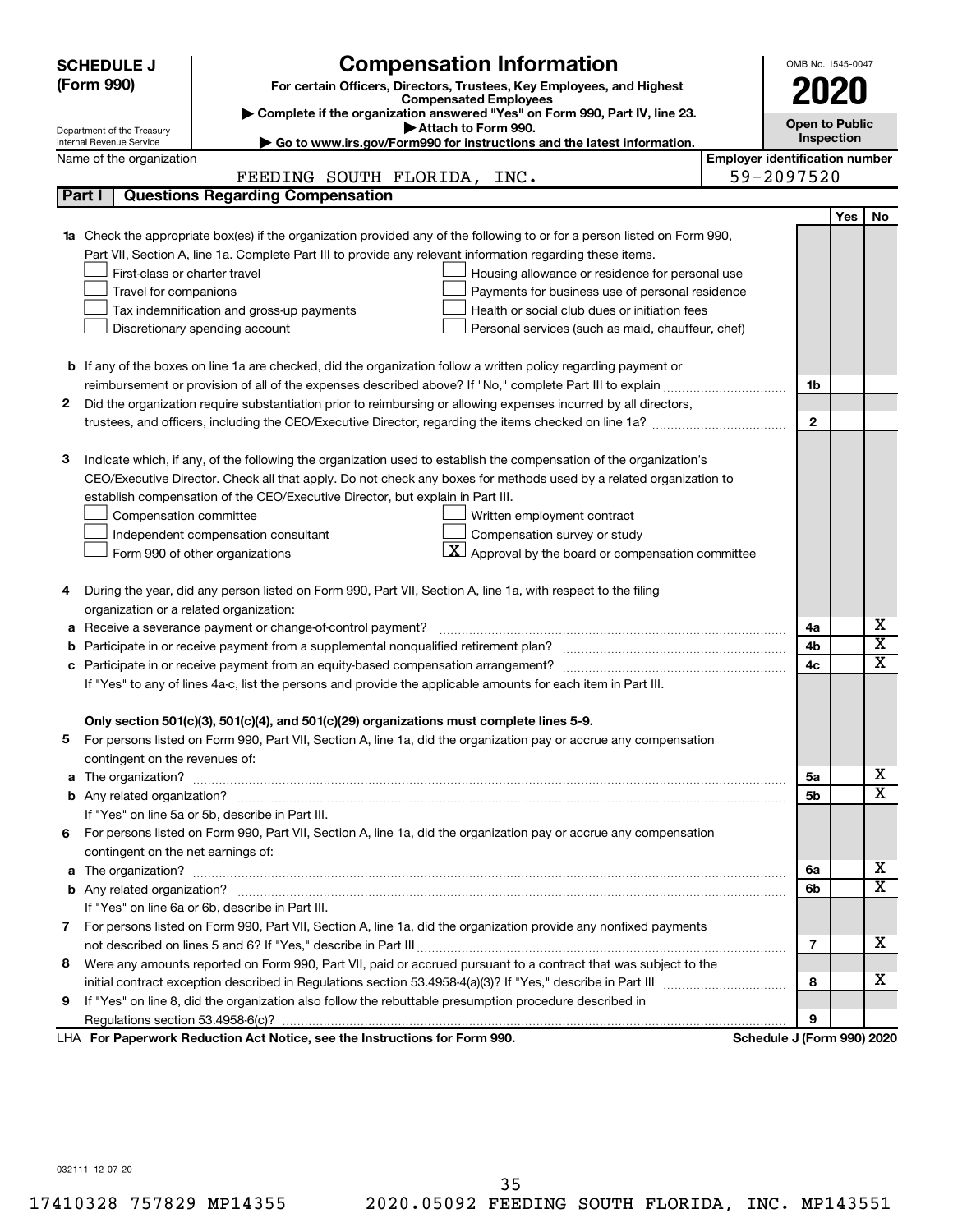#### Part II | Officers, Directors, Trustees, Key Employees, and Highest Compensated Employees. Use duplicate copies if additional space is needed.

For each individual whose compensation must be reported on Schedule J, report compensation from the organization on row (i) and from related organizations, described in the instructions, on row (ii). Do not list any individuals that aren't listed on Form 990, Part VII.

Note: The sum of columns (B)(i)-(iii) for each listed individual must equal the total amount of Form 990, Part VII, Section A, line 1a, applicable column (D) and (E) amounts for that individual.

|                          |             |                          | (B) Breakdown of W-2 and/or 1099-MISC compensation |                                           | (C) Retirement and             | (D) Nontaxable   | (E) Total of columns        | (F) Compensation                                           |
|--------------------------|-------------|--------------------------|----------------------------------------------------|-------------------------------------------|--------------------------------|------------------|-----------------------------|------------------------------------------------------------|
| (A) Name and Title       |             | (i) Base<br>compensation | (ii) Bonus &<br>incentive<br>compensation          | (iii) Other<br>reportable<br>compensation | other deferred<br>compensation | benefits         | $(B)(i)$ - $(D)$            | in column (B)<br>reported as deferred<br>on prior Form 990 |
| FRANCISCO VELEZ<br>(1)   | (i)         | 175,000.                 | $\overline{0}$ .                                   | $\overline{0}$ .                          | 404.                           | 4,469            | 179,873.                    | $\overline{0}$ .                                           |
| CEO                      | (ii)        | $\overline{0}$ .         | $\overline{0}$ .                                   | $\overline{0}$ .                          | $\overline{0}$ .               | $\overline{0}$ . | $\overline{\mathfrak{o}}$ . | $\overline{0}$ .                                           |
| SARI VATSKE<br>(2)       | (i)         | 155,000.                 | 10,000.                                            | $\overline{0}$ .                          | 1,550.                         | 4,408.           | 170,958.                    | $\overline{0}$ .                                           |
| EXECUTIVE VICE PRESIDENT | (ii)        | $\overline{0}$ .         | $\overline{\mathfrak{o}}$ .                        | $\overline{0}$ .                          | $\overline{0}$ .               | $\overline{0}$ . | $\overline{0}$ .            | $\overline{0}$ .                                           |
|                          | (i)         |                          |                                                    |                                           |                                |                  |                             |                                                            |
|                          | (ii)        |                          |                                                    |                                           |                                |                  |                             |                                                            |
|                          | $(\sf{i})$  |                          |                                                    |                                           |                                |                  |                             |                                                            |
|                          | (ii)        |                          |                                                    |                                           |                                |                  |                             |                                                            |
|                          | $(\sf{i})$  |                          |                                                    |                                           |                                |                  |                             |                                                            |
|                          | (ii)        |                          |                                                    |                                           |                                |                  |                             |                                                            |
|                          | $(\sf{i})$  |                          |                                                    |                                           |                                |                  |                             |                                                            |
|                          | (ii)        |                          |                                                    |                                           |                                |                  |                             |                                                            |
|                          | $(\sf{i})$  |                          |                                                    |                                           |                                |                  |                             |                                                            |
|                          | (ii)        |                          |                                                    |                                           |                                |                  |                             |                                                            |
|                          | (i)         |                          |                                                    |                                           |                                |                  |                             |                                                            |
|                          | (ii)        |                          |                                                    |                                           |                                |                  |                             |                                                            |
|                          | (i)         |                          |                                                    |                                           |                                |                  |                             |                                                            |
|                          | (ii)        |                          |                                                    |                                           |                                |                  |                             |                                                            |
|                          | (i)<br>(ii) |                          |                                                    |                                           |                                |                  |                             |                                                            |
|                          | (i)         |                          |                                                    |                                           |                                |                  |                             |                                                            |
|                          | (ii)        |                          |                                                    |                                           |                                |                  |                             |                                                            |
|                          | (i)         |                          |                                                    |                                           |                                |                  |                             |                                                            |
|                          | (ii)        |                          |                                                    |                                           |                                |                  |                             |                                                            |
|                          | (i)         |                          |                                                    |                                           |                                |                  |                             |                                                            |
|                          | (ii)        |                          |                                                    |                                           |                                |                  |                             |                                                            |
|                          | (i)         |                          |                                                    |                                           |                                |                  |                             |                                                            |
|                          | (ii)        |                          |                                                    |                                           |                                |                  |                             |                                                            |
|                          | (i)         |                          |                                                    |                                           |                                |                  |                             |                                                            |
|                          | (ii)        |                          |                                                    |                                           |                                |                  |                             |                                                            |
|                          | (i)         |                          |                                                    |                                           |                                |                  |                             |                                                            |
|                          | (ii)        |                          |                                                    |                                           |                                |                  |                             |                                                            |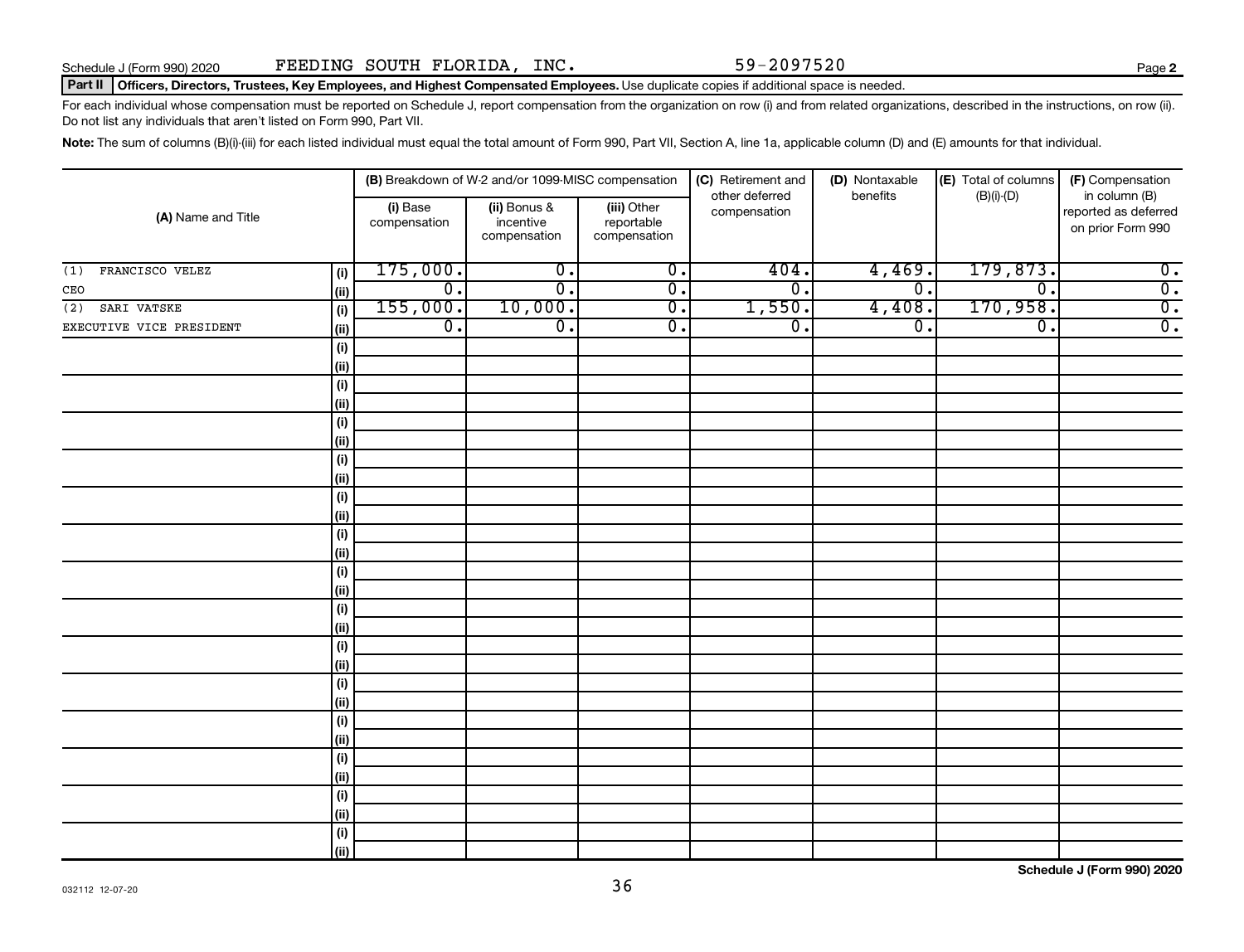#### Page 3

#### **Part III Supplemental Information**

Provide the information, explanation, or descriptions required for Part I, lines 1a, 1b, 3, 4a, 4b, 4c, 5a, 5b, 6a, 6b, 7, and 8, and for Part II. Also complete this part for any additional information.

**Schedule J (Form 990) 2020**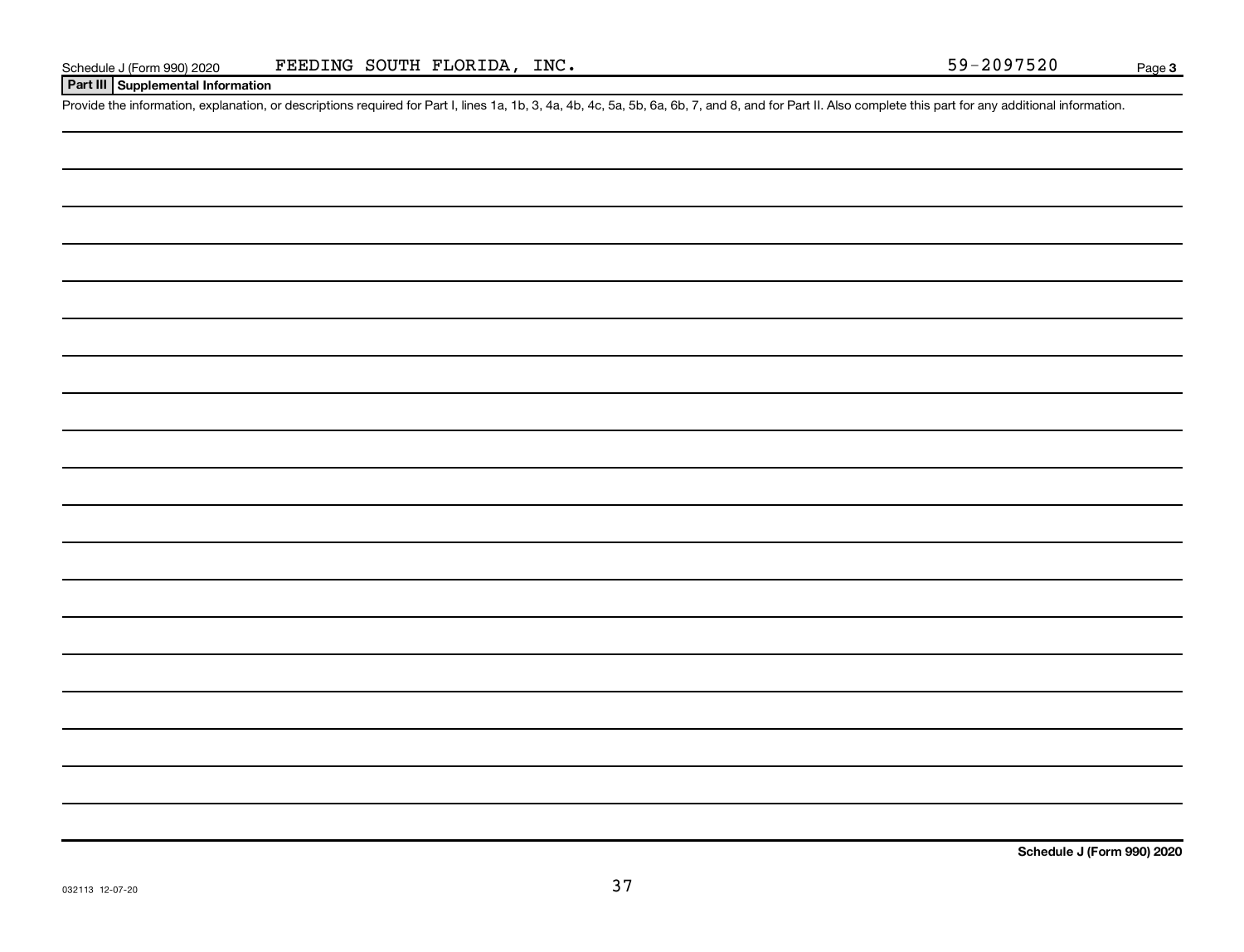#### **SCHEDULE M (Form 990)**

# **Noncash Contributions**

OMB No. 1545-0047

**Employer identification number**

| Department of the Treasury |
|----------------------------|
| Internal Revenue Service   |

◆ Complete if the organizations answered "Yes" on Form 990, Part IV, lines 29 or 30.<br>● Complete if the organizations answered "Yes" on Form 990, Part IV, lines 29 or 30. **Attach to Form 990.**  $\blacktriangleright$ 

**Open to Public Inspection**

|  |  | Name of the organization |
|--|--|--------------------------|
|--|--|--------------------------|

| Go to www.irs.gov/Form990 for instructions and the latest information. |
|------------------------------------------------------------------------|
|                                                                        |

#### FEEDING SOUTH FLORIDA, INC.  $\vert$  59-2097520

| Part I                   | <b>Types of Property</b>                                                                                                       |                        |                  |                                                |                                                       |     |     |    |
|--------------------------|--------------------------------------------------------------------------------------------------------------------------------|------------------------|------------------|------------------------------------------------|-------------------------------------------------------|-----|-----|----|
|                          |                                                                                                                                | (a)                    | (b)<br>Number of | (c)<br>Noncash contribution                    | (d)                                                   |     |     |    |
|                          |                                                                                                                                | Check if<br>applicable | contributions or | amounts reported on                            | Method of determining<br>noncash contribution amounts |     |     |    |
|                          |                                                                                                                                |                        |                  | items contributed Form 990, Part VIII, line 1g |                                                       |     |     |    |
| 1.                       |                                                                                                                                |                        |                  |                                                |                                                       |     |     |    |
| 2                        |                                                                                                                                |                        |                  |                                                |                                                       |     |     |    |
| З                        | Art - Fractional interests                                                                                                     |                        |                  |                                                |                                                       |     |     |    |
| 4                        | Books and publications                                                                                                         |                        |                  |                                                |                                                       |     |     |    |
| 5                        | Clothing and household goods                                                                                                   |                        |                  |                                                |                                                       |     |     |    |
| 6                        |                                                                                                                                |                        |                  |                                                |                                                       |     |     |    |
| $\overline{\phantom{a}}$ |                                                                                                                                |                        |                  |                                                |                                                       |     |     |    |
| 8                        |                                                                                                                                |                        |                  |                                                |                                                       |     |     |    |
| 9                        | Securities - Publicly traded                                                                                                   |                        |                  |                                                |                                                       |     |     |    |
| 10                       | Securities - Closely held stock                                                                                                |                        |                  |                                                |                                                       |     |     |    |
| 11                       | Securities - Partnership, LLC, or                                                                                              |                        |                  |                                                |                                                       |     |     |    |
|                          | trust interests                                                                                                                |                        |                  |                                                |                                                       |     |     |    |
| 12                       | Securities - Miscellaneous                                                                                                     |                        |                  |                                                |                                                       |     |     |    |
| 13                       | Qualified conservation contribution -                                                                                          |                        |                  |                                                |                                                       |     |     |    |
|                          |                                                                                                                                |                        |                  |                                                |                                                       |     |     |    |
| 14                       | Qualified conservation contribution - Other                                                                                    |                        |                  |                                                |                                                       |     |     |    |
| 15                       | Real estate - Residential                                                                                                      |                        |                  |                                                |                                                       |     |     |    |
| 16                       | Real estate - Commercial                                                                                                       |                        |                  |                                                |                                                       |     |     |    |
| 17                       |                                                                                                                                |                        |                  |                                                |                                                       |     |     |    |
| 18                       |                                                                                                                                |                        |                  |                                                |                                                       |     |     |    |
| 19                       |                                                                                                                                | $\overline{\text{x}}$  |                  | 186,851,307. FMV DETERM. BY 3RD P              |                                                       |     |     |    |
| 20                       | Drugs and medical supplies                                                                                                     |                        |                  |                                                |                                                       |     |     |    |
| 21                       |                                                                                                                                |                        |                  |                                                |                                                       |     |     |    |
| 22                       |                                                                                                                                |                        |                  |                                                |                                                       |     |     |    |
| 23                       |                                                                                                                                |                        |                  |                                                |                                                       |     |     |    |
| 24                       |                                                                                                                                |                        |                  |                                                |                                                       |     |     |    |
| 25                       | (SUPPLIES<br>Other $\blacktriangleright$                                                                                       | х                      | 2                | 10,504.COST                                    |                                                       |     |     |    |
| 26                       | Other $\blacktriangleright$<br>$\left(\begin{array}{ccc}\n&\n&\n\end{array}\right)$                                            |                        |                  |                                                |                                                       |     |     |    |
| 27                       | Other $\blacktriangleright$                                                                                                    |                        |                  |                                                |                                                       |     |     |    |
| 28                       | Other $\blacktriangleright$                                                                                                    |                        |                  |                                                |                                                       |     |     |    |
| 29                       | Number of Forms 8283 received by the organization during the tax year for contributions                                        |                        |                  |                                                |                                                       |     |     |    |
|                          | for which the organization completed Form 8283, Part V, Donee Acknowledgement                                                  |                        |                  | 29                                             |                                                       |     |     |    |
|                          |                                                                                                                                |                        |                  |                                                |                                                       |     | Yes | No |
|                          | 30a During the year, did the organization receive by contribution any property reported in Part I, lines 1 through 28, that it |                        |                  |                                                |                                                       |     |     |    |
|                          | must hold for at least three years from the date of the initial contribution, and which isn't required to be used for          |                        |                  |                                                |                                                       |     |     |    |
|                          | exempt purposes for the entire holding period?                                                                                 |                        |                  |                                                |                                                       | 30a |     | х  |
| b                        | If "Yes," describe the arrangement in Part II.                                                                                 |                        |                  |                                                |                                                       |     |     |    |
| 31                       | Does the organization have a gift acceptance policy that requires the review of any nonstandard contributions?                 |                        |                  |                                                |                                                       | 31  | х   |    |

**33** If the organization didn't report an amount in column (c) for a type of property for which column (a) is checked, **b** If "Yes," describe in Part II. describe in Part II.

 $\text{contributions?}$   $\ldots$   $\ldots$   $\ldots$   $\ldots$   $\ldots$   $\ldots$   $\ldots$   $\ldots$   $\ldots$   $\ldots$   $\ldots$   $\ldots$   $\ldots$   $\ldots$   $\ldots$   $\ldots$   $\ldots$   $\ldots$   $\ldots$ 

**32 a** Does the organization hire or use third parties or related organizations to solicit, process, or sell noncash

**For Paperwork Reduction Act Notice, see the Instructions for Form 990. Schedule M (Form 990) 2020** LHA

**32a**

X

032141 11-23-20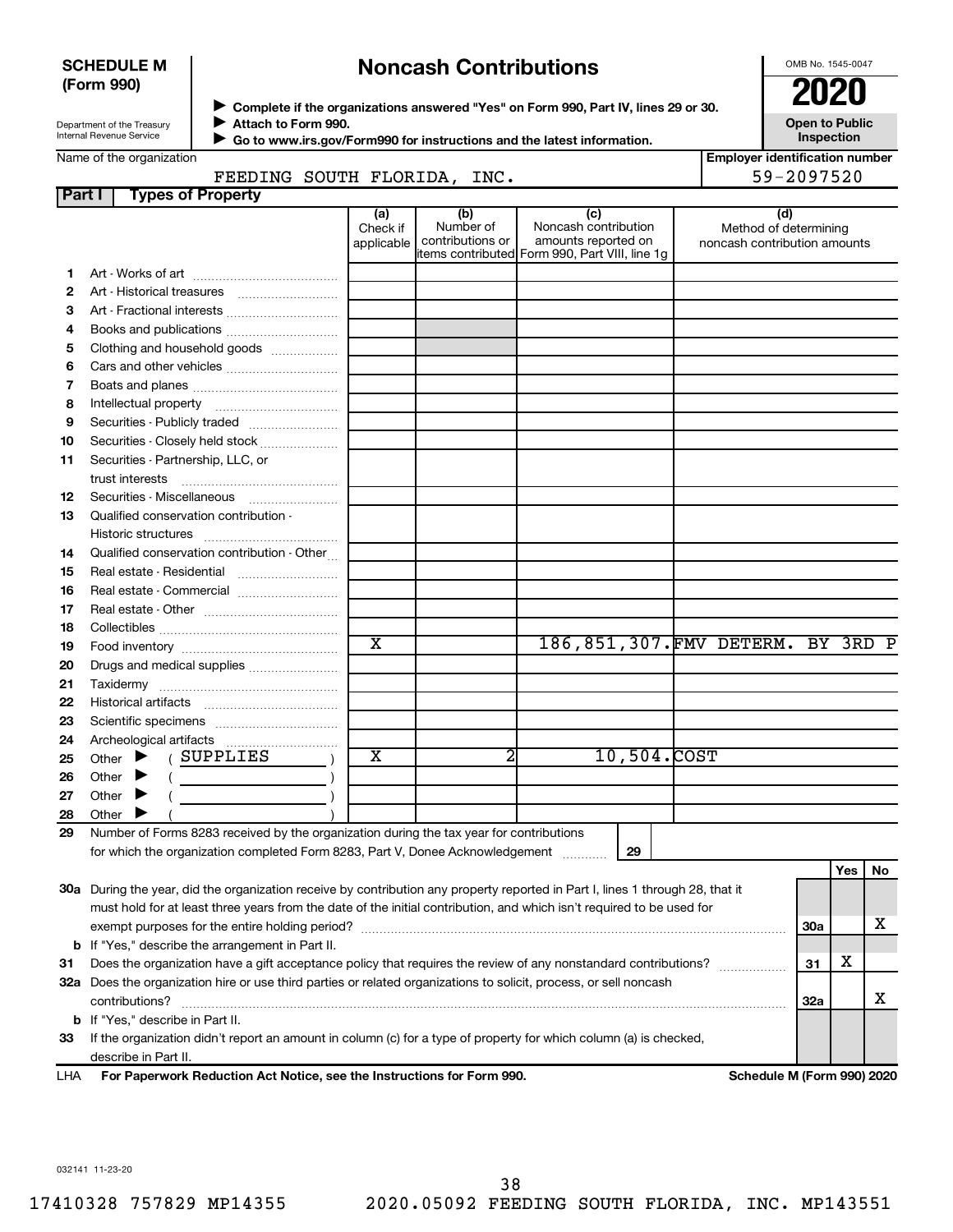**2** Provide the information required by Part I, lines 30b, 32b, and 33, and whether the organization is reporting in Part I, column (b), the number of contributions, the number of items received, or a combination of both. Also complete this part for any additional information. **Part II Supplemental Information.** 

| 032142 11-23-20         | Schedule M (Form 990) 2020                      |
|-------------------------|-------------------------------------------------|
|                         | 39                                              |
| 17410328 757829 MP14355 | 2020.05092 FEEDING SOUTH FLORIDA, INC. MP143551 |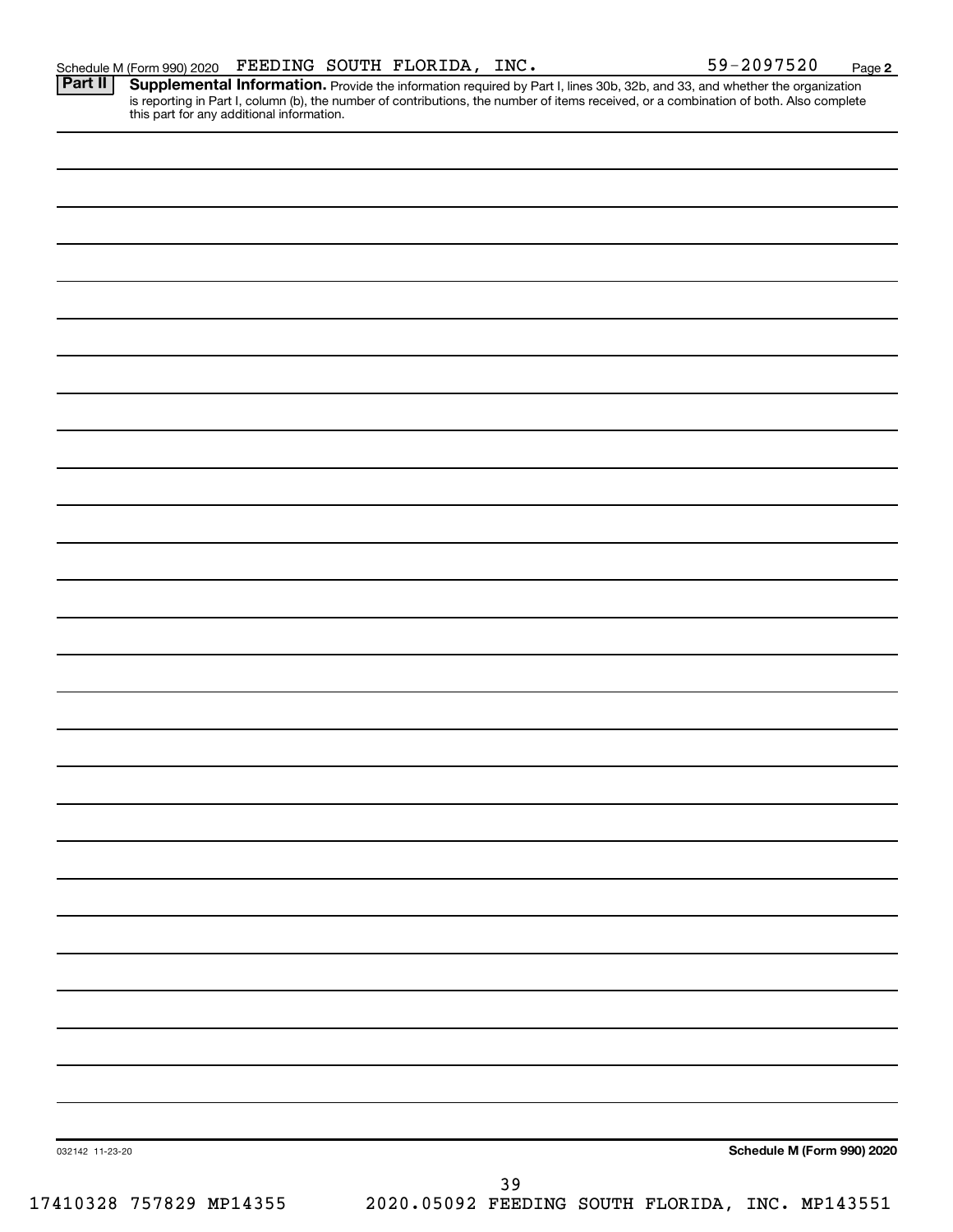**(Form 990 or 990-EZ)**

Department of the Treasury Internal Revenue Service

Name of the organization

**Complete to provide information for responses to specific questions on Form 990 or 990-EZ or to provide any additional information. | Attach to Form 990 or 990-EZ. | Go to www.irs.gov/Form990 for the latest information. SCHEDULE O Supplemental Information to Form 990 or 990-EZ 2020**<br>(Form 990 or 990-EZ) Complete to provide information for responses to specific questions on



FEEDING SOUTH FLORIDA, INC. | 59-2097520

FORM 990, PART I, LINE 1, DESCRIPTION OF ORGANIZATION MISSION:

PROGRAMMING.

FORM 990, PART III, LINE 4A, PROGRAM SERVICE ACCOMPLISHMENTS:

AND FOOD IS MEDICINE PROGRAMS SUCH AS THE MOBILE FARMACY.

IN ADDITION TO PROVIDING OVER 153 MILLION POUNDS OF FOOD, FEEDING SOUTH

FLORIDA LAUNCHED ITS VETERANS PROGRAM, CULINARY TRAINING PROGRAM,

WAREHOUSE TRAINING PROGRAM, MOBILE FARMACY, MEDICALLY TAILORED MEAL

DELIVERY PROGRAM, ENROLLED OVER 2,000 HOUSEHOLDS IN SNAP AND OTHER

FEDERAL BENEFIT ASSISTANCE PROGRAMS AND RECEIVED THE SUPPORT OF OVER

40,000 VOLUNTEERS.

FORM 990, PART VI, SECTION B, LINE 11B:

THE FORM 990 IS REVIEWED AND FEEDBACK IS GIVEN ON THE 990 BEFORE FILING.

FORM 990, PART VI, SECTION B, LINE 12C:

THROUGH COMMITTEES, MEETINGS, VERBAL WARNINGS TO EMPLOYEES AND WRITE-UPS TO EMPLOYEES.

FORM 990, PART VI, SECTION B, LINE 15:

THE ORGANIZATION TAKES STEPS TO ENSURE THE COMPENSATION IS APPROPRIATE AND HAS FORMAL PROCESS IN PLACE.

FORM 990, PART VI, SECTION C, LINE 19:

032211 11-20-20 **For Paperwork Reduction Act Notice, see the Instructions for Form 990 or 990-EZ. Schedule O (Form 990 or 990-EZ) 2020** LHA THE ORGANIZATION MAKES ITS GOVERNING DOCUMENTS, CONFLICT OF INTEREST POLICY

40